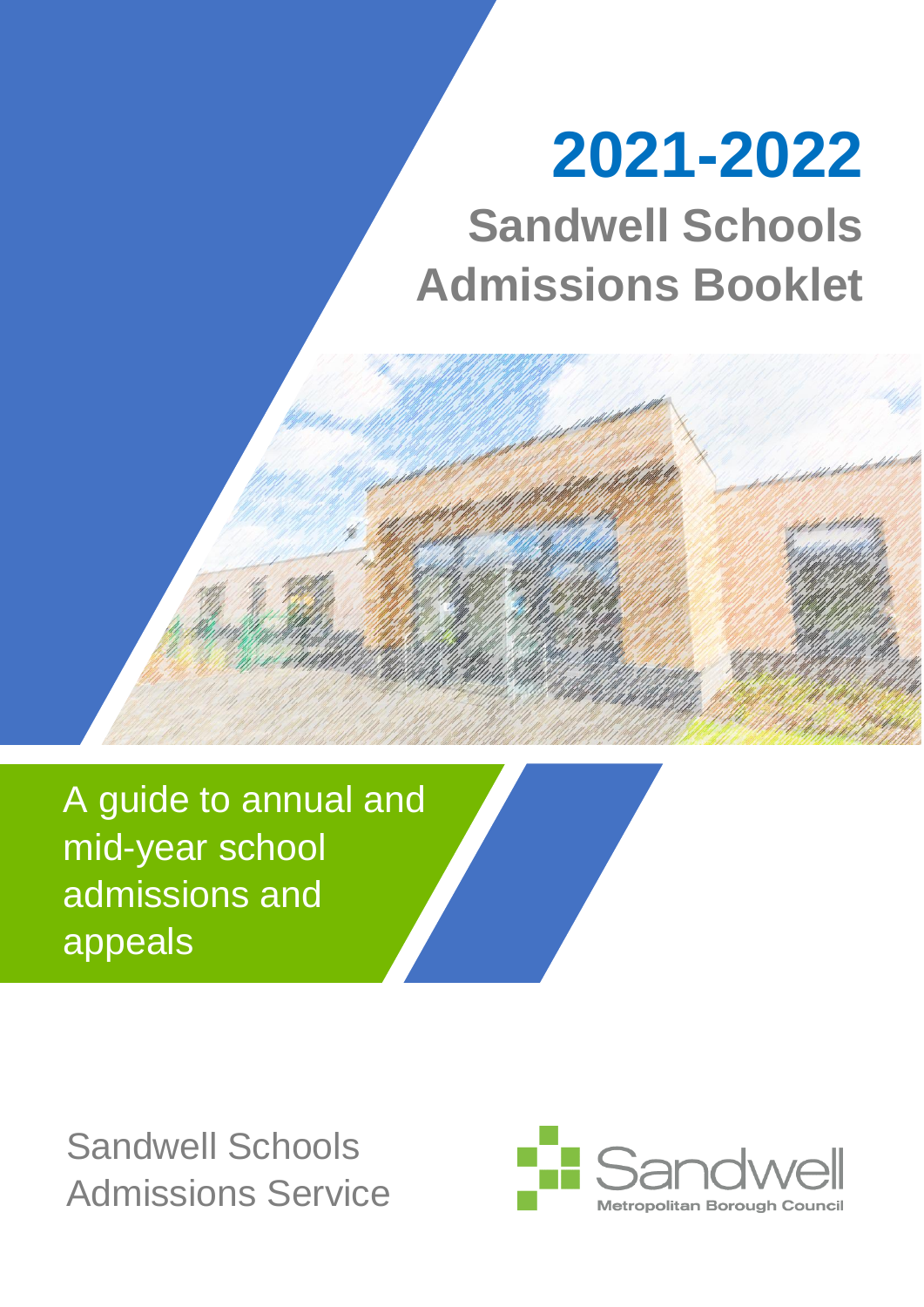## **Contents**

|                                                                                         | Page           |
|-----------------------------------------------------------------------------------------|----------------|
| <b>Introduction: Sandwell School Admissions Service</b>                                 | 1              |
| What we do                                                                              | 1              |
| What you need to do                                                                     | 1              |
| How we can help                                                                         | 1              |
| How to contact us                                                                       | $\overline{2}$ |
| <b>Schools in Sandwell</b>                                                              | 3              |
| What types of schools are there in Sandwell?                                            | 3              |
| Locations and types of schools                                                          | $\overline{4}$ |
| <b>Annual Admissions</b>                                                                | 7              |
| Applying for an annual school place (in Reception, Infant to<br>Junior school or Year 7 | 7              |
| <b>Schools outside of Sandwell</b>                                                      | 7              |
| Considering your preferences                                                            | 7              |
| Applying for a Reception school place                                                   | 8              |
| Travel choices for the journey to school                                                | 9              |
| Applying for a place in a Junior school                                                 | 9              |
| Applying for a Year 7 Secondary school place                                            | 10             |
| <b>The Process</b>                                                                      | 10             |
| What to do and when to do it                                                            | 11             |
| Applying online explained                                                               | 11             |
| <b>Additional forms</b>                                                                 | 11             |
| Applying for a place on medical grounds                                                 | 11             |
| Applying for a place on denominational grounds                                          | 12             |
| Applying for a place on aptitude grounds                                                | 15             |
| Siblings (Secondary)                                                                    | 16             |
| How are places allocated?                                                               | 17             |
| Late applications before offer day                                                      | 17             |
| Late applications after the offer day                                                   | 19             |
| Timeline for applications                                                               | 19             |
| Frequently asked questions (Primary and Secondary)                                      | 20             |
| Mid-year admissions                                                                     | 25             |
| If you are moving/have moved into Sandwell and require a<br>school place in Sandwell    | 26             |
| How applications are processed                                                          | 27             |
| <b>Fair Access</b>                                                                      | 27             |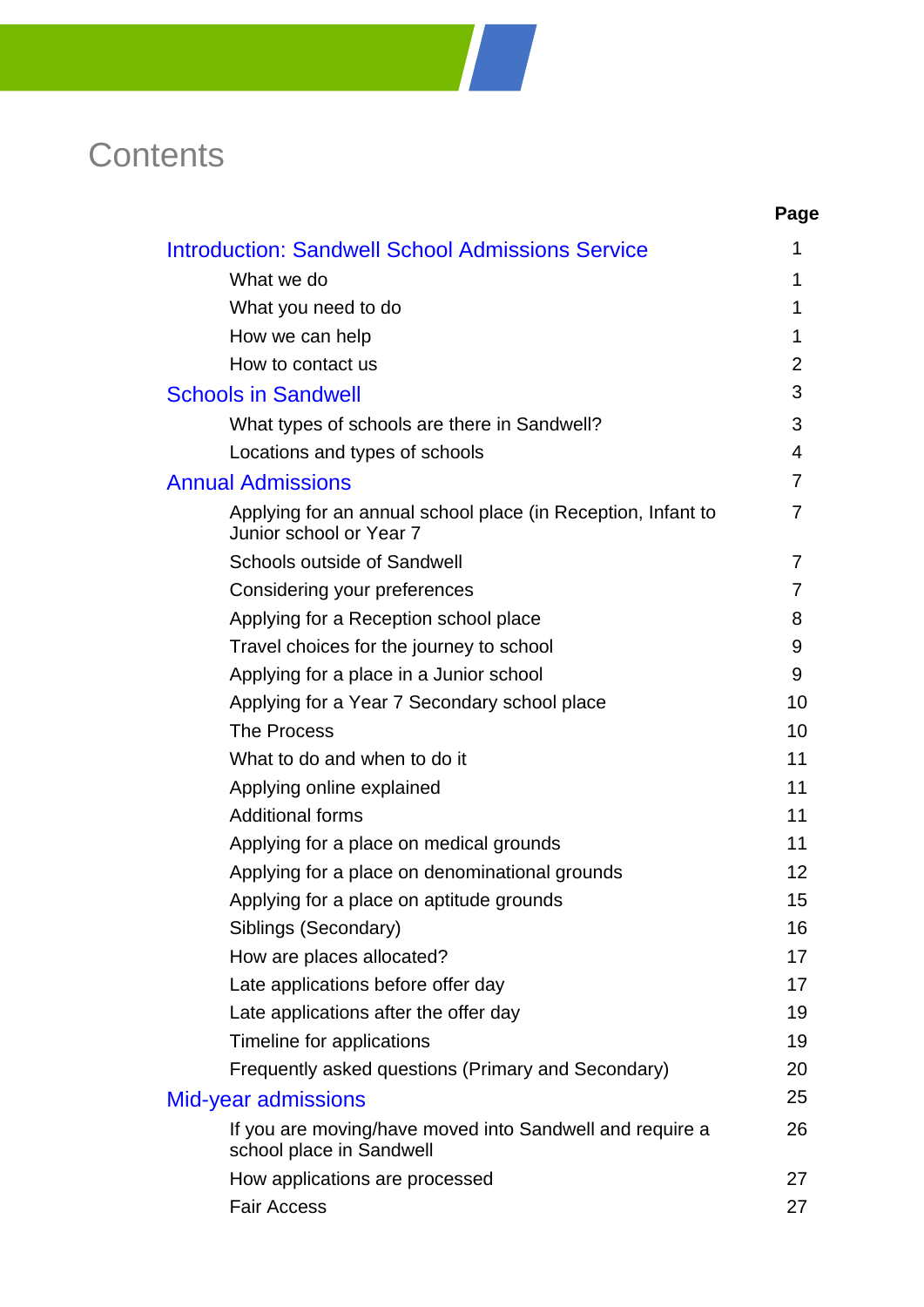

|                                                                                                    | Page |
|----------------------------------------------------------------------------------------------------|------|
| <b>Appeals</b>                                                                                     | 29   |
| The Independent Appeals Panel                                                                      | 29   |
| Infant class size legislation                                                                      | 30   |
| Appeals timetable                                                                                  | 30   |
| The decision                                                                                       | 31   |
| Which forms do I complete if a I want to appeal?                                                   | 31   |
| <b>Benefits</b>                                                                                    | 32   |
| Home to school transport                                                                           | 32   |
| Parental preferences and school transport                                                          | 32   |
| Transport assistance to mainstream schools                                                         | 32   |
| Educations and Inspections Act 2006 (legislative changes to<br>home to school transport provision) | 33   |
| Additional free transport eligibility                                                              | 33   |
| Transport to denominational schools                                                                | 34   |
| Transport to the Sandwell Academy                                                                  | 34   |
| Transport arising from a change of address                                                         | 34   |
| Medical need                                                                                       | 35   |
| School meals/free school meals                                                                     | 35   |
| <b>General Information</b>                                                                         | 36   |
| Local school admissions teams                                                                      | 36   |
| The Schools Adjudicator                                                                            | 37   |
| The Local Government Ombudsman                                                                     | 37   |
| Education and Skills Funding Agency (ESFA)                                                         | 37   |
| Other useful contacts                                                                              | 38   |
| <b>Appendix</b>                                                                                    | 39   |
| Determined admissions arrangements for<br>Community/Controlled schools                             | 39   |
| Determined admissions arrangements for self-governing<br>schools                                   | 39   |
| <b>Additional forms</b>                                                                            | 39   |
| Deferred entry                                                                                     | 39   |
| Independent schools                                                                                | 40   |
| <b>Annual statistics</b>                                                                           | 40   |
| Open evenings (Secondary)                                                                          | 40   |
| Terms dates 2021-2022                                                                              | 40   |
| <b>Privacy Notice</b>                                                                              | 41   |

**Note**: to navigate through this booklet or to access external websites click the blue links *[Ctrl + Click to follow link]*.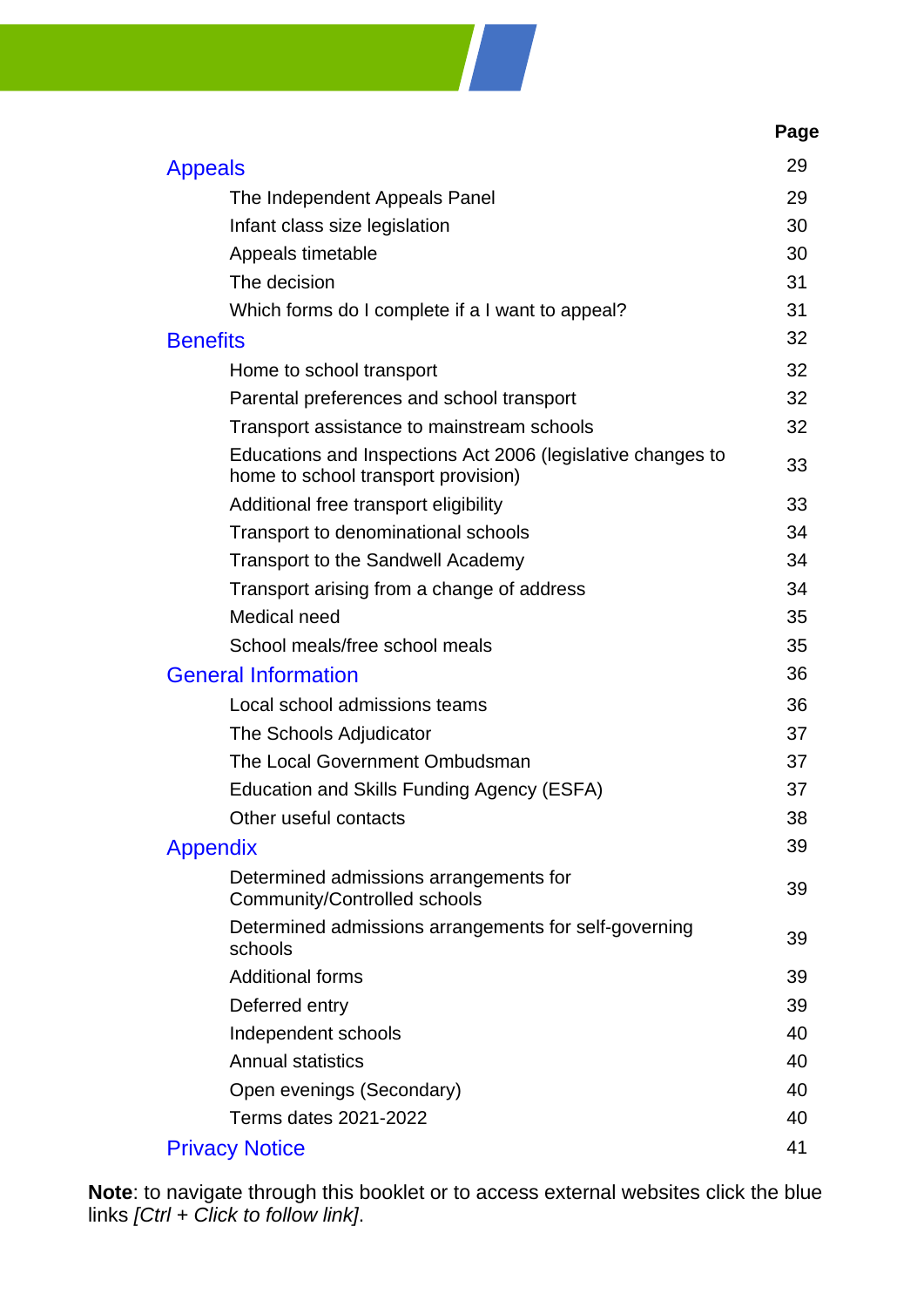

## <span id="page-3-0"></span>Introduction: Sandwell School Admissions **Service**

## What we do

Applying for a school place for your child, particularly if it is for the first time can be a daunting prospect with many misconceptions about the application process and the schools for which you are applying. We hope that this information will help you to make informed and realistic school preferences.

Our Admissions Service administers and coordinates admissions for **all** types of non-fee-paying Sandwell schools – a total of 113 primary and secondary schools, handling around 14,000 annual and mid-year applications every academic year. Our team works to ensure that its admissions and appeals processes and procedures are administered in a professional, fair and efficient manner in order to best serve the needs of Sandwell schools, parents and children. We are continuously striving to refine and improve our service to ensure that we provide a fair and straightforward school admissions system which is transparent, promotes equality and most importantly ensures fair access for all. This is illustrated by the fact that **93%** of Sandwell parents who applied on time being offered one of their top three preferred schools last year.

## What you need to do

To ensure that you have the best chance to secure a place at one of your preferred schools, it is essential that you meet the [admissions criteria](#page-41-1) for the school(s) as closely as possible. Make sure you look at the admission criteria for the schools you are interested in – home to school distance (straight line measurement) is one of the most common criteria to be applied so consider how closely your child lives to the school. [The distance of the furthest successful applicant](#page-42-0) will vary year by year depending on how many applicants there are, where they live and the number of applicants with siblings at a particular school.

Before confirming your preferred schools please also look carefully at any other criteria e.g. Looked After Child (LAC), Statemented child (SEN)/children with an Educational Health and Care Plan (EHCP), sibling connection, denominational or aptitude criteria, which may apply to you.

## How we can help

We have a dedicated parent support line (0121 569 6765) and we provide a counter service through our One Stop Shop which is open from 8.45am-12.45pm Monday to Friday. In cases where you need a 'face to face' meeting this may be arranged by calling one of our dedicated team on the parent support line.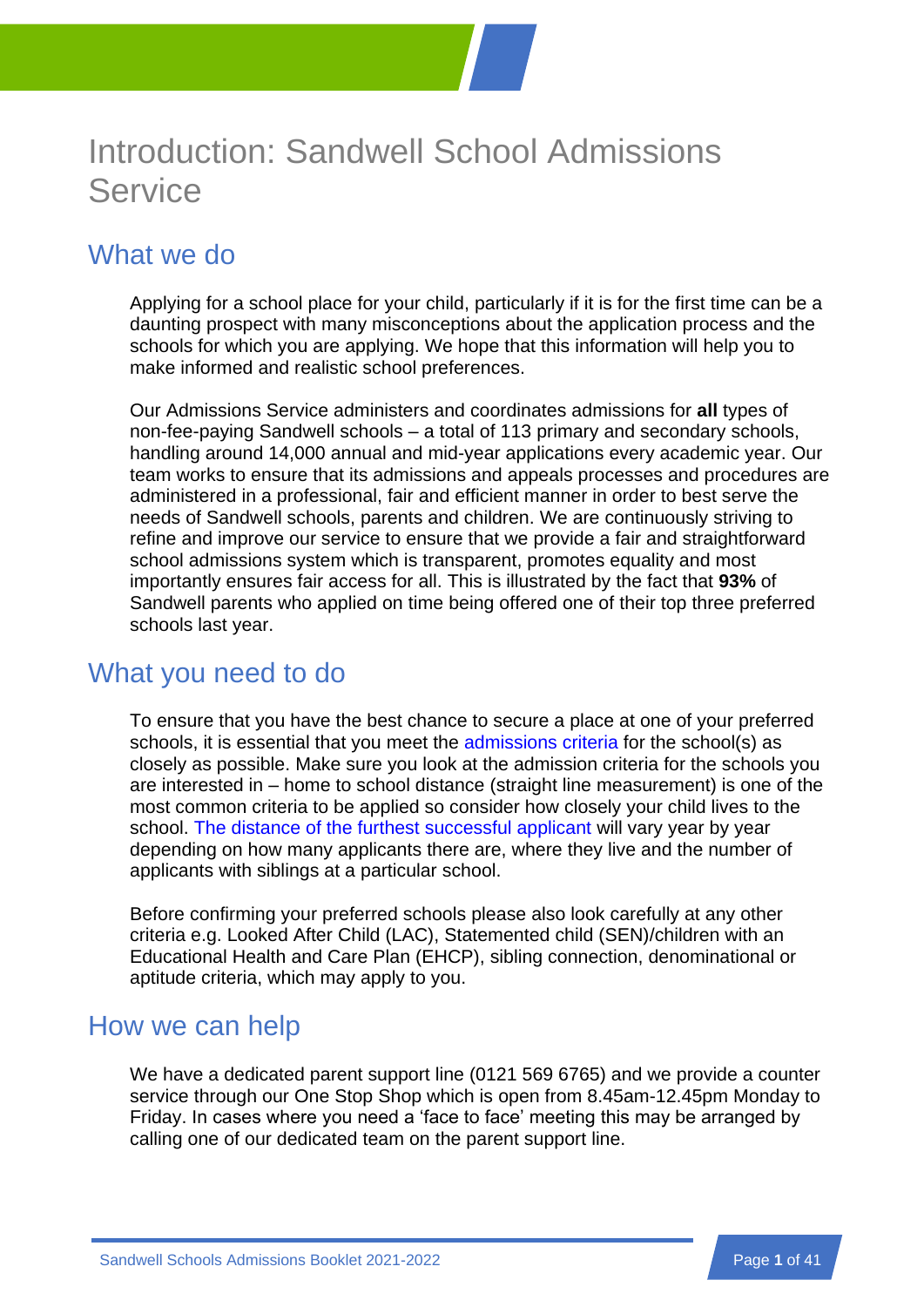### How to contact us



Annual Admissions: [annual\\_schooladmissions@sandwell.gov.uk](mailto:annual_schooladmissions@sandwell.gov.uk)



Mid-year Admissions: [midyear\\_admissions@sandwell.gov.uk](mailto:midyear_admissions@sandwell.gov.uk)



Appeals: [schoolappeals\\_admissions@sandwell.gov.uk](mailto:schoolappeals_admissions@sandwell.gov.uk)

 $\boxtimes$ 

School Admissions Service PO Box 16230 Sandwell Council House Freeth Street Oldbury B69 9EX



0121 569 6765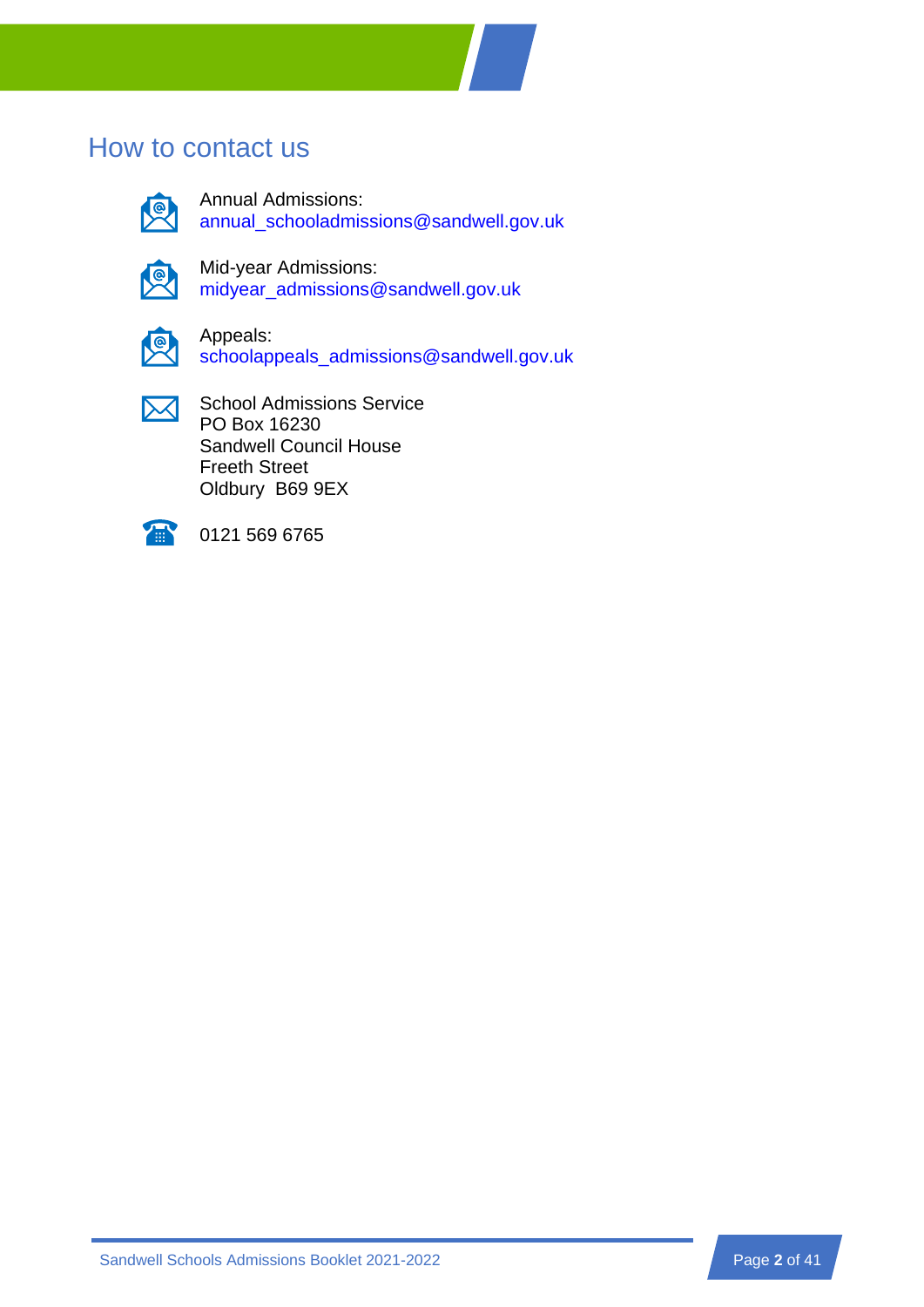## <span id="page-5-0"></span>Schools in Sandwell

## What types of schools are there in Sandwell?

### • **Community and Voluntary Controlled schools**

The local authority (LA) is responsible for managing the admissions process at these schools.

### • **Voluntary Aided schools**

The Governing Body is responsible for offering and refusing places at these schools. The LA will deal with the administrative process on the governors' behalf. Voluntary Aided schools participate in the scheme for coordinated admissions.

### • **Trust schools**

Trust schools are maintained by LAs and supported by a charitable Foundation or Trust. The Governing Body is responsible for deciding which applicants are offered places, but the LA will deal with the administrative process on the governors' behalf. Trust schools also participate in the scheme for coordinated admissions.

### • **Academies**

Academies are independent, state funded schools and the Governing Body or Academy Trust is responsible for deciding which applicants are offered places. Like Voluntary Aided and Trust Schools, Academies also participate in the coordinated admissions scheme.

### • **Free schools**

Free schools are independent state funded schools and the Governing Body is responsible for deciding which applicants are offered places. Once a funding agreement is in place the LA will deal with the administrative process on the Governors' behalf. Free schools also participate in the scheme for coordinated admissions.

### • **University Technical College (UTC)**

They offer 14-19year olds the opportunity to take a full-time, technically-oriented course of study. They are sponsored by a university and offer clear progression routes into higher education or further learning in work.

They are sub-regional, taking students from a wide geographical area.

All children in Year 9 attending a Sandwell school will receive a letter in September informing them of the application process for a place at a UTC for Year 10.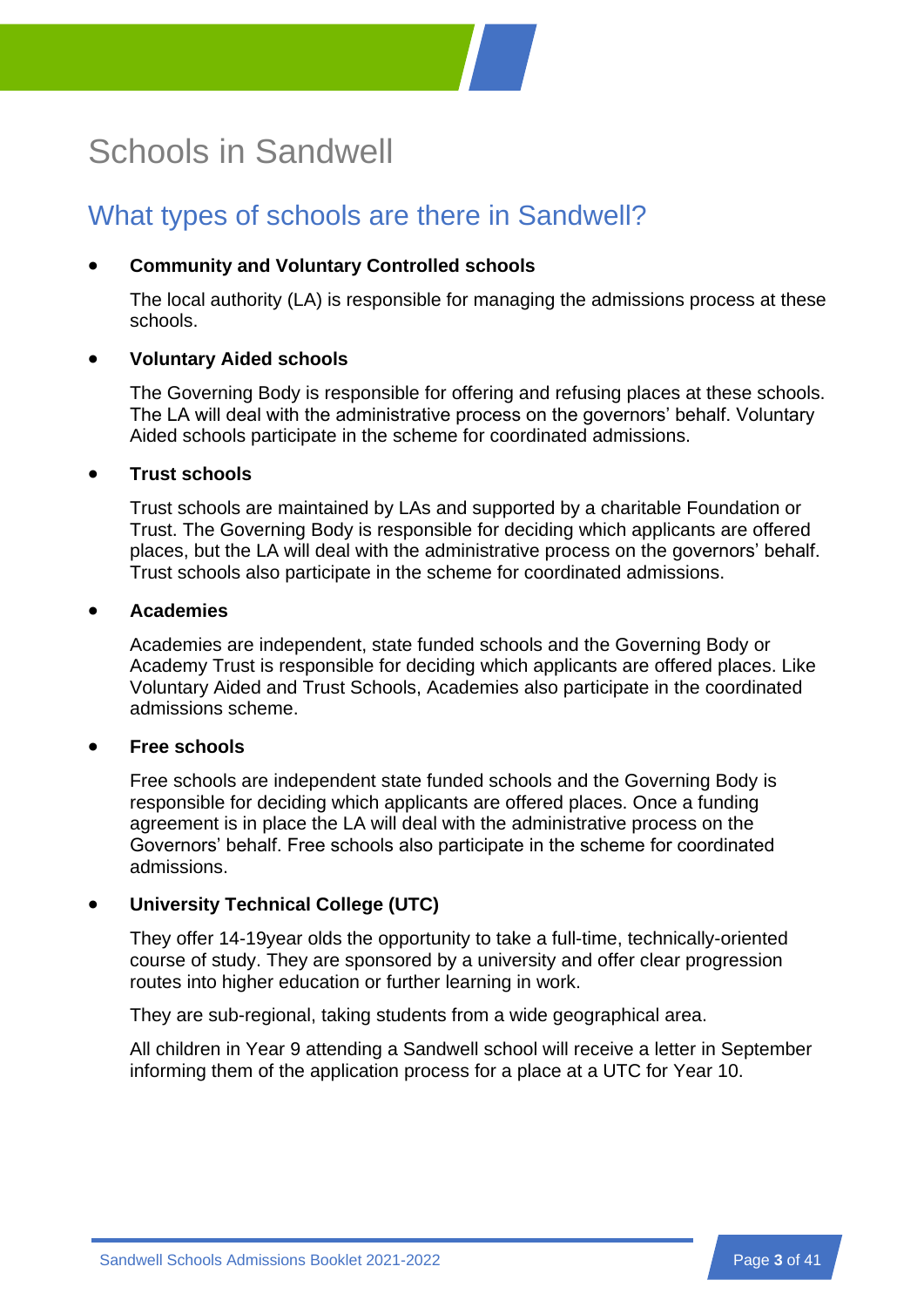## Locations and types of schools

### **Primary and secondary schools by location**

| Key: Academy                | [A]         |
|-----------------------------|-------------|
| Community                   | [C]         |
| <b>Free School</b>          | [FS]        |
| Trust                       | [T]         |
| <b>Voluntary Aided</b>      | [VA]        |
| <b>Voluntary Controlled</b> | <b>IVCI</b> |

### **Oldbury**

Annie Lennard Primary [C] Bleakhouse Primary [C] Brandhall Primary [C] Burnt Tree Primary [C] Causeway Green Primary [C] Christ Church CE Primary [VA] Langley Primary [C] Lightwoods Primary [C] Moat Farm Infant [C] Moat Farm Junior Trust [T] Our Lady and St Hubert's Catholic Primary [A] Perryfields Primary [C] Rounds Green Primary [C] St Francis Xavier Catholic Primary [A] St James' CE Primary [VC] Tividale Community Primary [C] Bristnall Hall Academy [A] Oldbury Academy [A] Ormiston Sandwell Community Academy [A] Perryfields High [C] Q3 Academy - Langley [A]

### **Rowley Regis**

Blackheath Primary [C] Brickhouse Primary [T] Corngreaves Academy [A] Grace Mary Primary [C] Highfields Primary [C] Oakham Primary [C] Old Hill Primary [T] Reddal Hill Primary [C] Rowley Hall Primary [T] Springfield Primary [T] Temple Meadow Primary [T] Timbertree Academy [A] Tividale Hall Primary [C] Ormiston Forge Academy [A] St Michael's Church of England High [VA]

### **Smethwick**

Abbey Infant [C] Abbey Junior [C] Bearwood Primary [C] Cape Primary [C] Crocketts Community Primary [C] Devonshire Infant Academy [A] Devonshire Junior Academy [A] Galton Valley Primary [C] George Betts Primary Academy [A] Rood End Primary [C] Shireland Hall Primary Academy [A] Shireland Technology Primary [FS] St Gregory's Catholic Primary [A] St Matthew's CE Primary [VA] St Philip's Catholic Primary [A] Uplands Manor Primary [C] Victoria Park Primary Academy [A] Holly Lodge High School [T] Sandwell Academy [A] **Shireland Collegiate Academy [A]**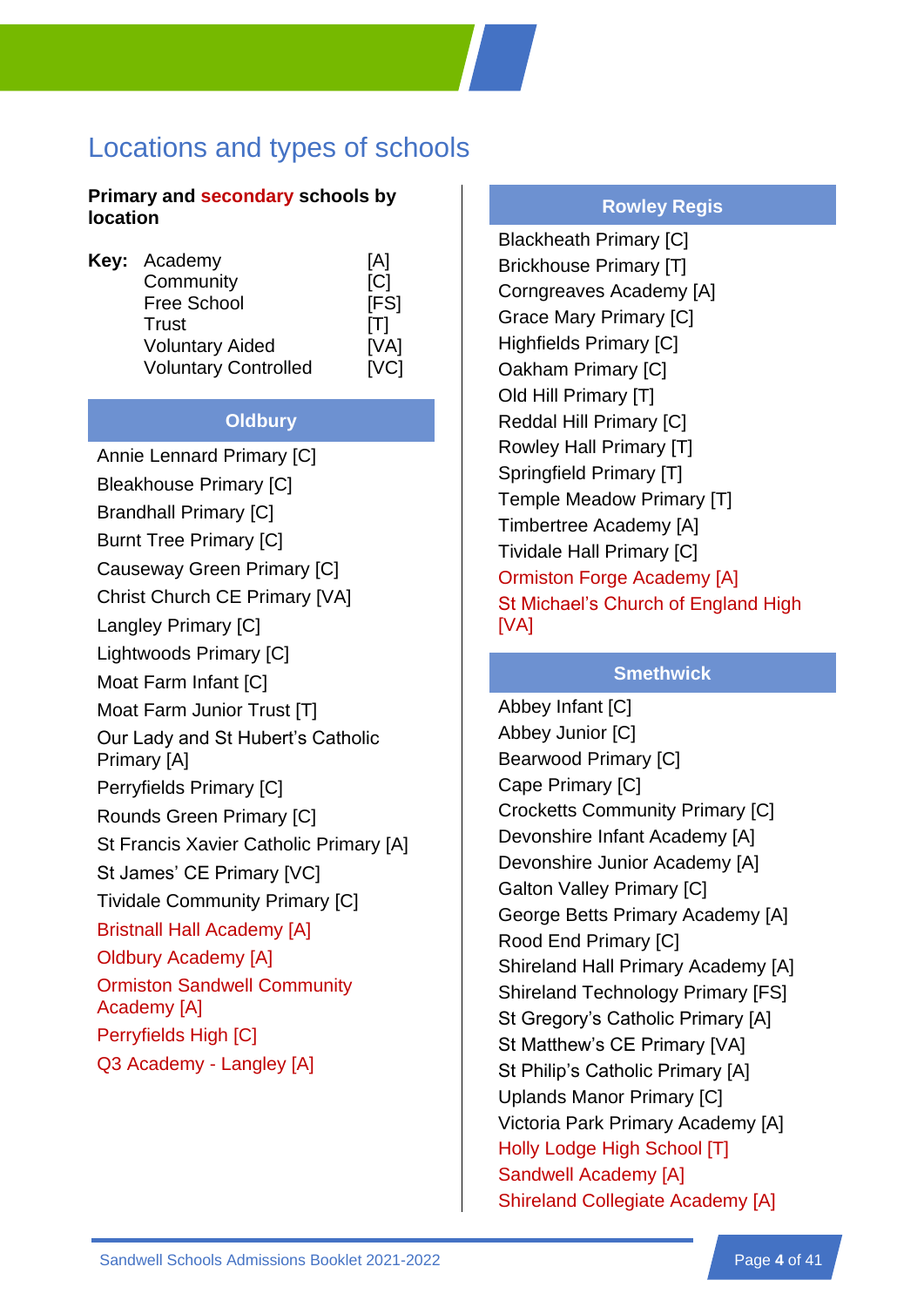### **Tipton**

Glebefields Primary [C] Great Bridge Primary [C] Joseph Turner Primary [C] Jubilee Park Academy [A] Newtown Primary [A] Ocker Hill Academy [A] Ocker Hill Infant [C] Sacred Heart Primary [C] Silvertrees Academy [A] St Martin's CE Primary [VC] St Paul's Church of England Academy [A] Summerhill Primary Academy [A] Tipton Green Junior [C] Wednesbury Oak Academy [A] Q3 Academy - Tipton [A] RSA Academy [A]

### **Wednesbury**

Albert Pritchard Infant [T] Harvills Hawthorn Primary [T] Holyhead Primary Academy [A] Mesty Croft Academy [A] Moorlands Primary [T] Old Park Primary [T] Park Hill Primary [T] St John's CE Primary Academy [A] St Mary's Catholic Primary [A] Tameside Primary Academy [A] The Priory Primary [C] Wood Green Junior [T] Stuart Bathurst Catholic High [A] Wodensborough Ormiston Academy [A] Wood Green Academy [A]

### **West Bromwich**

All Saints CE Primary [VA] Eaton Valley Primary [C] Ferndale Primary [C] Grove Vale Primary [C] Hall Green Primary [C] Hamstead Infant [C] Hamstead Junior [C] Hanbury Primary [C] Hargate Primary [C] Hateley Heath Primary [C] Holy Name Catholic Primary [VA] Holy Trinity CE Primary [VC] King George V Primary [C] Lodge Primary [C] Lyng Primary [C] Pennyhill Primary [C] Ryders Green Primary [C] St John Bosco Catholic Primary [VA] St Margaret's CE Primary [VA] St Mary Magdalene CE Primary [VC] Whitecrest Primary [C] Yew Tree Primary [C] George Salter Academy [A] Q3 Academy - Great Barr [A] Phoenix Collegiate [T] West Bromwich Collegiate Academy [A]

#### **University Technical Colleges (UTCs) and Independent Schools**

The following offer technically oriented courses of study for students entering Year 10 or Year 12:

#### **Health Futures UTC**

Offering young people across the region aged 14 to 19 the chance to combine academic education with technical and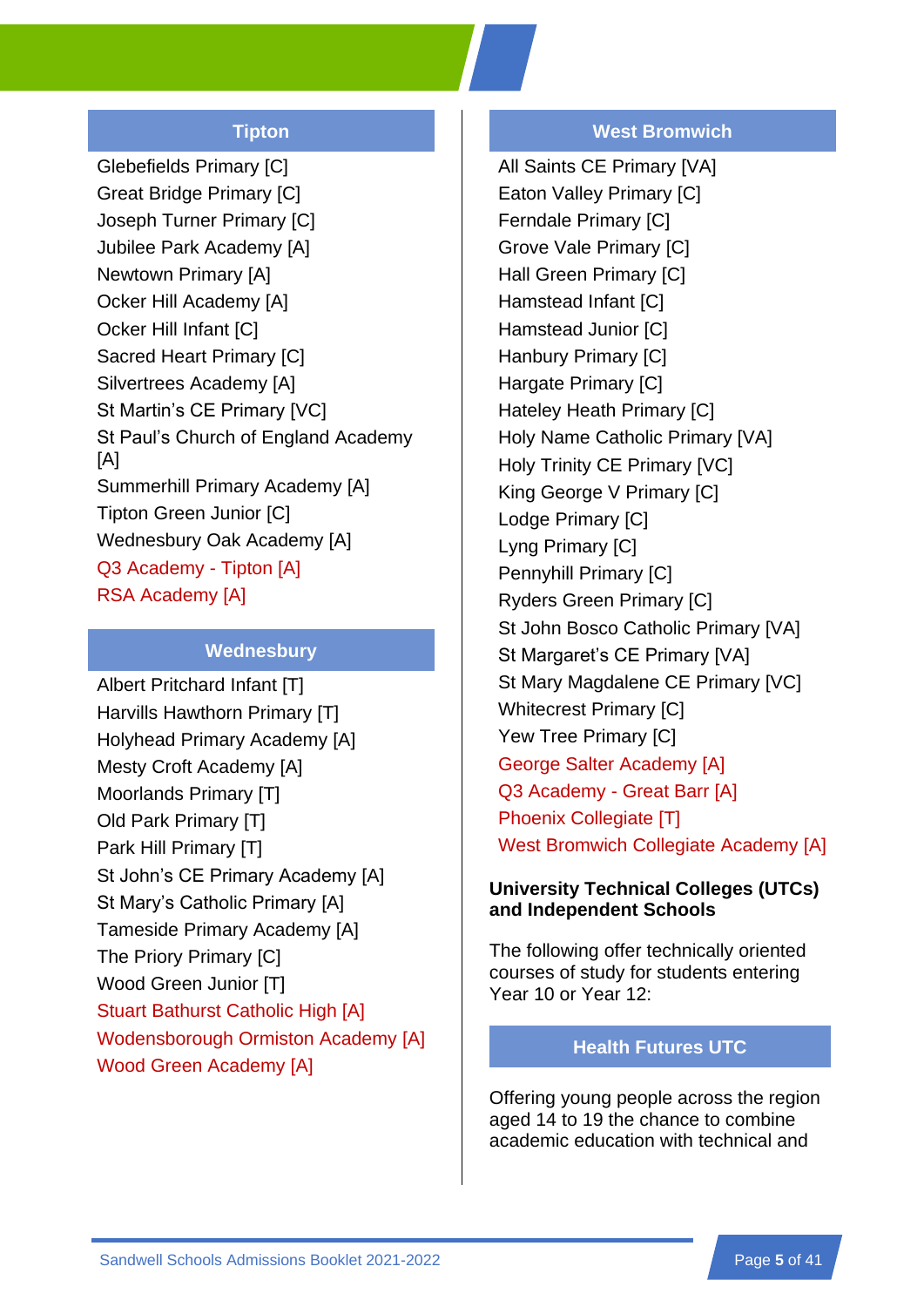### **Health Futures UTC [continued]**

practical skills needed in the health and health sciences industries. The UTC has a Published Admission Number of 150 for Year 10. It is located on the High Street in West Bromwich. For further details and how to apply please visit their [website.](http://www.healthfuturesutc.co.uk/)

### **Birmingham Ormiston Academy (BOA)**

BOA specialises in Creative, Digital and Performing Arts and is sponsored by Ormiston Trust and Birmingham City University. It has a Published Admission Number of 150 for Year 10. For further details and how to apply please visit their [website](http://www.boa-academy.co.uk/)**.**

### **Walsall Studio School**

Specialises in the Performing Arts, Music, Digital Media Industries and Business. It has a Published Admission Number of 55 for Year 10. For further details and how to apply please visit their [website](http://www.walsallstudioschool.co.uk/)**.**

### **Thomas Telford University Technical College**

A 14 to 18 provider located in Wolverhampton, this UTC is a specialist in construction and provides a curriculum

that will prepare students for professional and technical roles within the construction industry such as architects, designers and construction professionals. It has a Published Admission Number of 150 for Year 10. For further details and how to apply please visit their [website.](https://www.thomastelfordutc.com/)

### **Aston University Engineering Academy**

Aston University Academy offers places for students aged 14 to 19 and provides them the opportunity to specialise in technical qualifications in engineering and science.

It has a Published Admission Number of 120 for Year 10. For further details and how to apply please visit their [website.](http://www.auea.co.uk/)

### **Independent Schools**

There are a number of independent schools in Sandwell. If you wish to find out more information about these schools, please contact them directly.

You can view further details and a list of schools [here.](#page-42-1)

To apply for a place at an independent school you **do not** apply through the LA, you contact the relevant school directly.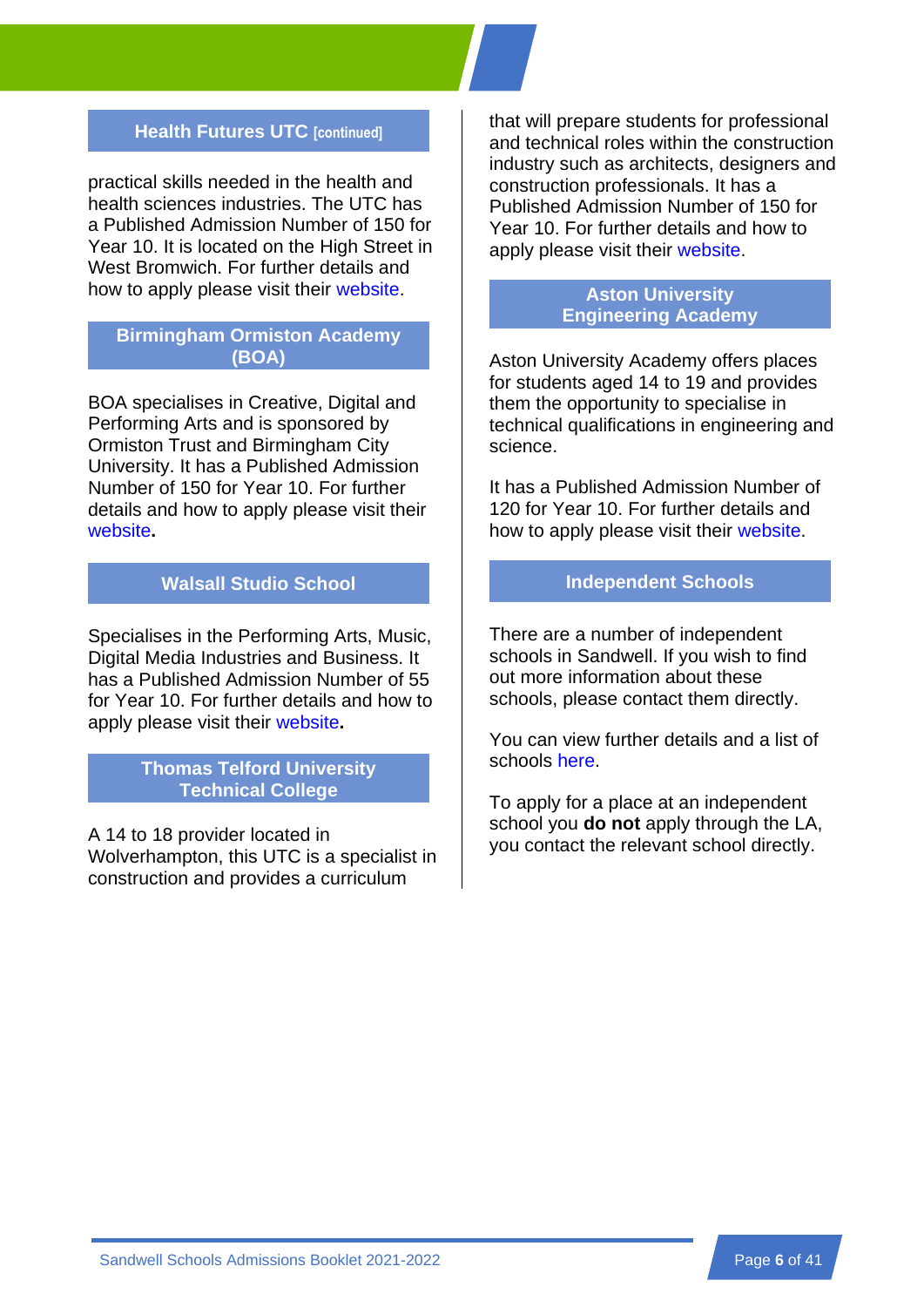## <span id="page-9-0"></span>Annual Admissions

## Applying for an annual school place (in Reception, Infant to Junior School or Year 7)

You can apply for up to six schools so please ensure that you complete only **one** [form.](https://sandwell.cloud.servelec-synergy.com/ParentPortal/default.aspx) **Remember**: Sandwell residents must use this [form](https://sandwell.cloud.servelec-synergy.com/ParentPortal/default.aspx) to apply for any school including those located in neighbouring local authorities.

Residents from neighbouring authorities applying for Sandwell schools must include their Sandwell preferences on **their own local authority's** application form.

All parents/carers will receive only **one** offer of a place.

Before you apply visit the schools you think you might like your child to go to. Talk to the Head Teacher and get a copy of their school's prospectus.

## Schools outside of Sandwell

If you are interested in a school in a neighbouring authority, please select from the authorities listed below to go to their website for further information. Also, you may wish to contact the school you are interested in directly for their admission criteria.

- **[Birmingham](https://www.birmingham.gov.uk/education)**
- **[Dudley](https://www.dudley.gov.uk/resident/learning-school/)**
- **[Solihull](http://www.solihull.gov.uk/admissions)**
- [Walsall](https://go.walsall.gov.uk/education)
- **[Wolverhampton](http://www.wolverhampton.gov.uk/article/2349/Schools-list)**
- **[Worcester](http://www.worcestershire.gov.uk/cms/school-information.aspx)**

Decide which schools you would like your child to go to. It is always best to consider more than one school because popular schools can have more children wanting to go there than there are places available.

## Considering your preferences

To ensure that you are in the best position to make *informed* and *realistic* school preferences on your application, it is strongly advised that you consider the following:

• Don't make your decisions based purely on perception or what a school may have been like in the past. Look at the schools' more recent indicators in areas such as development, performance and ethos. If you still have questions about a particular school, then ask the school.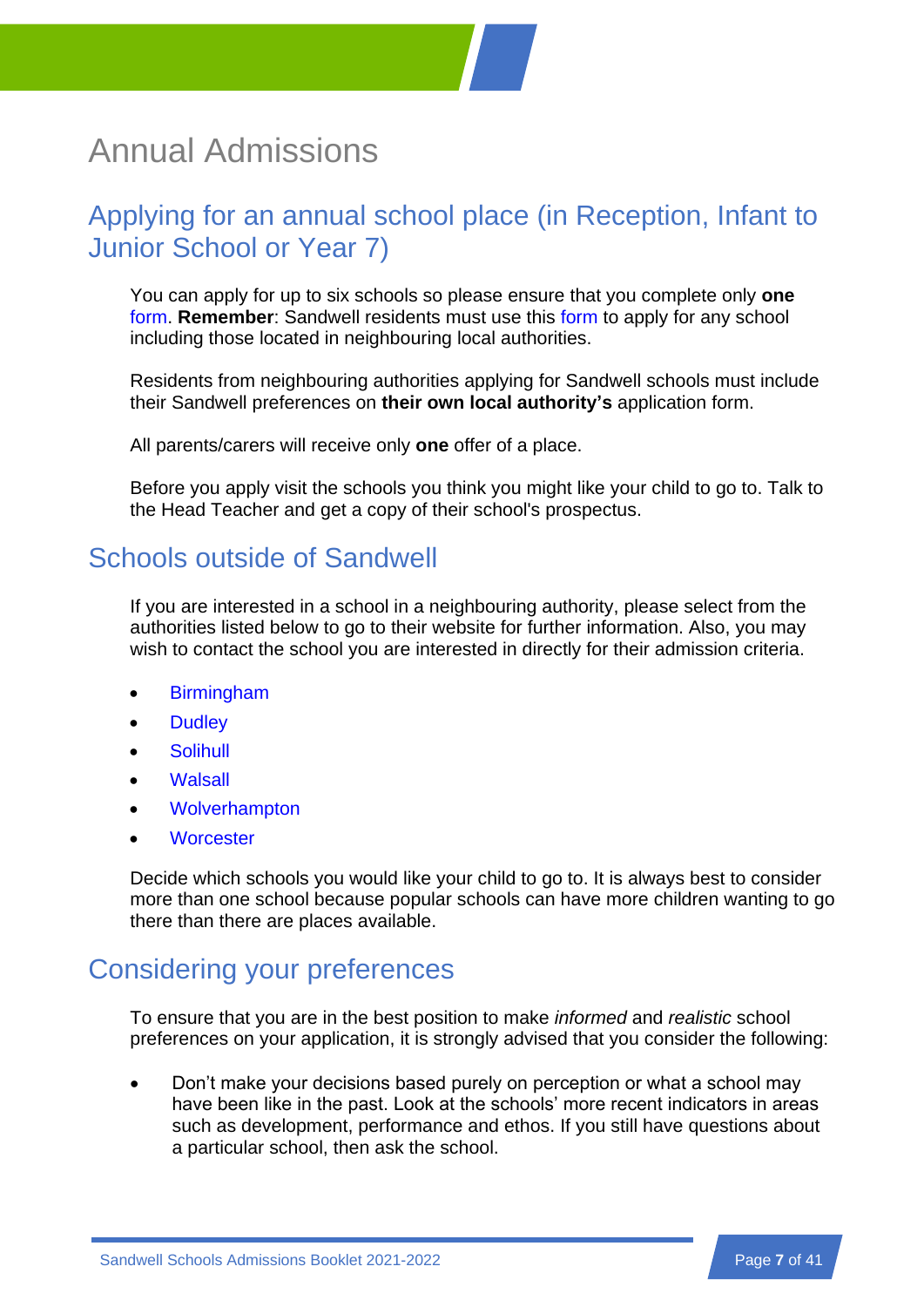- Research the school(s) which you may be considering look at their websites and prospectus, attend their open events and when you are closer to deciding upon your preferred school(s), look carefully at their [admissions criteria](#page-41-1) and assess how closely you match them. Though qualification through distance and/or sibling criteria is common to many schools' admissions criteria, there may be other criteria specific to the school.
- When you have completed your research, make a draft list of the schools for which you intend to apply and then re-check the admissions criteria before [applying online.](https://sandwell.cloud.servelec-synergy.com/ParentPortal/default.aspx)

Normally we will be able to offer you a place at one of the schools you have listed. Sometimes this is not possible, so we will try to find a school with places available as close as possible to your home. You are advised to apply to a number of schools. Your chances of being offered a place at any particular school are not improved by limiting your preferences.

If you have a question related to the application process, please contact the School Admissions Parent Support Line (0121 569 6765) and one of our team will be pleased to help.

## Applying for a Reception school place

Children must, **by law**, start school at the beginning of the term after their fifth birthday. However, children usually start school in the September of the school year in which they have their fifth birthday.

Parents may delay their child's entry to school, but all children must start school by the term after their fifth birthday. If you want to delay your child's entry to school to after their fifth birthday then please write to the Schools Admissions Service.

In special cases, the admission of your child can be deferred for a year; for further information please read our [policy.](#page-41-2)

Sandwell's School Admissions Service **does not** process applications for nursery places. Application forms are available direct from the nurseries.

If you wish to speak to someone about the free nursery places available for two, three and four-year-olds you should contact:

Sandwell Family Information Service 160 Beeches Road West Bromwich B70 6HQ

Phone: 0121 569 4914 Email: [family\\_information@sandwell.gov.uk](mailto:family_information@sandwell.gov.uk)

If you are applying for a place at a school nursery, you **must** apply separately to the school you want.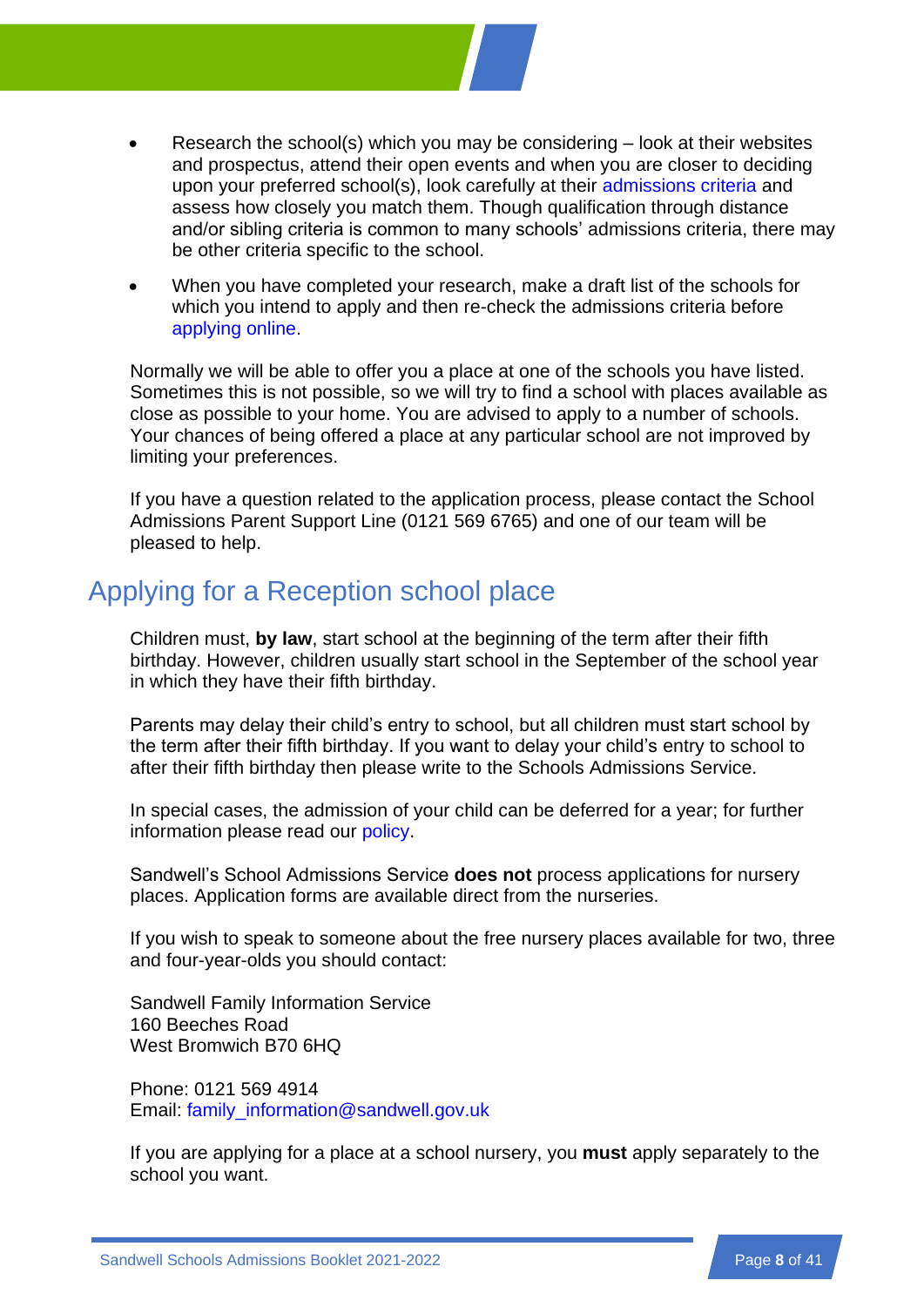Please be aware that having a place in a nursery class attached to a school **does not** improve your chances of getting a place in the Reception class at that school.

Parents applying for a place in Reception class should note the law governs the maximum size of classes in Key Stage 1 (Reception, Year 1 and Year 2). The law states that it is unlawful for a class in Key Stage 1 to have more than 30 pupils being taught by a single teacher.

### Travel choices for the journey to school

Although schools can be reached by a number of travel methods, the best method is walking, if not all the way then for at least part of the way.

School entrances are very busy places at drop-off and pick-up times, with many people using pavements and crossing roads. Roads around schools can also suffer from congestion and pollution from traffic. It is therefore necessary to minimise car journeys near schools to keep pedestrians as safe as possible and for any children arriving by car to be dropped-off or picked-up at least five minutes' walk away from school entrances.

A brisk walk to school can help children to get their daily exercise and arrive at school or home, refreshed and energised. Walking can have a positive effect on a child's emotional wellbeing. It can encourage independence, road sense and also be an opportunity to chat with friends.

To help you with planning walking journeys to the schools that you have chosen, the website [walkit.com](http://walkit.com/cities/sandwell/) can be used by entering your home postcode and the postcode of the schools. Postcodes of schools are available on [Sandwell Council's website.](http://www.sandwell.gov.uk/schools) The website can find direct or less busy routes and provide information about the distance, time taken, calories used, and carbon dioxide saved by not using a car on school journeys.

## Applying for a place in a Junior school

Most children already at an Infant school want to go to the nearby Junior school. In Sandwell, priority will be given to pupils who already attend the linked Infant school and also to those who have brothers or sisters attending either the linked Infant school or the Junior school for which they are applying at the time of admission:

You can only apply for a place at a [Junior school](https://sandwell.cloud.servelec-synergy.com/ParentPortal/default.aspx)**,** if you wish to apply for a year three place in a Primary school, this must be done by making a mid-year transfer application but not until July 2021.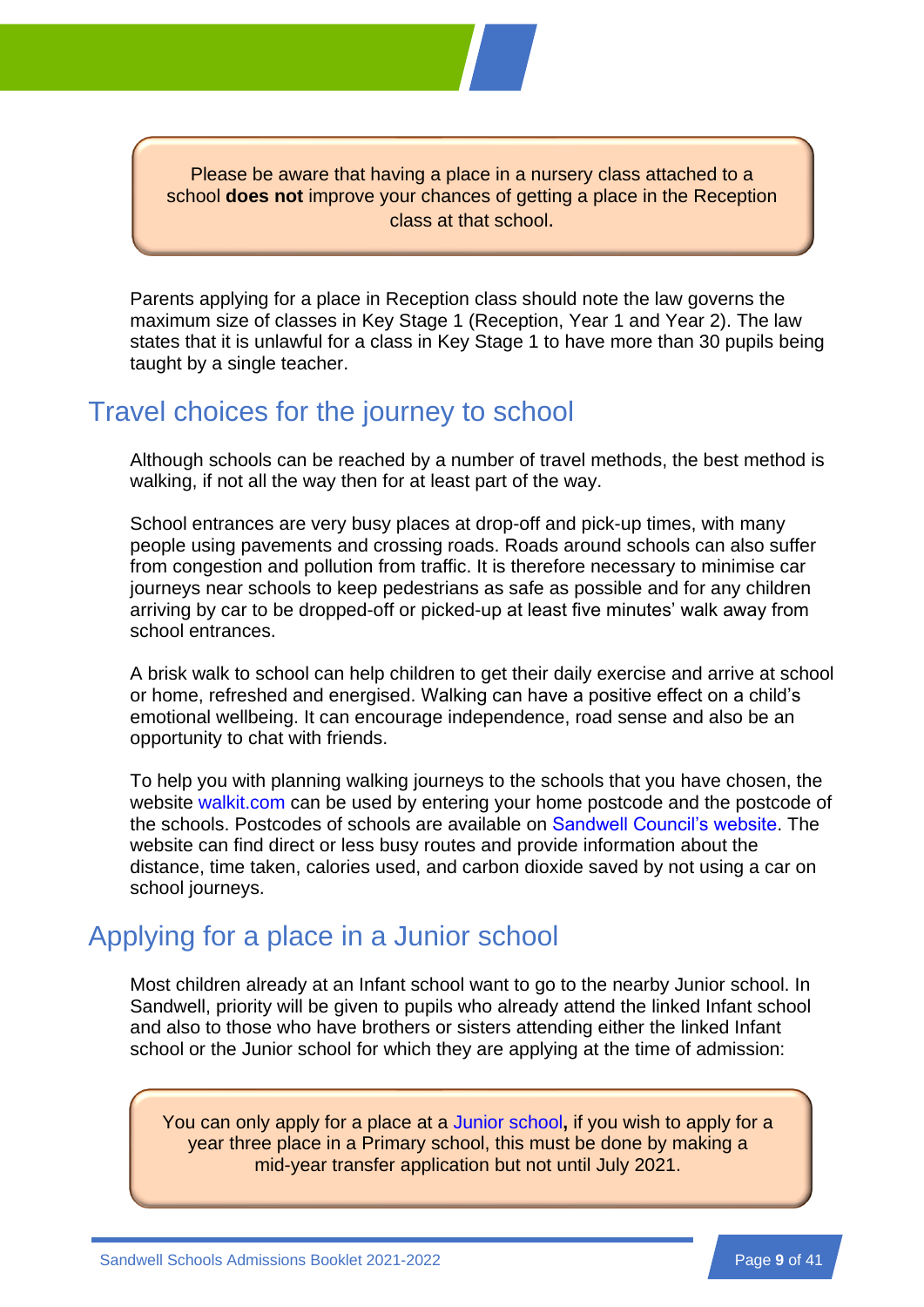Linked Infant - Junior Schools:

- Abbey Infant Abbey Junior
- Albert Pritchard Infant Wood Green Junior
- Devonshire Infant Academy Devonshire Junior Academy
- Hamstead Infant Hamstead Junior
- Moat Farm Infant Moat Farm Junior Trust
- Ocker Hill Infant Ocker Hill Academy
- Silvertrees Academy Tipton Green Junior

## Applying for a Year 7 Secondary school place

Secondary schools in Sandwell often hold [open evenings](#page-42-2) for parents/carers who are interested in their children attending that school.

## The Process

The Coordinated Admissions Scheme is a process for children starting Reception, transferring from Infant to Junior school or starting Secondary school in Year 7. It is a national scheme and applies to all non-fee-paying schools in all council areas. It is designed to make the admissions process simpler and fairer for parents because it means that:

After the closing date, we will apply the relevant [published admission criteria](#page-41-1) to see whether you qualify for a place at any schools you have requested in Sandwell. We will pass on your details to any neighbouring LA you have requested a school place in for them to apply their rules to see if you qualify for a place. When they have told us the results we will look at all your preferences and try to offer you the school you have ranked as your highest preference on your application form. If we are unable to offer you one of your preferences, we will instead offer a place at the nearest school to your address which has places available in Sandwell.

If you are not happy with the school offered to you, you have the option to appeal. Appeals are heard by an Independent Appeals Panel. **It is however strongly recommended that you accept the school that has been offered to you even if you decide to appeal for your preferred school.** By accepting the school offered you will guarantee a school place for your child. If you refuse the place, you will further reduce the options available to you.

Accepting the place, you have been offered will have absolutely no bearing on the outcome of your appeal should you choose to make one.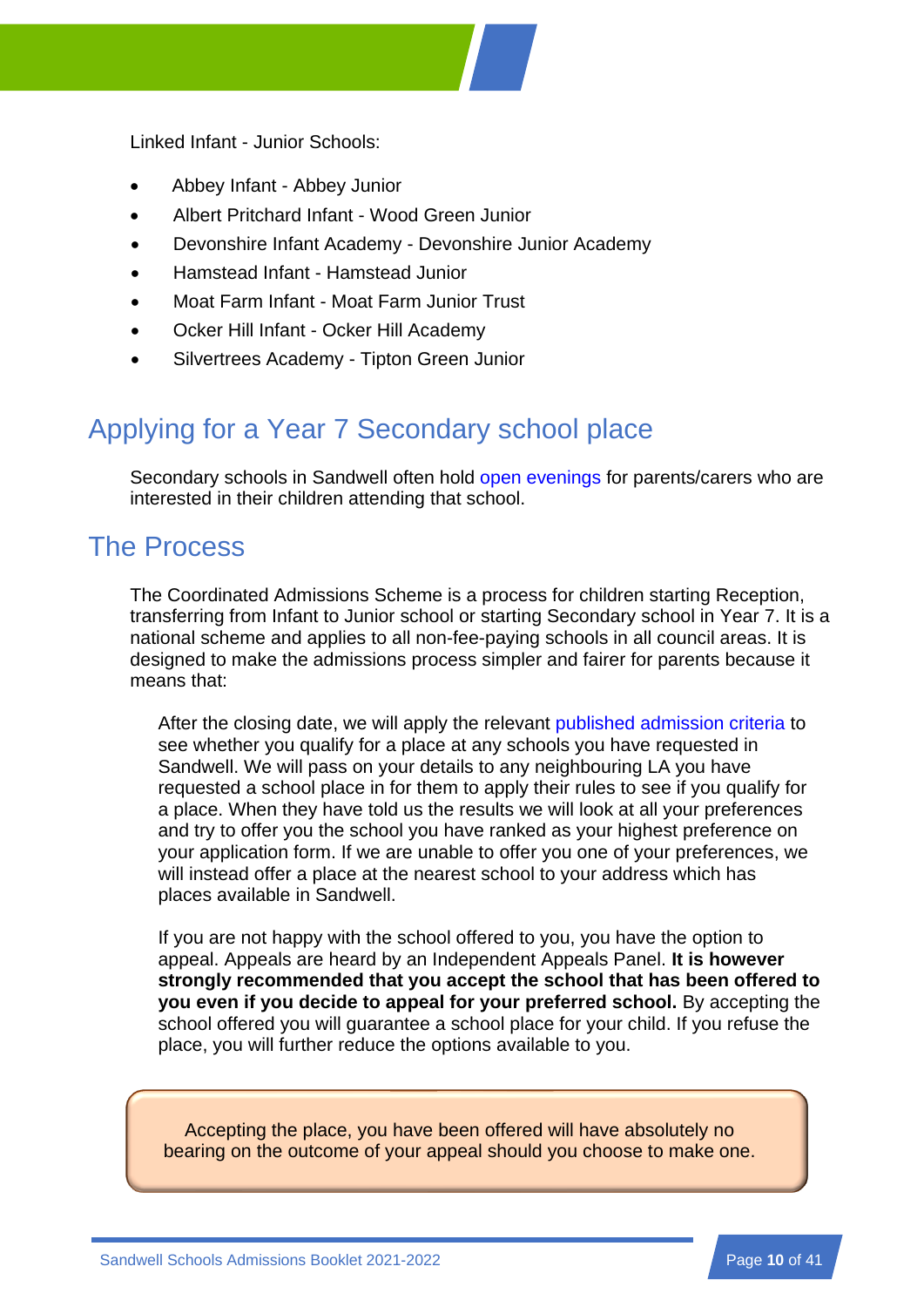## What to do and when to do it

**Year 7:** Apply between 13 July 2020 and 31 October 2020

**Reception and Junior:** Apply between 14 September 2020 and 15 January 2021

Complete an [online application](https://sandwell.cloud.servelec-synergy.com/ParentPortal/default.aspx) (and [additional forms](#page-41-3) if necessary).

## Applying online explained

Parents/carers can apply from their home, a library or one of the many Sandwell schools that provide ICT support.

It is essential that you submit your application form before the relevant closing date – Year 7 – 31 October 2020, Reception and Junior – 15 January 2021. If the online application form is not submitted by the closing date your application will be treated as late.

## Additional forms

**The tables below show you where you should send your additional form(s) and any other required documents. Please check this carefully before submitting your application.**

## Applying for a place on medical grounds.

You may also have to complete an [additional form](#page-41-4) if you are applying for a place on medical grounds. Please note that a place will only be granted on medical grounds if the preferred school follows the criteria and is the only or most appropriate to meet the child's needs. All applications under this criterion will be assessed by the LA to decide whether the child's needs can be met most appropriately by the preferred school.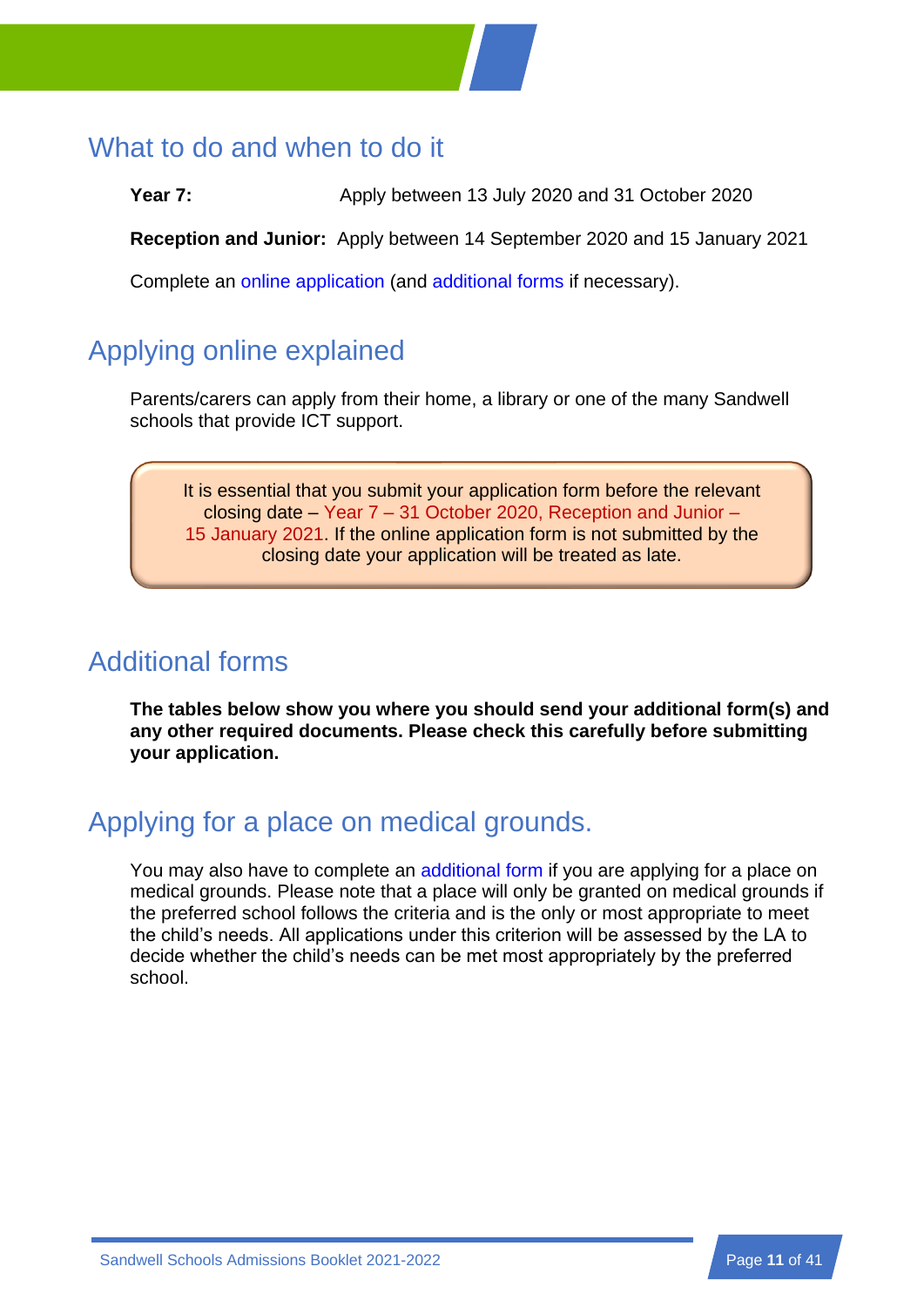| Medical grounds - considered only by the following secondary schools:<br>Ormiston Forge Academy<br>$\bullet$<br>Perryfields High School<br><b>Wodensborough Ormiston Academy</b><br>$\bullet$<br><b>Holly Lodge High School</b><br><b>Phoenix Collegiate</b><br>$\bullet$                                                                                                                                |                                                                               |
|----------------------------------------------------------------------------------------------------------------------------------------------------------------------------------------------------------------------------------------------------------------------------------------------------------------------------------------------------------------------------------------------------------|-------------------------------------------------------------------------------|
| <b>Medical form</b><br>All Primary schools apart from:<br>All Saints CE Primary<br>$\bullet$<br><b>Holy Name Catholic Primary</b><br>$\bullet$<br><b>St Francis Xavier Catholic Primary</b><br>٠<br>St Gregory's Catholic Primary<br>$\bullet$<br>Our Lady and St Hubert's Catholic Primary<br>$\bullet$<br>St Mary's Catholic Primary<br>٠<br>St Matthew's CE Primary<br>St John Bosco Catholic Primary | Complete and return the form,<br>and send direct to School<br>Admissions (LA) |

## Applying for a place on denominational grounds

You may also have to complete an [additional form](#page-41-3) and enclose a baptism certificate if you are applying for a place on denominational grounds. If you intend to apply for more than one Voluntary Aided or Voluntary Controlled school on denominational grounds you will need to complete a separate form for each school.

| <b>All Saints CE Primary</b>                                                                             |                                                                                                                                                                 |  |
|----------------------------------------------------------------------------------------------------------|-----------------------------------------------------------------------------------------------------------------------------------------------------------------|--|
| Declaration form to support<br>application on denominational<br>grounds, Church of England<br>(ASU 75/A) | When complete, return the form to the school<br>named on the form by post, or hand deliver<br>or scan and email to:<br>deb.fiddian@allsaints-sch.co.uk          |  |
|                                                                                                          |                                                                                                                                                                 |  |
| <b>Christ Church CE Primary</b>                                                                          |                                                                                                                                                                 |  |
| Declaration form to support<br>application on denominational<br>grounds, Church of England<br>(ASU 75/A) | When complete, return the form to the school<br>named on the form by post, or hand deliver<br>or scan and email to:<br>headteacher@christchurch.sandwell.sch.uk |  |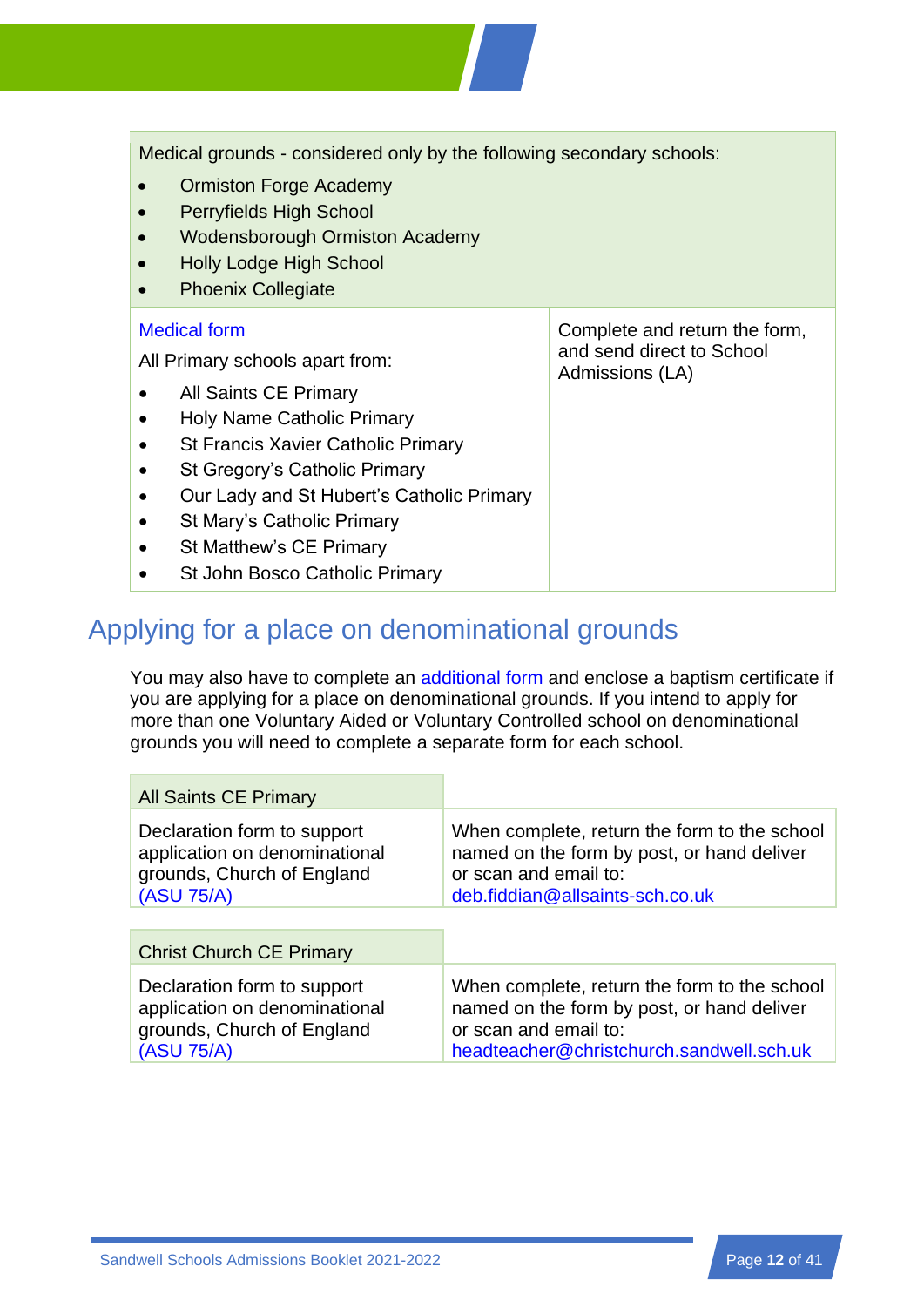

| <b>Holy Name Catholic Primary</b>                                                                         |                                                                                                                                                                |
|-----------------------------------------------------------------------------------------------------------|----------------------------------------------------------------------------------------------------------------------------------------------------------------|
| Declaration form to support<br>application on denominational<br>grounds, Catholic<br>(ASU 76/C)           | When complete, return the form to the school<br>named on the form.                                                                                             |
|                                                                                                           |                                                                                                                                                                |
| <b>Holy Trinity CE Primary</b>                                                                            |                                                                                                                                                                |
| Declaration form to support<br>application on denominational<br>grounds, Church of England<br>(ASU 75/VC) | When complete, return the form direct to<br>School Admissions Service (LA) or scan and<br>email to:<br>annual_schooladmissions@sandwell.gov.uk                 |
|                                                                                                           |                                                                                                                                                                |
| Our Lady and St Hubert's Catholic<br>Primary                                                              |                                                                                                                                                                |
| Declaration form to support<br>application on denominational<br>grounds, Catholic<br>(ASU 76/C)           | When complete, return the form to the school<br>named on the form by post, or hand deliver<br>or scan and email to:<br>office@st-huberts.sandwell.sch.uk       |
|                                                                                                           |                                                                                                                                                                |
| <b>St Francis Xavier Catholic Primary</b>                                                                 |                                                                                                                                                                |
| Declaration form to support<br>application on denominational<br>grounds, Catholic<br>(ASU 76/C)           | When complete, return the form to the school<br>named on the form by post, or hand deliver<br>or scan and email to:<br>margaret.marshall@sfxcps.co.uk          |
|                                                                                                           |                                                                                                                                                                |
| <b>St Gregory's Catholic Primary</b>                                                                      |                                                                                                                                                                |
| Declaration form to support<br>application on denominational<br>grounds, Catholic<br>(ASU 76/C)           | When complete, return the form to the school<br>named on the form by post, or hand deliver<br>or scan and email to:<br>headteacher@st-gregorys.sandwell.sch.uk |
|                                                                                                           |                                                                                                                                                                |
| <b>St James' CE Primary</b>                                                                               |                                                                                                                                                                |
| Declaration form to support<br>application on denominational<br>grounds, Church of England<br>(ASU 75/VC) | When complete, return the form direct to<br>School Admissions Service (LA) or scan and<br>email to:<br>annual_schooladmissions@sandwell.gov.uk                 |
|                                                                                                           |                                                                                                                                                                |
| St John's CE Primary Academy                                                                              |                                                                                                                                                                |
| Declaration form to support<br>application on denominational<br>grounds, Church of England<br>(ASU 75/A)  | When complete, return the form to the school<br>named on the form by post, or hand deliver<br>or scan and email to:<br>jas.mann@stjohnhsacademy.co.uk          |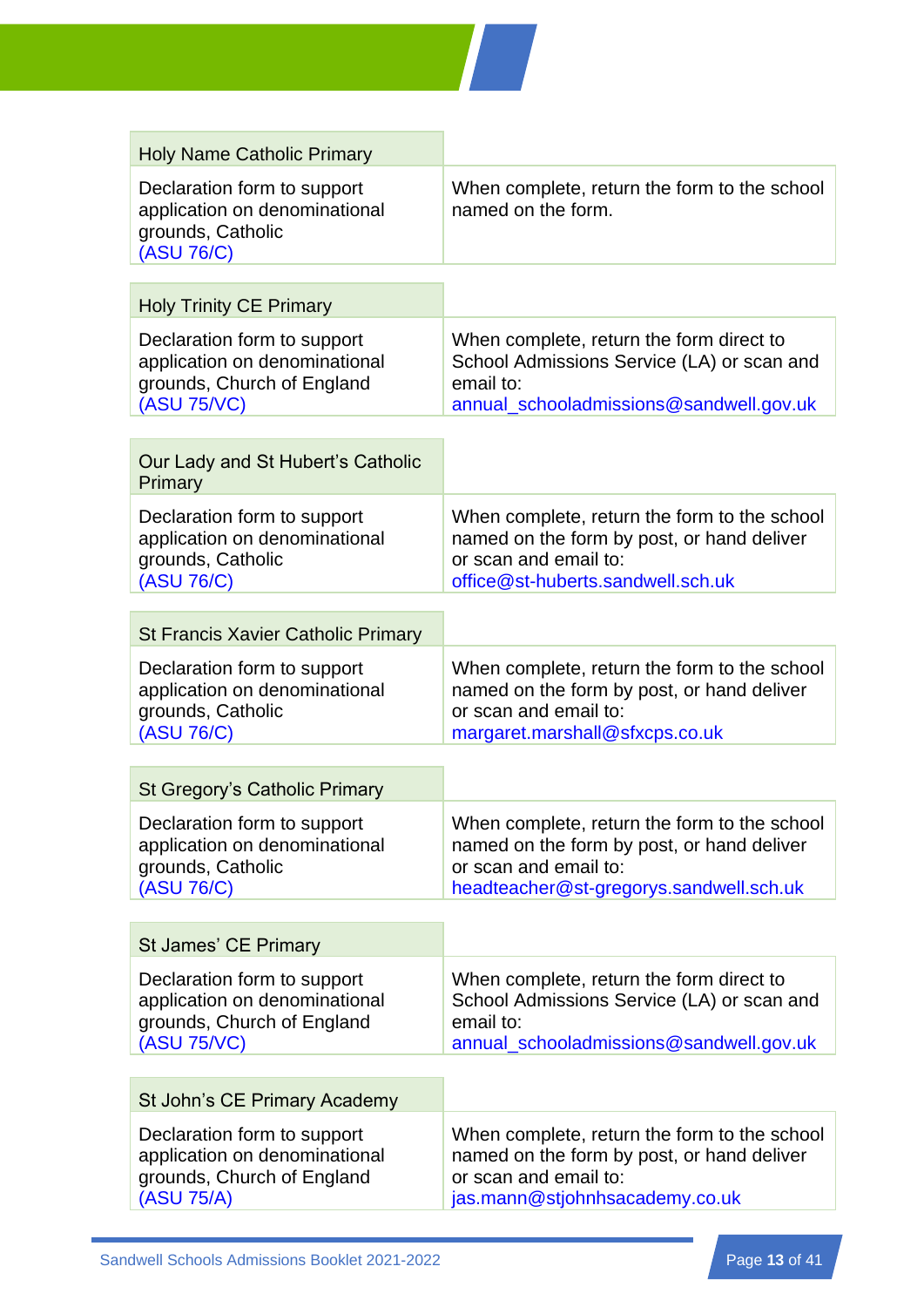

| <b>St John Bosco Catholic Primary</b>                                                                     |                                                                                                                                                                                                        |
|-----------------------------------------------------------------------------------------------------------|--------------------------------------------------------------------------------------------------------------------------------------------------------------------------------------------------------|
| Declaration form to support<br>application on denominational<br>grounds, Catholic<br>(ASU 76/C)           | When complete, return the form to the school<br>named on the form by post, or hand deliver<br>or scan and email to:<br>sarah.brierley@st-johnbosco.sandwell.sch.uk                                     |
|                                                                                                           |                                                                                                                                                                                                        |
| <b>St Martin's CE Primary</b>                                                                             |                                                                                                                                                                                                        |
| Declaration form to support<br>application on denominational<br>grounds, Church of England<br>(ASU 75/VC) | When complete, return the form direct to<br>School Admissions Service (LA) or scan and<br>email to:<br>annual_schooladmissions@sandwell.gov.uk<br><b>or</b><br>jackie.price@st-martins.sandwell.sch.uk |
|                                                                                                           |                                                                                                                                                                                                        |
| St Margaret's CE Primary                                                                                  |                                                                                                                                                                                                        |
| Declaration form to support<br>application on denominational<br>grounds, Church of England<br>(ASU 75/A)  | When complete, return the form to the school<br>named on the form by post, or hand deliver<br>or scan and email to:<br>jayne.stackhouse@st-<br>margarets.sandwell.sch.uk                               |
|                                                                                                           |                                                                                                                                                                                                        |
| <b>St Matthew's CE Primary</b>                                                                            |                                                                                                                                                                                                        |
| Declaration form to support<br>application on denominational<br>grounds, Church of England<br>(ASU 75/A)  | When complete, return the form to the school<br>named on the form by post, or hand deliver<br>or scan and email to:<br>marie.forker@st-matthews.sandwell.sch.uk                                        |
|                                                                                                           |                                                                                                                                                                                                        |
| St Mary Magdalene CE Primary                                                                              |                                                                                                                                                                                                        |
| Declaration form to support<br>application on denominational<br>grounds, Church of England<br>(ASU 75/VC) | When complete, return the form direct to<br>School Admissions Service (LA) or scan and<br>email to:<br>annual_schooladmissions@sandwell.gov.uk<br>or<br>lisa.vale@st-marymagdalene.sandwell.sch.uk     |
| St Mary's Catholic Primary                                                                                |                                                                                                                                                                                                        |
| Declaration form to support<br>application on denominational<br>grounds, Catholic<br>(ASU 76/C)           | When complete, return the form to the school<br>named on the form by post, or hand deliver<br>or scan and email to:<br>julie.armstrong@st-marys.sandwell.sch.uk                                        |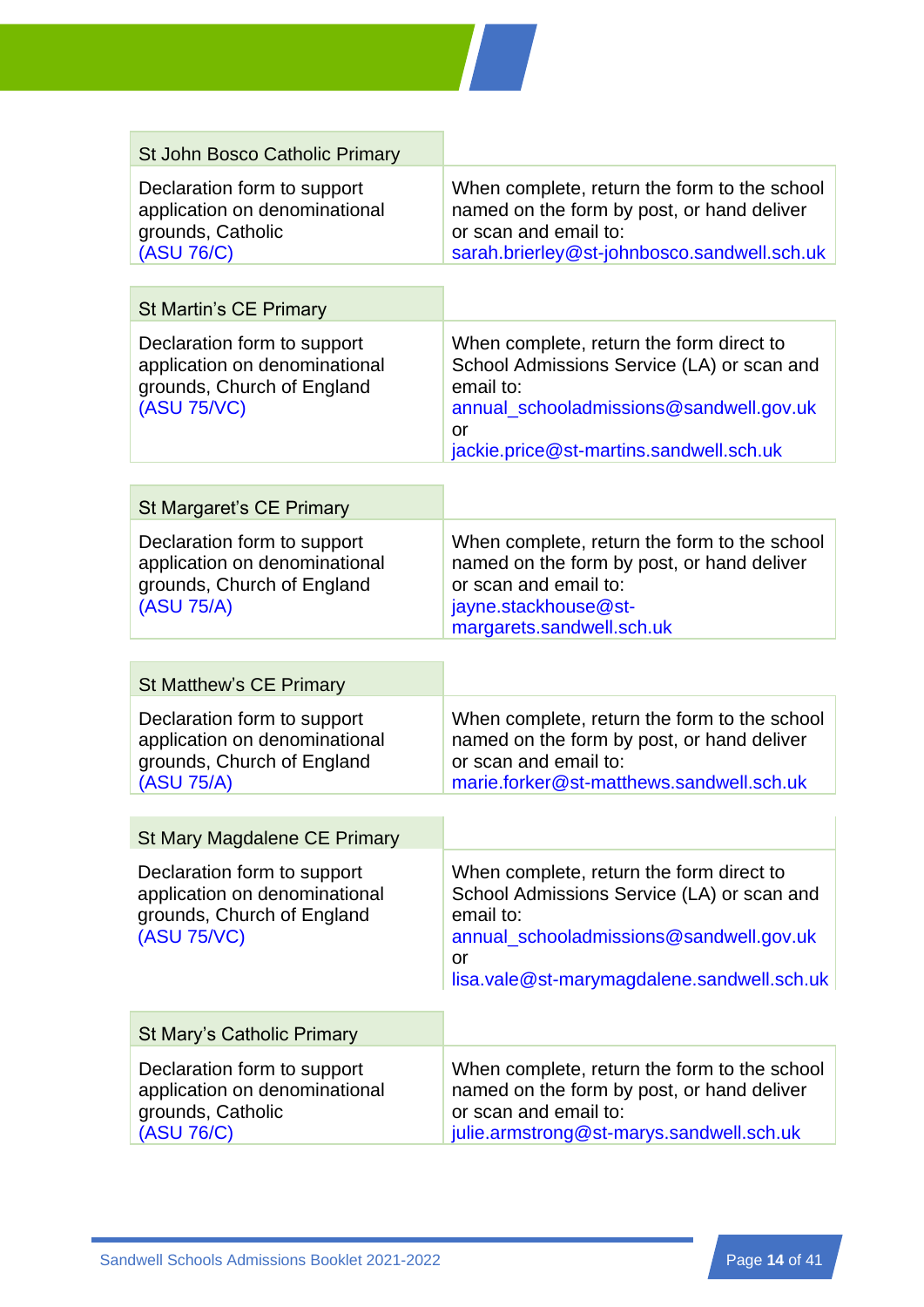

| St Paul's Church of England<br>Academy                                                                    |                                                                                                                                                                  |
|-----------------------------------------------------------------------------------------------------------|------------------------------------------------------------------------------------------------------------------------------------------------------------------|
| Declaration form to support<br>application on denominational<br>grounds, Church of England<br>(ASU 75/VC) | When complete, return the form direct to<br>School Admissions Service (LA) or scan and<br>email to: jayne.beasley@sandwell.gov.uk                                |
|                                                                                                           |                                                                                                                                                                  |
| St Philip's Catholic Primary                                                                              |                                                                                                                                                                  |
| Declaration form to support<br>application on denominational<br>grounds, Catholic<br>(ASU 76/C)           | When complete, return the form to the school<br>named on the form by post, or hand deliver<br>or scan and email to:<br>rachel.slater@st-philips.sandwell.sch.uk  |
|                                                                                                           |                                                                                                                                                                  |
| St Michael's Church of England<br>High                                                                    |                                                                                                                                                                  |
| St Michaels CE High<br>Denominational form<br>(ASU 75/A-SEC)                                              | When complete, return the form direct to<br>St Michael's Church of England High School<br>by post or hand deliver.                                               |
|                                                                                                           |                                                                                                                                                                  |
| <b>Stuart Bathurst Catholic High</b>                                                                      |                                                                                                                                                                  |
| Stuart Bathurst Catholic High<br><b>Denominational form</b>                                               | When complete, return the form to<br>Stuart Bathurst Catholic High School by post,<br>or hand deliver or scan and email to:<br>admissions@stuart-bathurst.org.uk |

## Applying for a place on aptitude grounds

You will have to complete an additional form to apply for a place based on the school's aptitude.

| George Salter Academy                                       |                                                                                                                                                              |
|-------------------------------------------------------------|--------------------------------------------------------------------------------------------------------------------------------------------------------------|
| George Salter Academy<br><b>Aptitude form</b>               | When complete, return the form to<br>George Salter Academy by post, or hand<br>deliver.                                                                      |
|                                                             |                                                                                                                                                              |
| <b>Shireland Collegiate Academy</b>                         |                                                                                                                                                              |
| <b>Shireland Collegiate Academy</b><br><b>Aptitude form</b> | When complete, return the form to Shireland<br>Collegiate Academy by post, or hand deliver<br>or scan and email to:<br>sheila.riley@collegiateacademy.org.uk |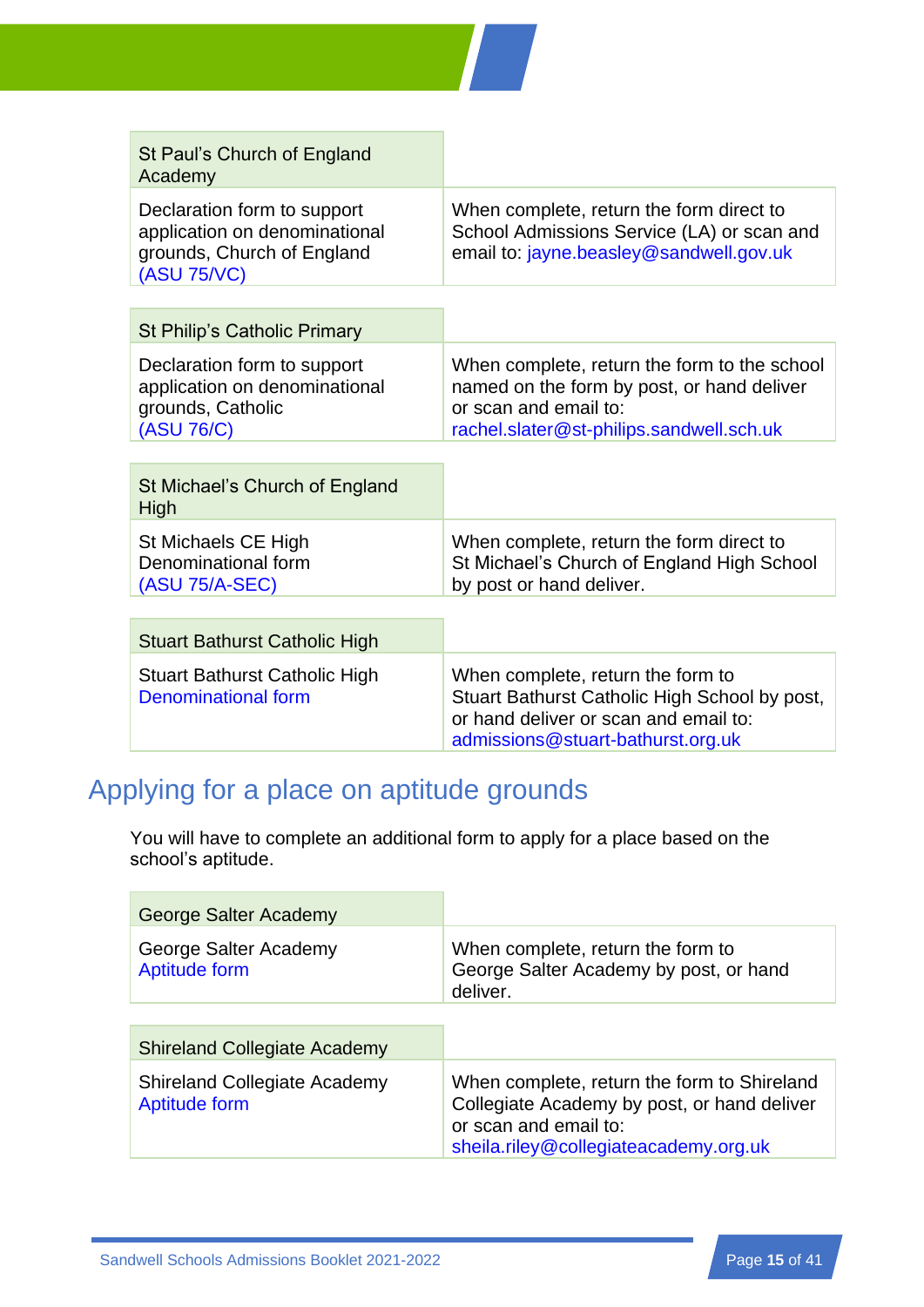Wood Green Academy

Wood Green Academy To apply on sporting aptitude grounds please use this [link.](https://www.woodgreenacademy.co.uk/sporting-aptitude-application-form/)

For some schools outside Sandwell you may need to fill in an additional form. To find out if this applies to any of your preferences, please contact the school direct or speak to the admissions team in the relevant LA. Contact details are included in the ["school admission teams in your area"](#page-38-1) section in this guidance.

If you are required to complete an additional form, then this must be submitted by the relevant closing date.

If you are applying for more than one school place due to multiple births e.g. twins, it is important that you complete separate application forms/additional forms for each child.

> Please note: For a definition of "sibling", please see [frequently asked questions](#page-22-0) below.

## Siblings (Secondary)

All schools in Sandwell use sibling connection as part of their admission criteria apart from Sandwell Academy who **do not** use this at all. If the sibling (brother or sister) is either on roll in 2021-2022 in year group 7-10 or attending the schools sixth forms listed below in in 2021-2022, they count this as a sibling connection.

| School                                      | Sibling connection if sibling is in<br>sixth form 2021-2022 |
|---------------------------------------------|-------------------------------------------------------------|
| George Salter Academy                       | Yes                                                         |
| Holly Lodge High School                     | Yes                                                         |
| <b>Ormiston Forge Academy</b>               | Yes                                                         |
| <b>Ormiston Sandwell Community Academy</b>  | Yes                                                         |
| Q3 Academy - Great Barr                     | Yes                                                         |
| <b>Stuart Bathurst Catholic High School</b> | Yes                                                         |
| Wood Green Academy                          | Yes                                                         |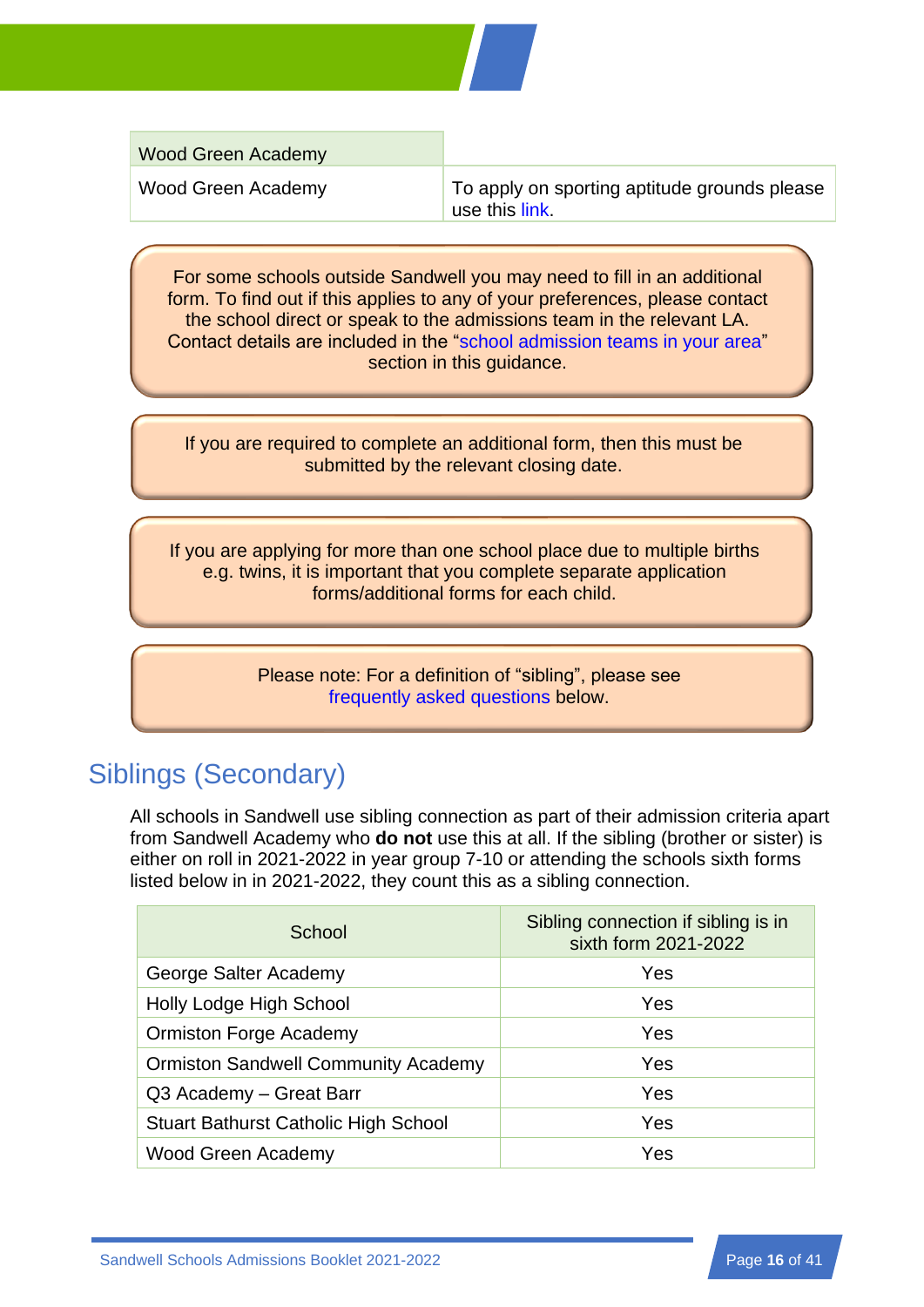## How are places allocated?

There may be more requests for places at some schools than there are places available. When this happens, places will be offered using the [published admission](#page-41-1) [criteria.](#page-41-1)

Although the LA is arranging admissions on behalf of the Governing Bodies of academies, trust, foundation and voluntary aided primary schools in Sandwell, the admission priorities for these schools may be different from those used by the LA. Details of admission arrangements for Sandwell schools are included [here.](#page-41-1) You should read these closely before deciding which school(s) you would like your child to attend. If you wish to apply for a place at a school outside Sandwell you are strongly advised to consult the prospectus for the individual school or the prospectus published by the LA in which the school is situated.

Each school for which you have made a preference is assessed by the relevant admission authority in accordance with the [published criteria.](#page-41-1) This is regardless of whether you have ranked a school first or last on the application form. We then see whether your child is sufficiently high enough on each school's priority list to be able to offer a place. If we are able to offer more than one of your preferences, we will offer you the preference which you ranked highest.

If we cannot offer any of your preferences, we will offer your child a place at the nearest school to your home that still has places available in Sandwell.

Your child's details will be added to the waiting list at any higher preferred school that we have been unable to offer. If, however you no longer wish to be considered for the higher preference school(s) and you are happy to remain with the school offered please inform us and we will remove you from these waiting lists.

Any new requests made will override any previous requests.

If you move address at any point during the admissions process you **must** inform the LA as this could affect your application.

## Late applications before offer day

If we receive your application after the closing date (**Secondary: Saturday 31 October 2020/Primary: Friday 15 January 2021)**, we will only consider it alongside "on time" applications if there are exceptional circumstances **and** we receive it before decisions about offers of a place are made. These dates are Monday 4 January 2021 for Year 7 and Friday 26 March 2021 for Reception and Junior.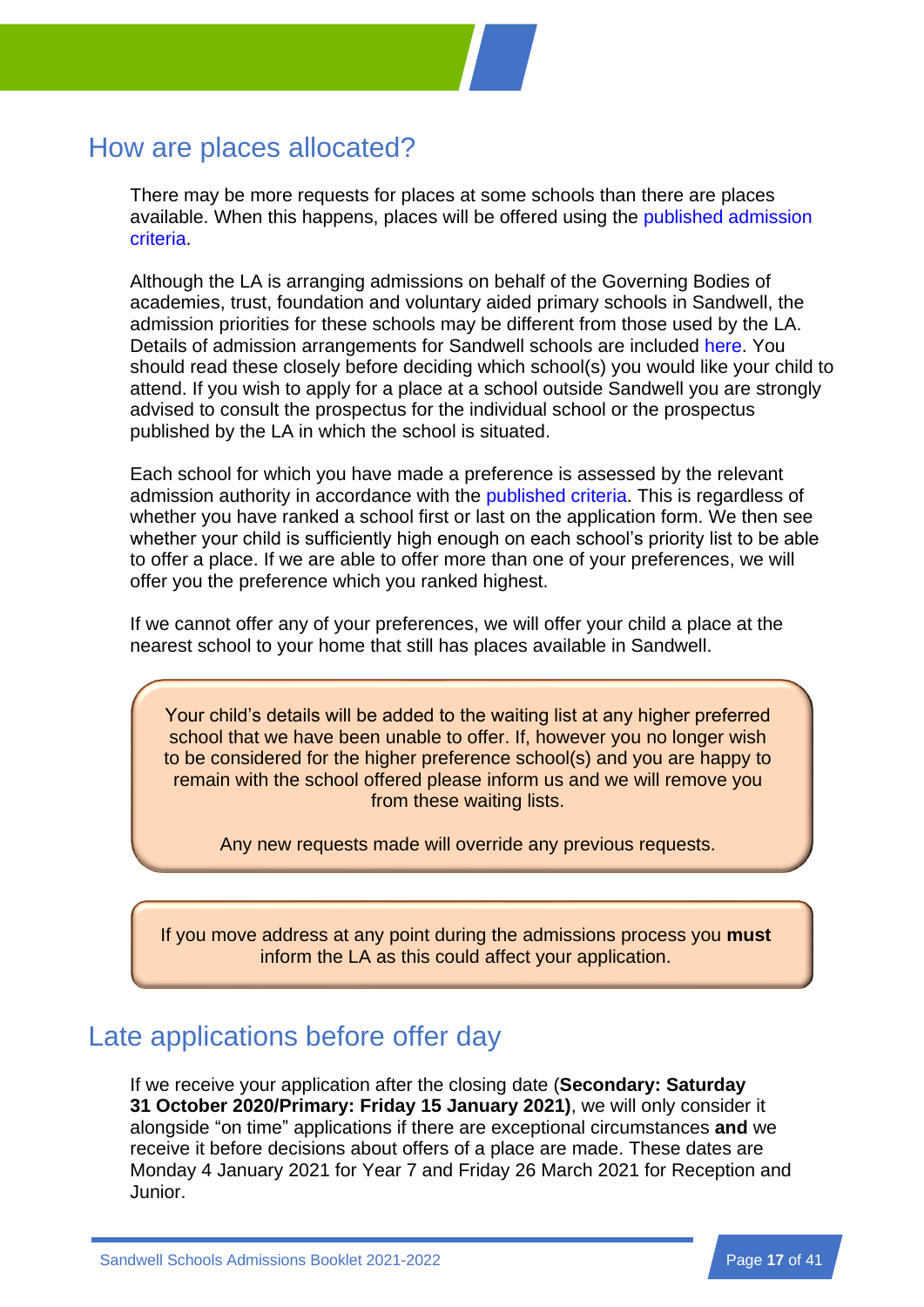<span id="page-20-0"></span>Exceptional circumstances are:

- If you are moving into Sandwell or moving within the borough, you must provide proof of your new address by the relevant date stated above. If the admissions service does not receive sufficient proof by this date, your original address must be used for admission purposes.
- If the move is related to a purchase, proof should be in the form of a letter from your solicitor confirming the exchange of contracts and completion date. For a rental, proof should be a copy of a rental agreement for at least six months, signed by both the tenant and the landlord.
- If your move involves you returning to a property that you already own, you will need to provide appropriate written evidence of the date that you will resume living in the property and that you intend to remain living there for the foreseeable future. If you have rented this property out, please provide evidence that you have given your tenants notice to leave.

Please note that unless the written evidence provided proves, to the satisfaction of the LA, that you have moved or will move to the address that you have indicated, we will not be able to consider your application from your new address. Please discuss this with the Admissions Service, if you require further clarification.

- When a child who is in public care (looked after) or was previously in public care moves into Sandwell after the closing date, but before the allocation of places has been made.
- When a sibling has commenced at the preferred school (not the Nursery or sixth form) after the closing date but before the allocation of places has been made.
- When the applicant is a single parent and was prevented from submitting their application on time due to long-term illness of more than six weeks duration from the date on which application forms became available.

If none of the above exceptional circumstances apply, then your application will not be considered until the on time and accepted late applications have been allocated places. In some cases, on time and accepted late applications will be offered a school for which they have not made a preference. This is because their preference(s) could not be met and the offered school is the nearest available with places in Sandwell.

We will send late applications to other admission authorities, but they may not be able to consider them. You may also need to check with neighbouring authorities to see how they treat late applications.

On Monday 1 March 2021 for Year 7 and Friday 16 April 2021 for Reception and Junior, if you applied online we will send you an email to let you know which school we can offer your child. You can also log into your [online account](https://sandwell.cloud.servelec-synergy.com/ParentPortal/default.aspx) to view the school you have been offered. You will receive a letter if you have made a paper application or your application was late, letters will be sent by second class post. If you have not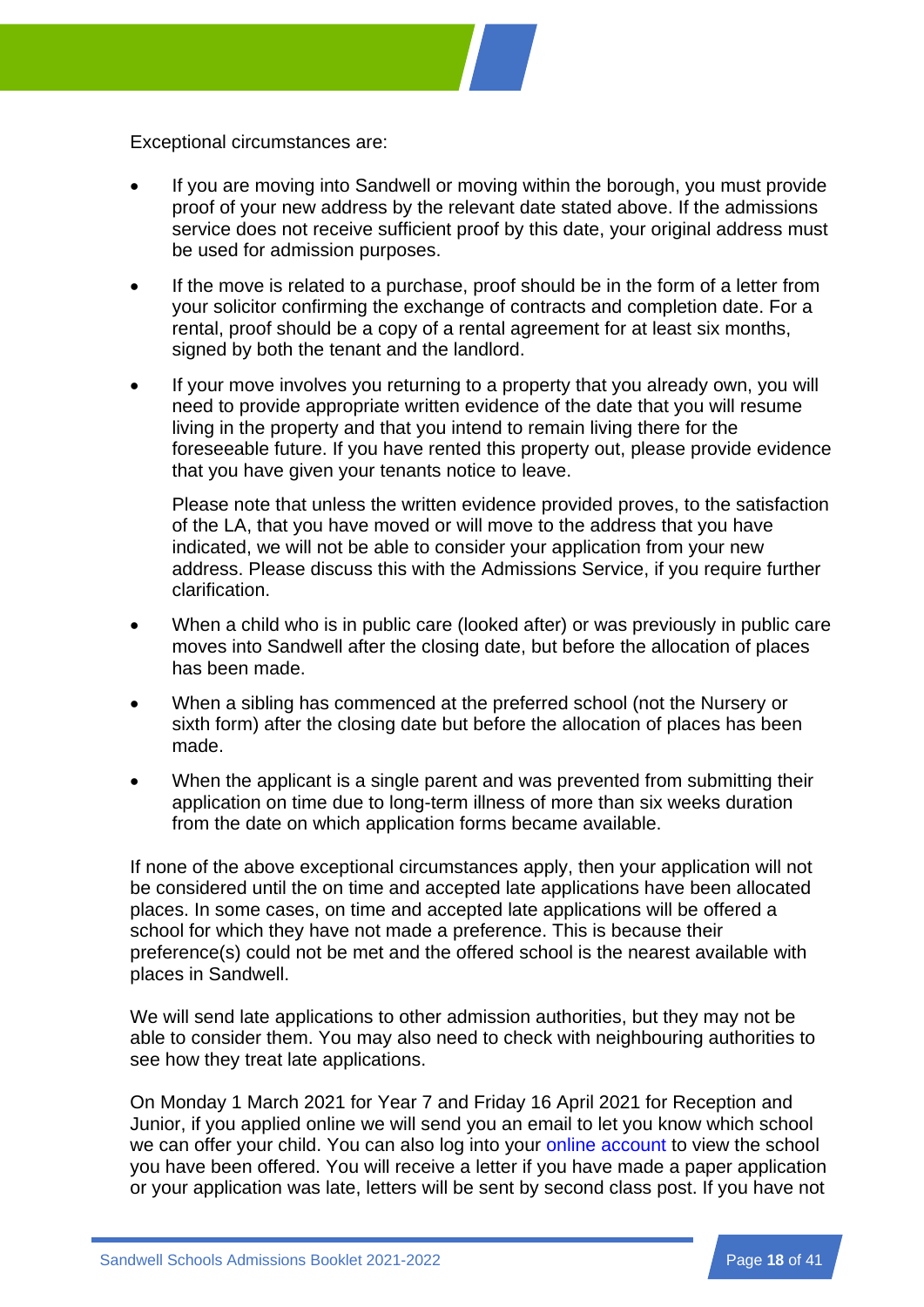received your letter within one week of the offer date you may request a copy from the School Admissions Service, Parent Support Line (**0121 569 6765**). Due to Data Protection regulations, we cannot tell you the outcome of your application by phone.

## Late applications after the offer day

If an application is received after the national offer dates, up until Friday 27 August 2021, this will be processed, and parents will be written to with a decision. If none of the preferences can be met, we will try to offer an alternative school and the child will be added to the waiting lists of the schools applied for. If there is no reasonable alternative to offer, a list of all schools with availability will be sent out.

You may appeal against a decision not to offer a place at any school listed on your application form. For further information on how to appeal please see the ["Appeals"](#page-31-0) section of this book.

Your child's name will automatically be placed on the waiting list(s) for any Sandwell school listed as a higher preference that we have been unable to offer you; this list will be kept until Friday 31 December 2021. Some self-governing schools and schools outside of Sandwell may keep waiting lists for a longer period.

Your child cannot be placed on a waiting list for a school that you did not apply for. Parents should inform the Admissions Team in writing if they wish to be considered for new preferences or be placed on the waiting lists for lower preferred schools when a higher preference has been offered. If any places become available, they will be filled in line with the admission policy and not how long your child's name has been on the list. It is possible for names to fall down the list if other applicants are added who meet higher admissions criterion.

Should your application include out of borough schools you should contact the relevant authority to ensure that your child is added to the relevant waiting list(s).

## Timeline for applications

| <b>Action</b>                                                                                                                                                                            | <b>Reception/Junior</b>          | <b>Secondary</b>            |
|------------------------------------------------------------------------------------------------------------------------------------------------------------------------------------------|----------------------------------|-----------------------------|
| Application can be submitted                                                                                                                                                             | Monday                           | Monday                      |
| from:                                                                                                                                                                                    | 14 September 2020                | 13 July 2020                |
| Deadline for return of all<br>applications:<br>(Failure to return your form by<br>the due date is likely to affect the<br>outcome of your application see<br>exceptional circumstances.) | Friday<br><b>15 January 2021</b> | Saturday<br>31 October 2020 |
| Decision emails to online                                                                                                                                                                | Friday                           | Monday                      |
| applicants:                                                                                                                                                                              | <b>16 April 2021</b>             | 1 March 2021                |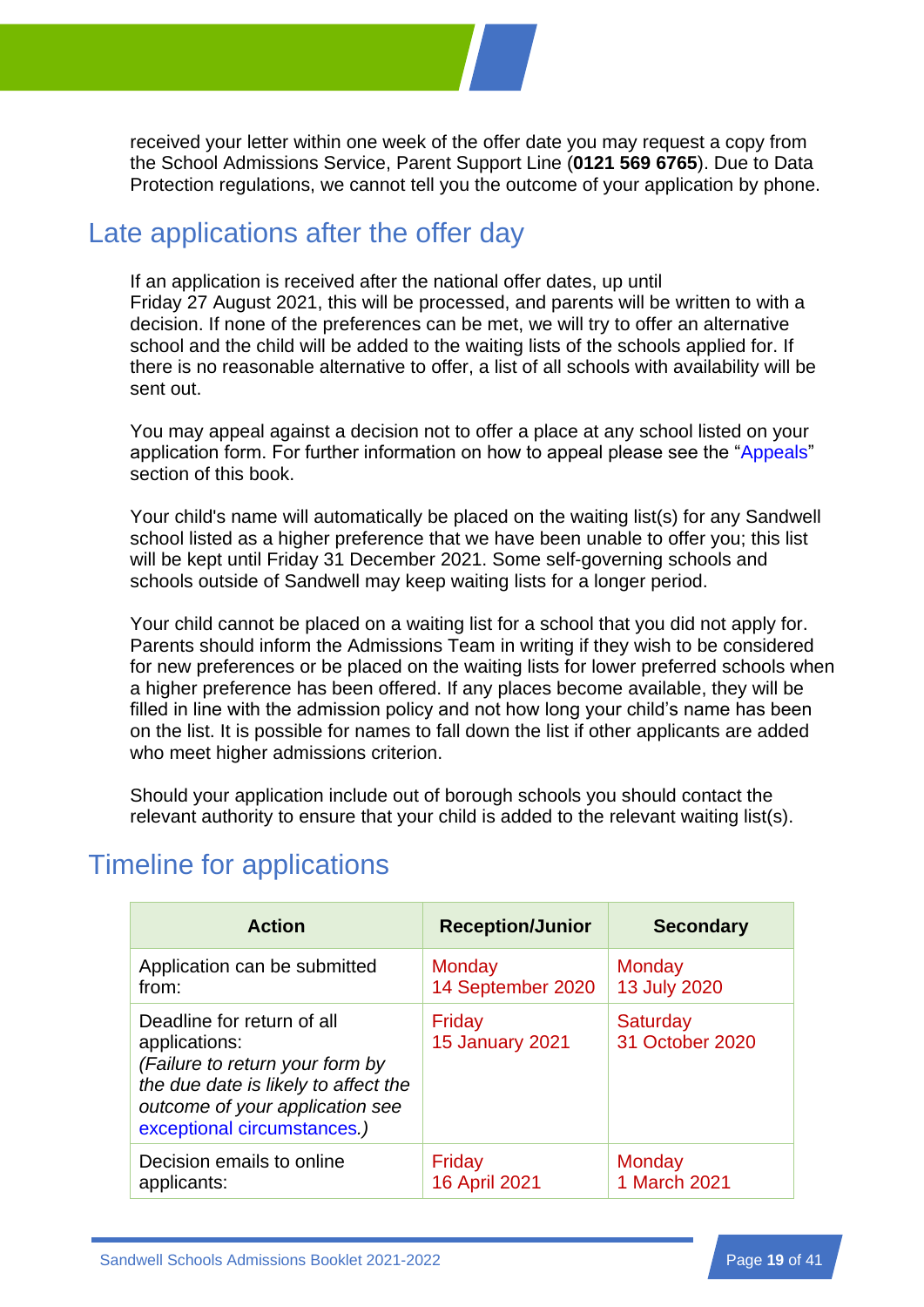

| <b>Action</b>                                                                                                                  | <b>Reception/Junior</b>         | <b>Secondary</b>               |
|--------------------------------------------------------------------------------------------------------------------------------|---------------------------------|--------------------------------|
| Decision letter to applicants<br>applying on paper forms (posted<br>2nd class):                                                | Posted: Friday<br>16 April 2021 | Posted: Monday<br>1 March 2021 |
| Date by which you must confirm<br>acceptance of school offer:                                                                  | Friday<br>7 May 2021            | Friday<br>19 March 2021        |
| Any appeal should be received<br>by this date (20 school days<br>following notification that<br>application was unsuccessful): | Friday<br>14 May 2021           | Friday<br>26 March 2021        |
| Appeals take place:                                                                                                            | June 2021 onwards               | May 2021 onwards               |

*Note: some of these dates may vary in other local authorities*

## <span id="page-22-0"></span>Frequently asked questions (Primary and Secondary)

### Q: What is the definition of a sibling?

 $A<sup>+</sup>$  The definition of a brother or sister is:

- (a) a brother or sister sharing the same parents\*;
- (b) a half-brother or half-sister, where two children share one common parent\*;
- (c) a stepbrother or stepsister, where two children are related by a parent's marriage\*;
- (d) adopted or fostered children\*,
- (e) children of unmarried parents\*

*\*and living at the same address;*

It does not include:

- (a) cousins or other family relationships;
- (b) brothers or sisters who, at 1 September in the year of entry, will not be registered pupils at the preferred school;
- (c) brothers or sisters who, at 1 September in the year of entry, will be in the sixth form at the preferred school.
- Q: What help is available for me to decide which schools to apply for?
- A: Before you decide on a particular school, you should visit the schools in your area [\(details of secondary school open days/evenings\)](#page-42-2). These are arranged for you to look around the school and ask questions which are important to you and your child. Please wait until you have visited all the schools you are interested in before applying.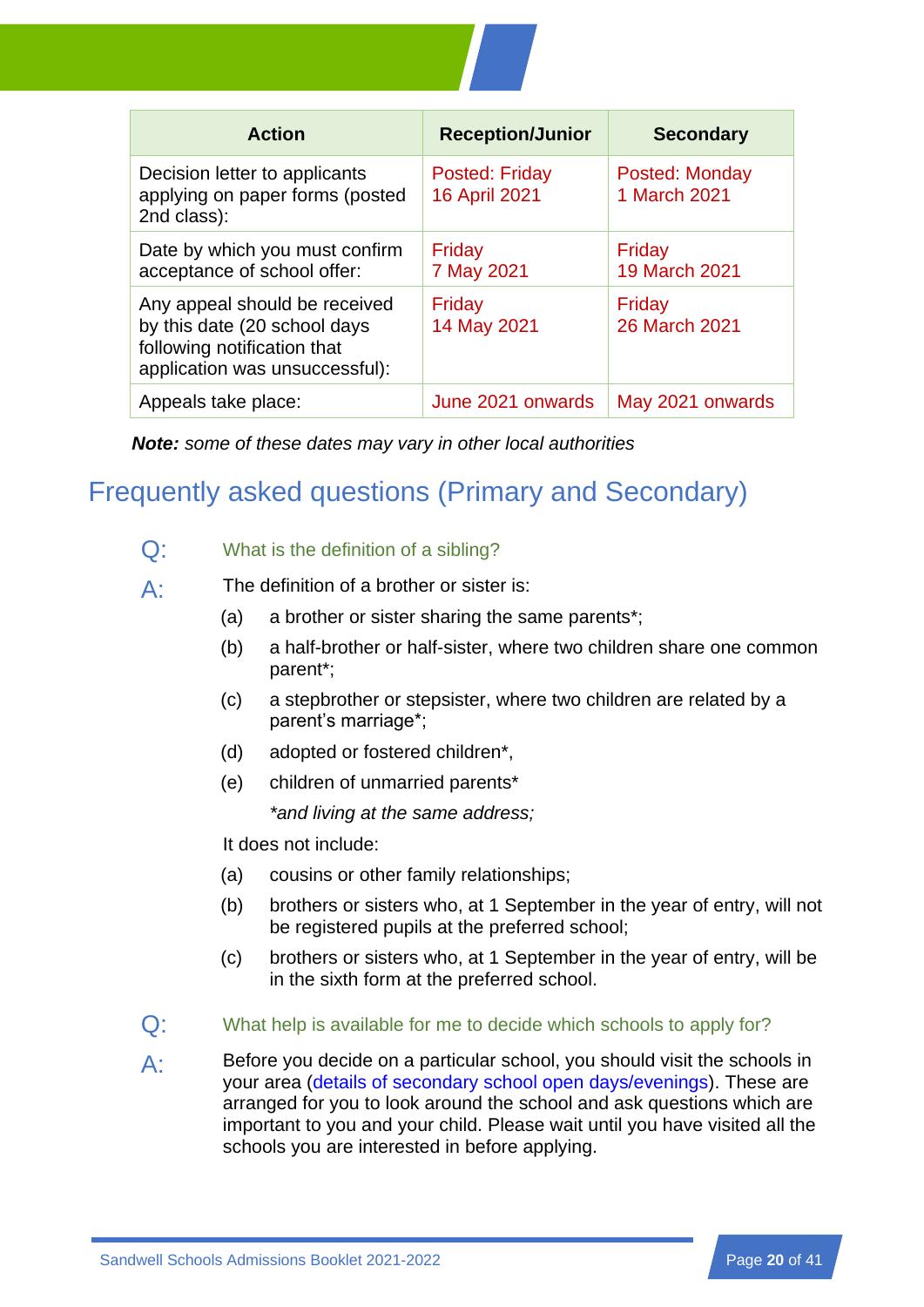

You can also receive advice from the School Admissions Parent Support line on 0121 569 6765.

If you would like information on how particular schools are performing, you can get a summary of the latest Ofsted report from the school or see full reports on [Ofsted's website.](http://www.ofsted.gov.uk/) You can find information on the school's exam results on the [Department for Education](https://www.gov.uk/government/organisations/department-for-education) website**,** on the school's website or in their prospectus.

- Q: I don't want my child to go to a "bad" school!
- A: The vast majority of Sandwell schools have now been graded as satisfactory, good or outstanding following [Ofsted inspections.](http://www.ofsted.gov.uk/) Each school has pupils who achieve very high standards academically. However, a good or a poor reputation can often be gained by schools based on evidence/memories from years gone by. Things can change in schools very quickly, so a school that you went to 20 years ago may be very different to the school as it is today. Also, many people look at GCSE results tables to see how well a school is performing, however, this is only an *indicator* of a school's performance and *does not* give the complete picture. Unless you have personal experience (and even if you have), go and visit the schools. You may be pleasantly surprised at what you find.
- Q: Can I apply for a place at a school outside Sandwell?
- A: Yes. If you wish your child to go to a school outside Sandwell, you should contact the Head Teacher to request a visit. Applications by Sandwell residents for schools outside of Sandwell **must** be included on the Sandwell application form. If particular schools outside Sandwell require the completion of additional forms, you will need to complete these and return them to the school **direct otherwise your application may be invalid.**
- Q: Are faith schools only for children of that faith?
- A: No, children do get priority for places in faith schools if they follow that faith, but if there are places still available then other children can be offered a place.
- Q: How many children can be admitted to each school?
- A: Every school has a "Published Admission Number". This is the number of children the school is able to admit in that year. This can be found in our [determined arrangements.](#page-41-1)
- Q: Do Sandwell schools have catchment areas?
- A: None of Sandwell's schools (with the exception of Holly Lodge School and Wood Green Academy), have a catchment area. Though home to school distance forms a key part of all Sandwell schools' admissions criteria, it is important to remember that distance (i.e. the furthest distance that a child lived from their preferred school but was still offered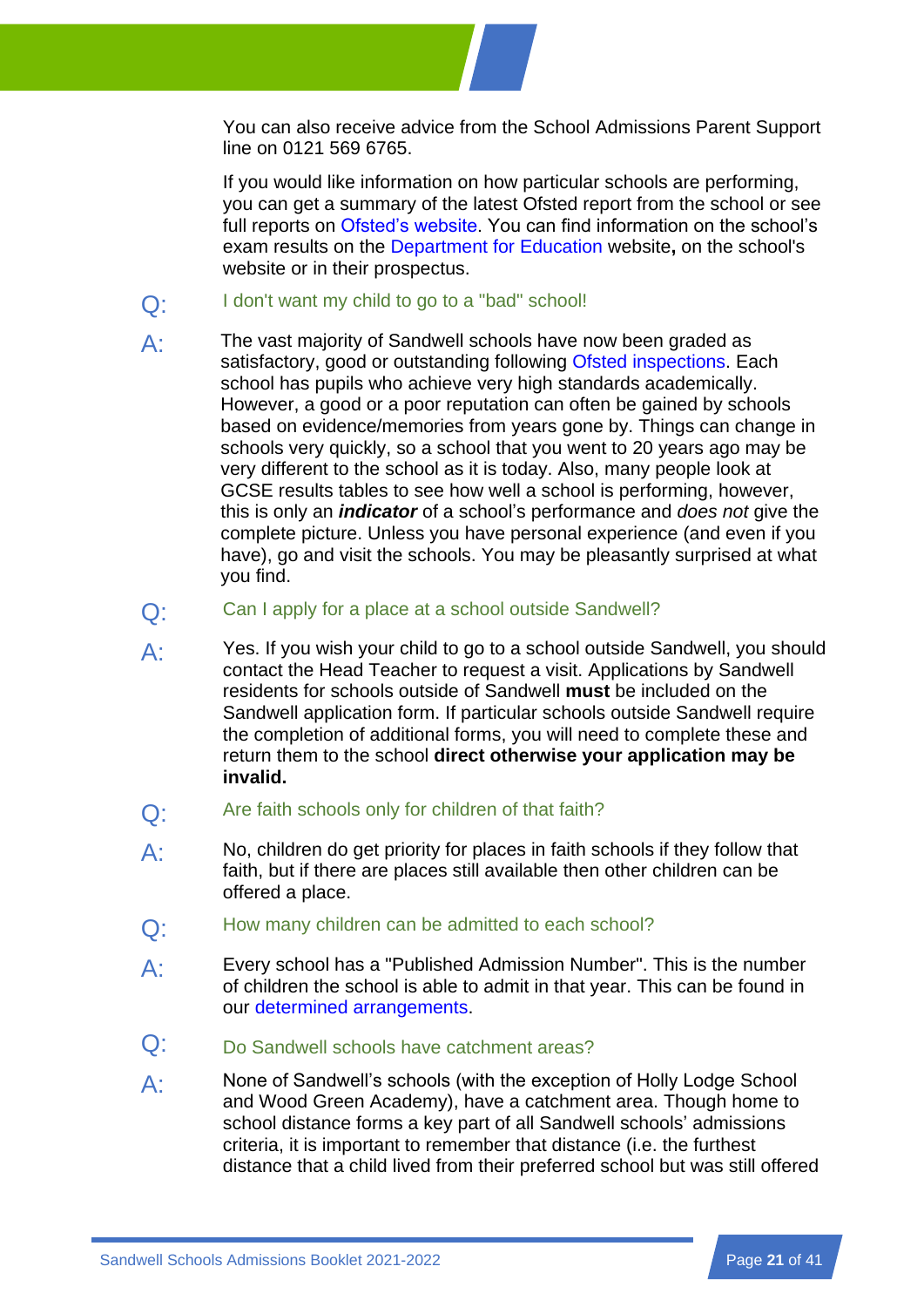a place), will vary from year to year dependent upon how many people apply and where they live.

- Q: What happens if I want to change my preferences or my circumstances change after I have submitted my application?
- A: If you want to change your preferences after the closing date of **Saturday 31 October 2020**/**Friday 15 January 2021**, you can do so if there are [exceptional circumstances.](#page-20-0) We will consider your changed preferences only if we receive them before we have made decisions on offers of places by **Monday 4 January 2021 [Secondary]/ Friday 26 March 2021 [Primary]**.

Any property move made prior to these dates **must be** disclosed, failing to do this could result in a school place being withdrawn.

You need to put your request in writing, including your child's details, what your original preference(s) were, what you would like to change your preference(s) to and the reasons why. **Please do not complete a new application**. If you request us to make any changes to your preferences after the closing date, then these will only be considered as "on time" if one of the exceptional circumstances are met or when your child has a medical condition which was not present when the previous application was submitted, and your child's needs can be most appropriately met at the preferred school.

You may need to check with neighbouring authorities to see how they treat changes of preferences.

- Q: Can a school let me know how my application is progressing?
- A: Your preferred school will not know how your application is progressing as the process is run by the School Admissions Service.
- Q: Are school places allocated on a 'first-come, first-served' basis?
- A: No, all places are allocated depending on how closely you meet the criteria for that school (but you must also ensure that your application is on time).
- Q: What are my chances of being offered my first preferred school?
- A: In the admission year 2020-2021, we were able to meet 91.12% Reception, 98.49% Junior and 74.75% of Year 7 first preferences that were received on time. We will attempt to meet parental preferences wherever possible but cannot always meet all requests.
- Q: Why can't Sandwell residents be given priority for Sandwell schools?
- $\mathsf{A}$  Often parents/carers live in one LA's area but are closer to schools in a neighbouring authority. In 1989 the Court of Appeal ruled (the Greenwich Judgement) that priority may not be given to children simply because they live within the area of a particular LA. This means that applications for Sandwell schools by parents/carers living outside Sandwell must be considered equally.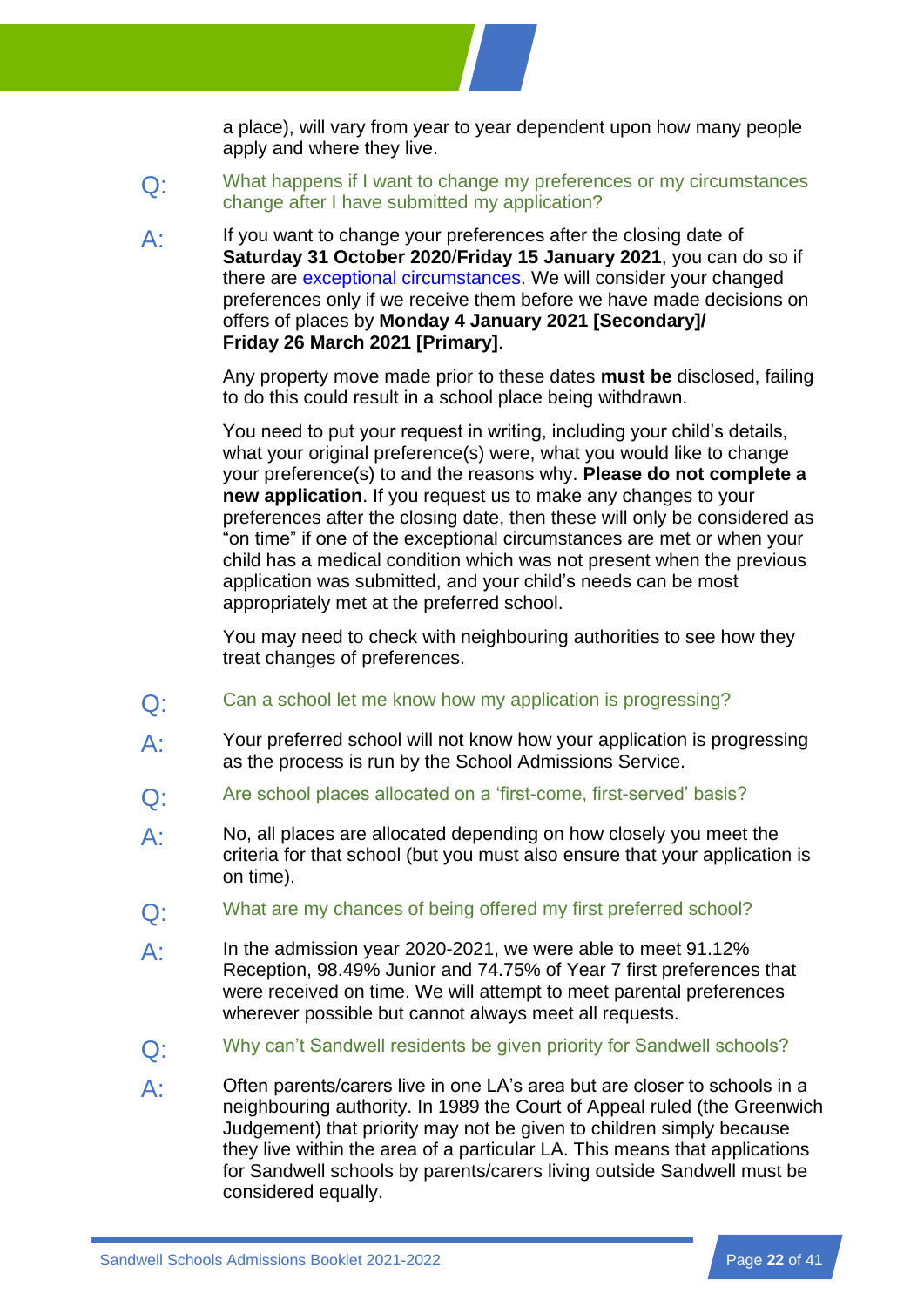- Q: What will happen if my child can be offered a place at more than one of the schools I want?
- $A$  If your child can be offered more than one school you have listed, we will offer a place at your highest-ranked preference.
- $Q<sub>i</sub>$  What will happen if you can't offer my child a place at any of the schools I want?
- $\mathsf{A}$  If we are unable to give you any of your preferred schools, we will offer your child a place at your closest school with available places in Sandwell. **If you do not apply for a local school and it becomes full, you may find that the school we allocate your child is some distance from your home.**
- Q: What happens if I move house during the allocation process?
- A: We hold records of all children attending Sandwell schools. If the address you give on the application form is different from that which we have on our records, or if you move house during the application process, you will need to inform us. Otherwise your school offer could be withdrawn due to fraudulent or misleading information.

As proof of your house move we will require one document from the following list:

- Council Tax
- Tenancy Agreement
- Solicitor's letter confirming completion of purchase

We will **not** accept bank statements, mortgage offers or letters from estate agents as proof. If proof of change of address has not reached School Admissions by **Monday 4 January 2021**/**Friday 26 March 2021,** we will consider your application from your current address.

When considering applications, the address we use is the child's permanent address at the time of allocation, excluding George Salter Academy, Sandwell Academy, Shireland Collegiate Academy and West Bromwich Collegiate Academy. For these schools, it is the address the child resided at the time of sitting the aptitude test.

- Q: What happens if I provide false information?
- A: Each year a very small number of parents give intentionally misleading information to obtain a place at their preferred school, e.g. the address of a relative living nearer the school.

**Information from parents is verified and if found to be fraudulent or intentionally misleading, places offered will be withdrawn.**

**Last year and in previous years the verification process revealed a number of preferences involving false addresses. These were investigated and in proven cases places were withdrawn.**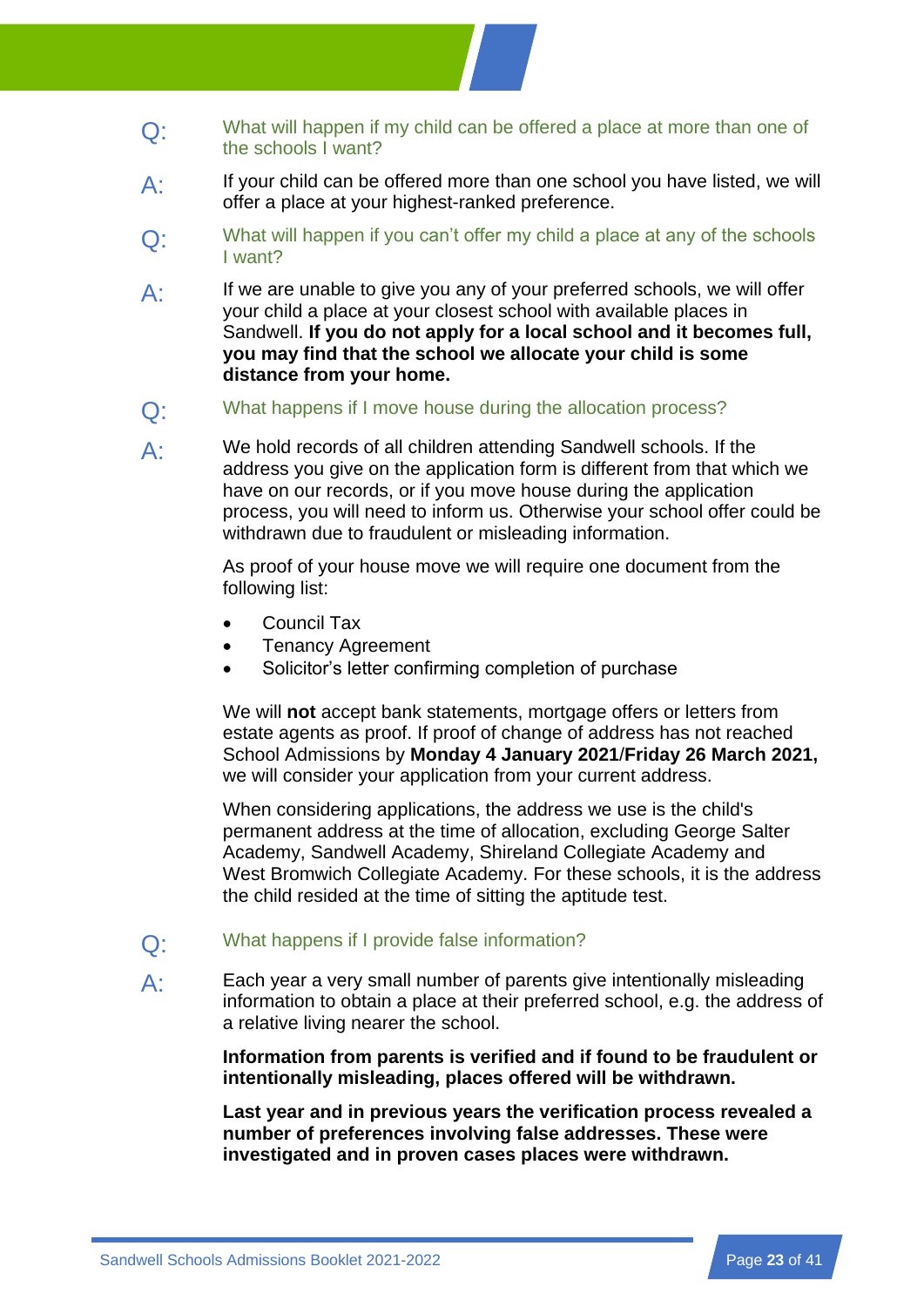- Q: Can my school place be withdrawn once it has been offered?
- $\mathsf{A}$  Once we have made an offer of a school place, we would only withdraw the offer in limited circumstances. These include:
	- If you have not accepted the place you have been offered within a reasonable time (if applicable)
	- If you have made a fraudulent or misleading application (for example, you have falsely claimed that your child lives in at an address that is closer to your preferred school, which means that a child with a stronger claim has not been offered a place); or
	- If your child has been offered a place by the LA by mistake.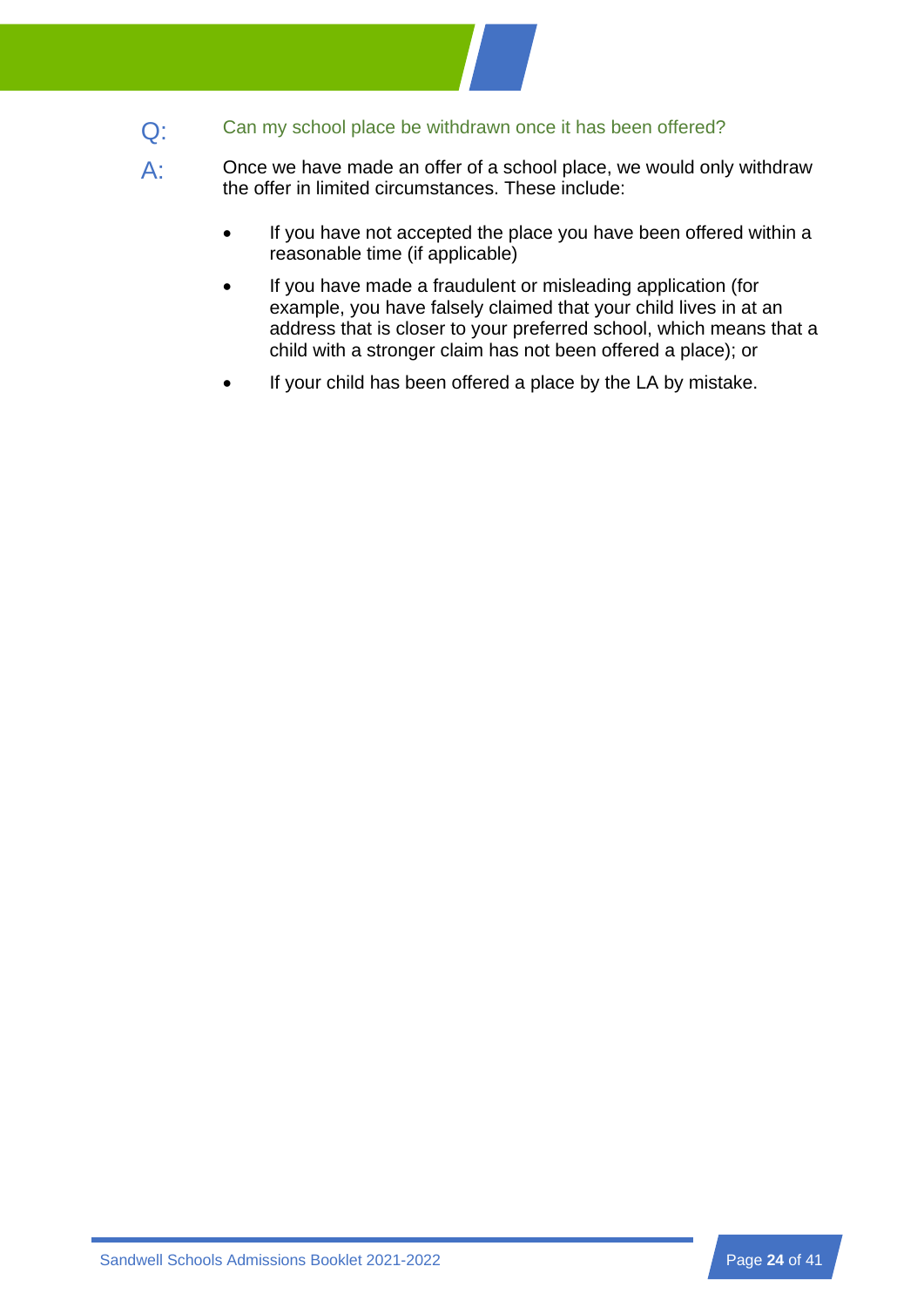## <span id="page-27-0"></span>Mid-year Admissions

Moving your child to another school is a very serious step to take and you should consider whether a transfer is really the best option. Before deciding to move your child to another school, please read this information carefully.

Many things that worry parents and pupils can be resolved without the need to move schools. Talking to your child and staff at your child's present school should avoid a transfer between schools in almost all circumstances.

- **If your child is unhappy at school:**  Speak to their class teacher or make an appointment to see the Head Teacher.
- **If you have a complaint about the school, the teachers or the work your child is doing:**

If it cannot be resolved by the teaching staff or the Head Teacher, put your complaint in writing to the school's governors.

- **If your child is not attending school:**  Talk to your child about why they do not want to attend and speak to their teachers. You can also talk to an Attendance Officer.
- **If your child has special educational needs:**  Speak to the teacher in charge of special needs (SENCO) or contact the Special Educational Needs Team at your LA.
- **If you child is about to be excluded:**  Speak to your child's class teacher or make an appointment to see the Head Teacher for advice.

### **There are strict regulations about the transfer of children between schools and the circumstances under which they can be taken off the school's register.**

In the majority of cases, children **should not** be taken **off** the school's register until they have been taken **on** to the roll of another school.

If parents are concerned that their child has been taken off the school's register inappropriately, the Attendance Service can provide advice. Staff may be contacted on phone 0121 569 8147.

### **If you suspect that your child may be being bullied:**

- Talk to your child ask them how they are is there anything worrying them?
- If they report an incident  $-$  write it down.
- Has this happened before?
- It is very important they know that it is not their fault.
- If it happened at school tell your child's teacher.
- Keep a record.
- Encourage your child to tell someone straight away.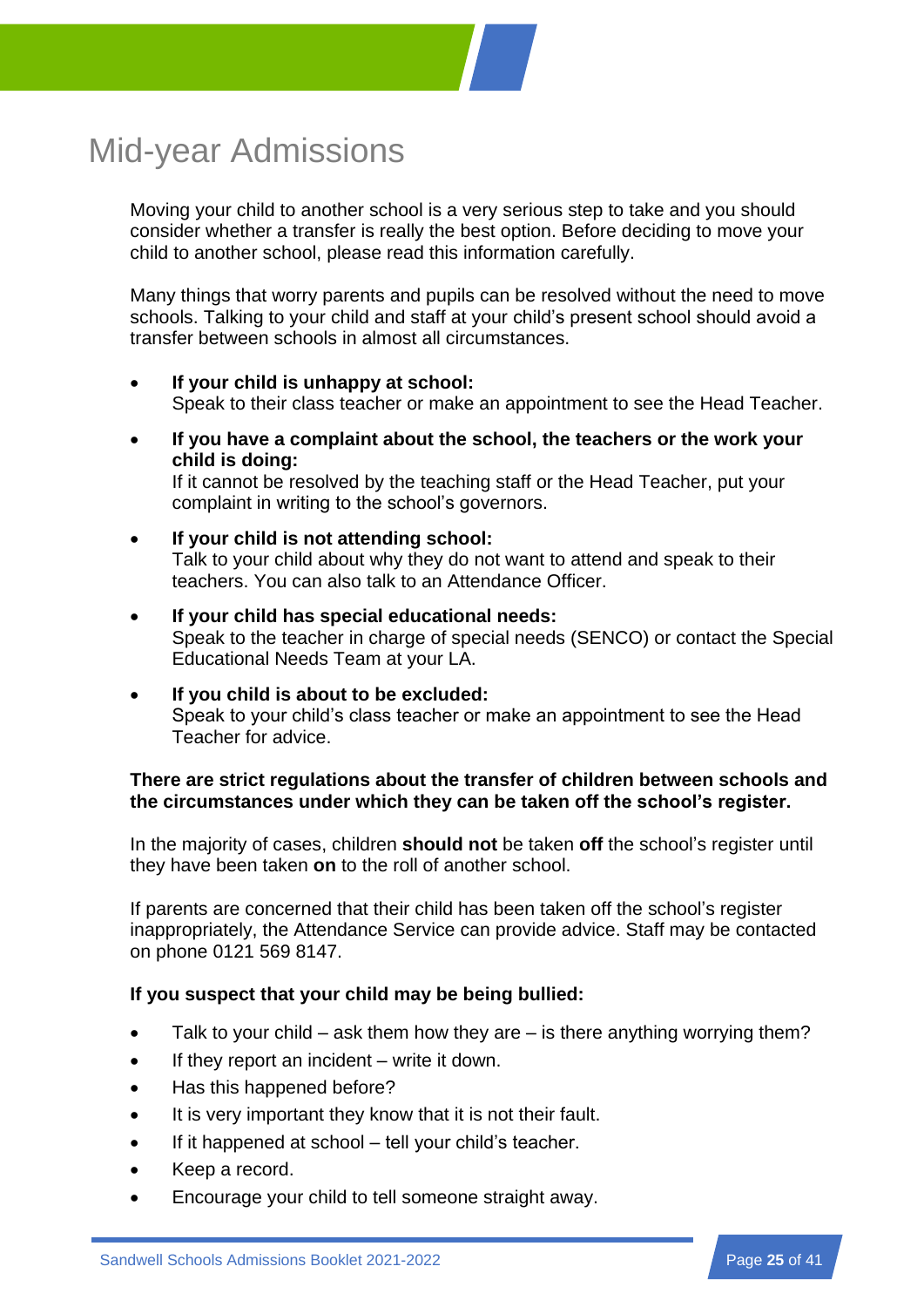

If, after speaking to your child's teacher and allowing time for actions to be taken, you are not satisfied with the way the matter was dealt with, contact the Head Teacher and arrange a meeting. The Head Teacher should investigate the matter and action should be taken.

However, if after speaking with the Head Teacher you are still not satisfied with the outcome and you still feel your child is being bullied; your next action should be to contact the Chair of Governors and ask them to investigate.

Finally, if after speaking to the Head Teacher and the Chair of Governors, you are still unhappy put your complaint in writing. The council's complaints procedure is available from Customer Services, PO Box 2374, Oldbury, West Midlands B69 3DE Phone: 0121 569 8385**,** email: [children\\_families@sandwell.gov.uk](mailto:contact@sandwell.gov.uk)

If you feel that a change of school is unavoidable, **and you live in Sandwell** you should ask your current Sandwell school for an application to transfer unless you wish to apply for a school outside Sandwell. If your child does not currently attend a Sandwell school you should obtain your form from the School Admissions Service or one can be downloaded from our [website.](http://www.sandwell.gov.uk/info/200303/school_admissions/2053/changing_schools)

When you have completed the first part of the form, please ask your child's current school to add the appropriate information to the second half of the form. You do not have to share your application form with your child's current school if you do not wish to do so but if the second part of the form is not completed this may delay the processing of your application.

All completed application forms must be sent to the School Admissions Service unless you are applying for a school outside of Sandwell.

If you are applying for a school located within the Birmingham or Walsall area you must request an application form directly from your preferred school. If you are applying for a school within the Wolverhampton or Dudley area you must request your application form from the [relevant](#page-38-1) LA.

## If you are moving/have moved into Sandwell and require a school place in Sandwell

A mid-year application to transfer your child to a new school can only be made if you are able to immediately take up the place should it be offered to you and are able to provide proof of address as follows (two documents minimum):

- Council Tax
- **Tenancy Agreement**
- Solicitors letter confirming completion of purchase of the property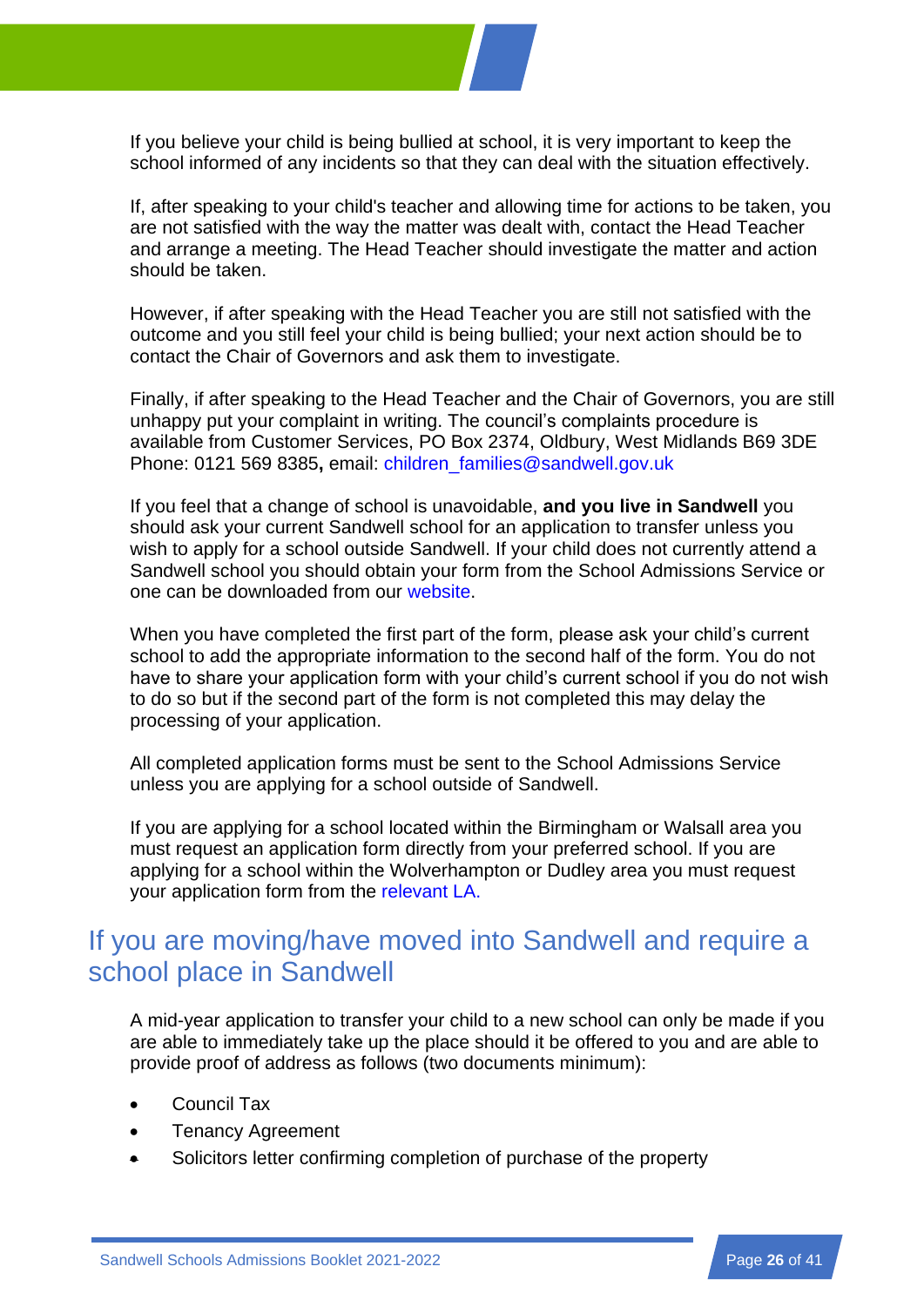If you are new to the UK, you will initially need to come to the Sandwell Council House, Freeth Street, Oldbury B69 3DB, together with your proof of address (as above), your child(ren) and their passport(s). Our Education desk is open Monday to Friday 8.45am-12.45pm. You may also access information about Sandwell schools and the admissions/application process at [www.sandwell.gov.uk/schooladmissions](http://www.sandwell.gov.uk/schooladmissions) and/or contact the Admissions Team on the Parent Support Line – 0121 569 6765.

## How applications are processed

Applications are considered on a weekly basis when information on pupil numbers/vacancies is received from schools. We will try to deal with an application for Community/Voluntary Controlled schools within **15** school days although this can be longer in certain circumstances.

If it is not possible to offer a place at your preferred school, you may appeal against this decision to an independent appeal panel (see [Appeals section\)](#page-31-0). If your child is out of education, we will look to see if we are able to offer an alternative school place. This could be up to two miles for children up to eight years old and three miles for children aged eight years and above. This is a straight-line distance from the home address to the school.

The council is not the Admissions Authority for all schools in Sandwell. This means that we must consult the Governors of Voluntary Aided, Trust and Foundation Schools and Academies about vacancies. This process can significantly affect the time taken to process an application particularly if you apply during a holiday period when the schools are closed.

Application forms can be downloaded:

- [Primary](http://www.sandwell.gov.uk/downloads/download/1423/il2_mid_year_primary_application_form) application forms mid-year
- [Secondary](http://www.sandwell.gov.uk/downloads/download/1424/il2_secondary_mid-year_application_form) application forms mid year

## Fair Access

All LAs are required to have a Fair Access Protocol in place. This ensures that vulnerable or hard to place pupils are placed fairly and equitably across the schools in the LA. If your child meets the Fair Access criteria, then your application might need to be considered by one of our Fair Access Panels and so could take longer to process than normal.

Occasionally, the Panels will allocate a school which is not one of your preferred schools. In this event parents/carers have the right to an independent appeal. The rationale behind this decision is shared with the Independent Appeals Panel and will be taken into account as part of their decision-making.

Occasionally, and only in exceptional circumstances, it may be necessary to refuse an application made during the term for a place at a particular school even though there are places available because the school has a particular concentration of children with challenging behaviour AND the school: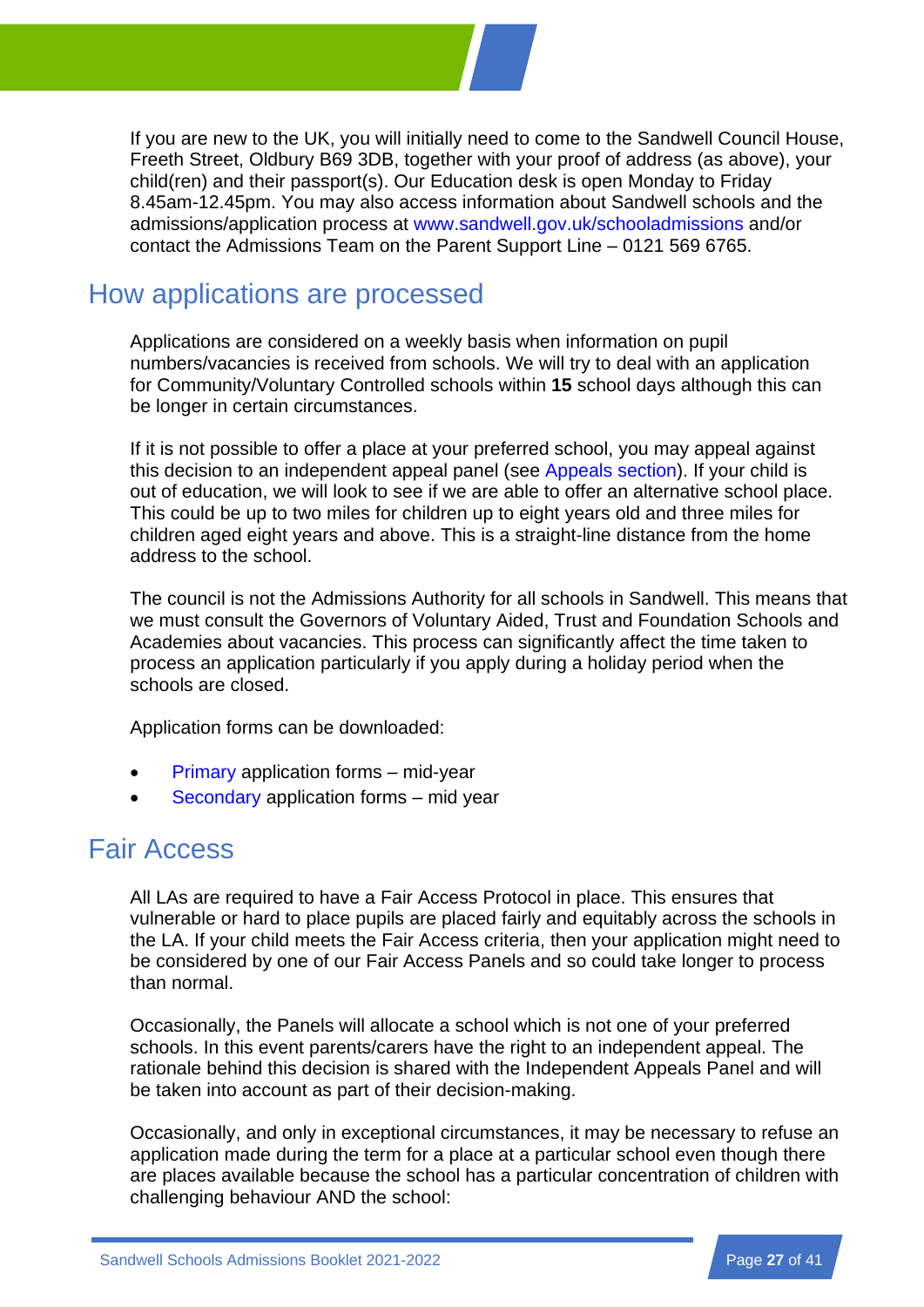

- Is in Special Measures or has, within the last two years, come out.
- Has been identified by Ofsted as requiring significant improvement and given a "notice to improve".
- Is subject to a formal warning notice by the LA.

When you are informed that your application will be considered under the Fair Access Protocol further information will be provided to help you understand the process.

Alternatively, you can contact the Fair Access Team on 0121 569 28115 (Secondary) or 0121 569 8467 (Primary), or email [Fair\\_Access@sandwell.gov.uk](mailto:Fair_Access@sandwell.gov.uk)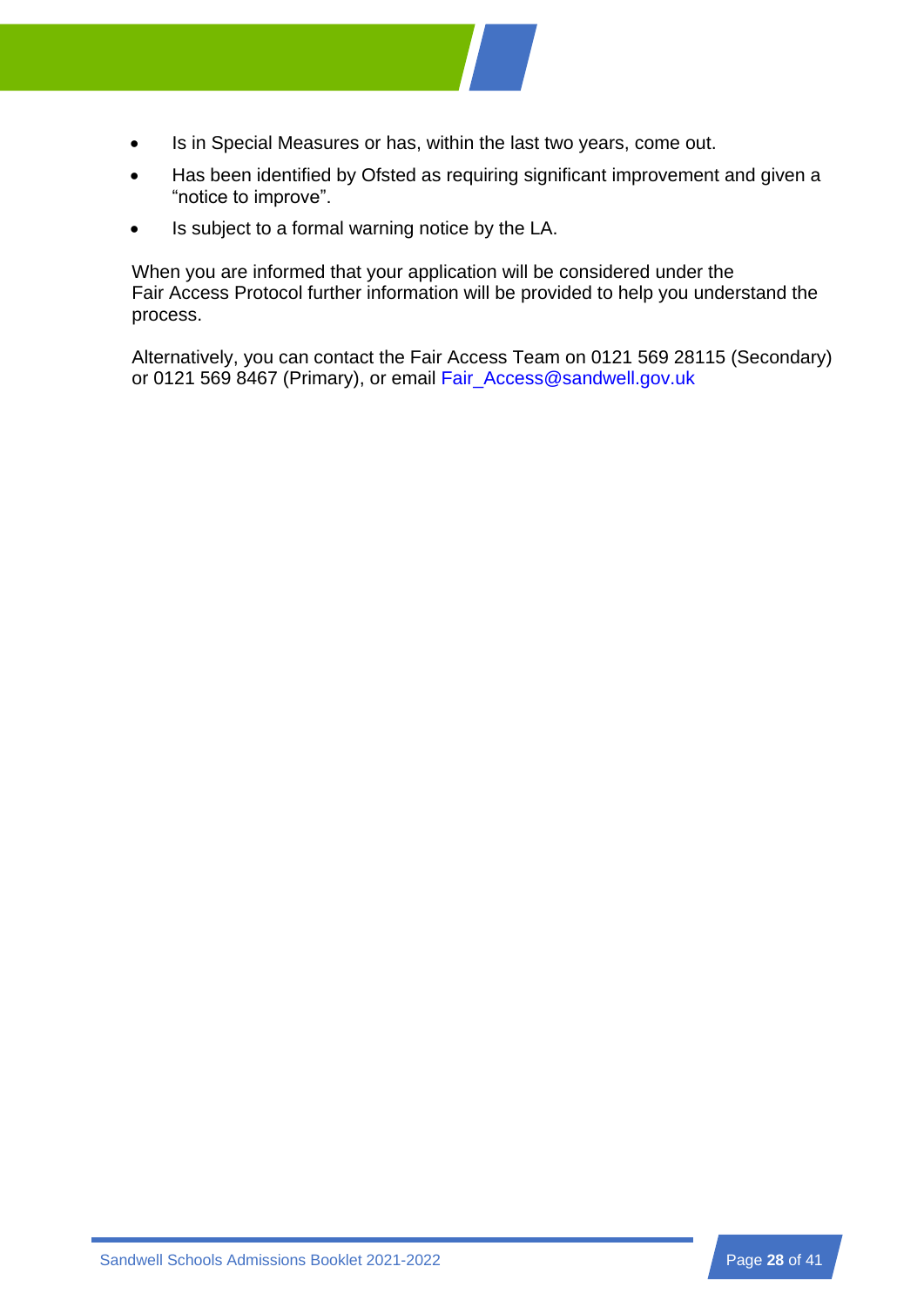<span id="page-31-0"></span>

We always try to offer you a place for your child at the school you prefer but there are times when we are unable to meet any of your preferences. In these cases, we either offer your child a place in an alternative Sandwell Community/Voluntary Controlled school or include with your letter a list of the nearest Sandwell schools to your home which, at the time of writing the letter, has places available.

If we cannot offer your child a place at the school or schools you prefer, you have the right to appeal to an independent appeals panel. Please note that you are strongly advised not to give up the place offered to you – giving up a place will not improve your chances of your appeal being successful and you may be without a school place at all if your appeal is unsuccessful. If you do appeal you have the right to attend the appeal hearing. Different arrangements apply for different schools. If we have had to refuse an application for a place at a Sandwell school, (with the exception of those listed below), and you wish to appeal against this decision, or require further information about the appeals process, you should contact the Parent Support Line on 0121 569 6765.

To make a mid-year appeal please visit the website and complete the online [appeal](https://www.sandwell.gov.uk/forms/form/141/en/school_admissions_midyear_appeal_form) form.

If we have had to refuse an application for a place at any of the schools listed below **you should contact the school directly** to request an appeal and the school will make arrangements for your appeal to be heard.

- Christ Church CE Primary School
- St Matthew's CE Primary School
- Silvertrees Academy
- Sandwell Academy
- **Stuart Bathurst Catholic High School**

In addition, it is also most important that you complete the reply slip included with your letter to let us know your intentions. You should send the completed slip to School Admissions Service at the address shown on your letter.

## The Independent Appeals Panel

The Appeals Panel is independent of the LA and individual schools. The Panel that considers appeals for Community and Voluntary Controlled schools and self-governing schools (who have taken out a Service Level Agreement), is arranged by Democratic Services. The Panel will consist of a minimum of three members. You will be invited to attend the appeal hearing to say why you would like your child to go to a particular school rather than the one offered. There will also be someone representing the Admission Authority and a clerk from Democratic Services in attendance.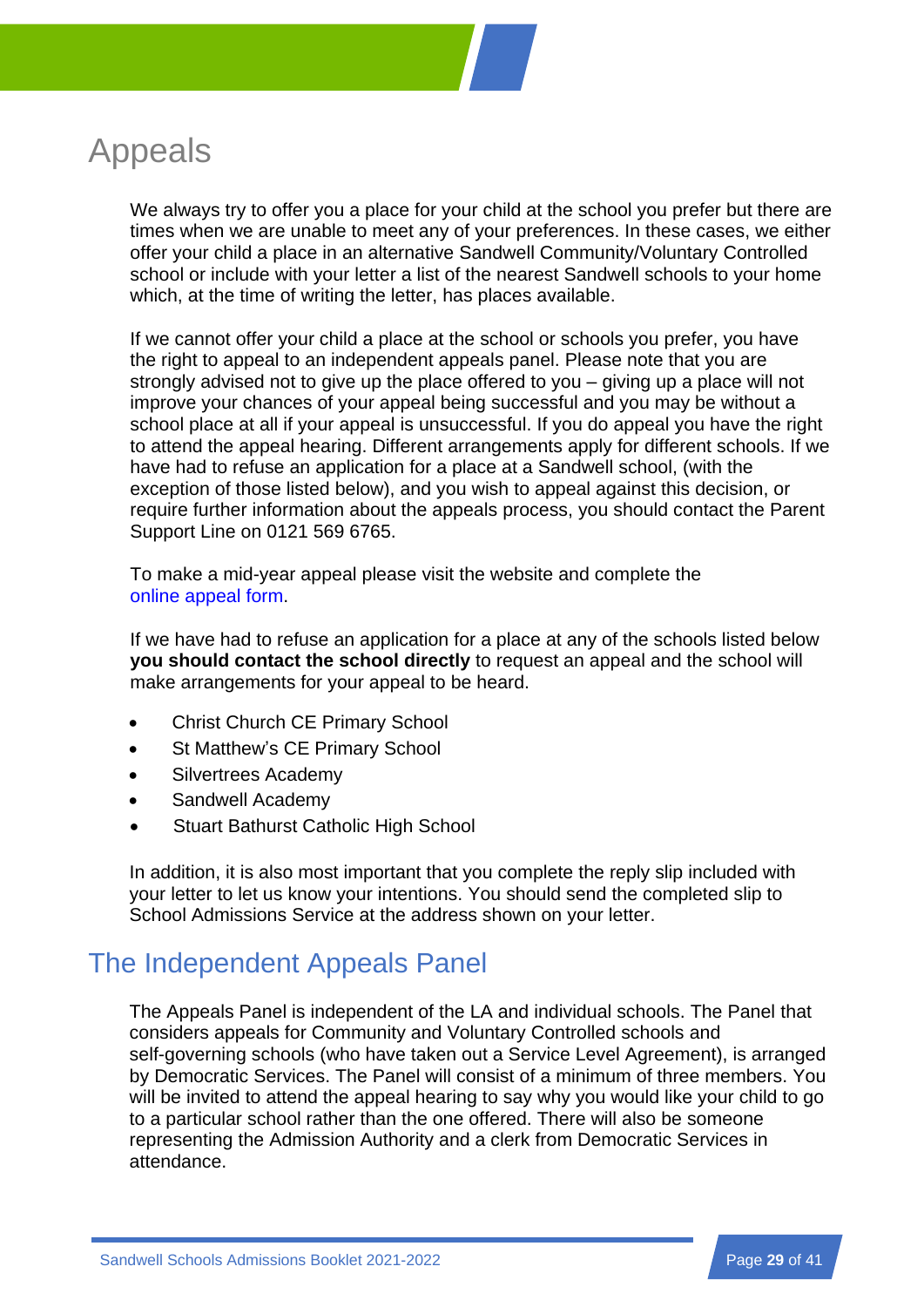At the meeting, the Presenting Officer will explain why a place at the preferred school has been refused. You will then be invited to explain why you think a place should be provided.

The decision of the Panel is legally binding on parents/carers, the LA and schools. The council, councillors and even members of parliament are unable to change its decision.

## Infant class size legislation

The government has introduced legislation which limits the size of an infant class (a class in which the majority of children will reach the age of 5, 6 or 7 during the school year) to 30 pupils per school teacher. Only in very limited circumstances can admission over this limit be allowed. This legislation has also restricted the grounds on which an appeal panel is able to agree an appeal where the class in question has reached the 30 limit. Therefore, in considering whether to appeal against the decision you may wish to note the following which is contained in the DfE Code of Practice on Appeals:

The independent panel may only uphold the appeal where:

- (a) it finds that the admission of additional children would not breach the infant class size limit; or
- (b) it finds that the admission arrangements did not comply with admissions law or were not correctly and impartially applied, and the child would have been offered a place if the arrangements had complied or had been correctly and impartially applied; or
- (c) it decides that the decision to refuse admission was not one which a reasonable admission authority would have made in the circumstances of the case.

As a result of this legislation only a small number of appeals are successful (an average of around 7% in Sandwell over the last three years).

### Appeals timetable

For both primary and secondary schools, we aim to hold all appeal hearings within 30 (mid-year) and 40 (annual) school days of the deadline for submitting an appeal. In some exceptional circumstances, we may need to hold hearings after this date. Annual appeals commence from early May through to the end of July each year.

You will be given 10 days' notice of an appeal hearing date and time.

Please note in general appeals are not heard during school holidays.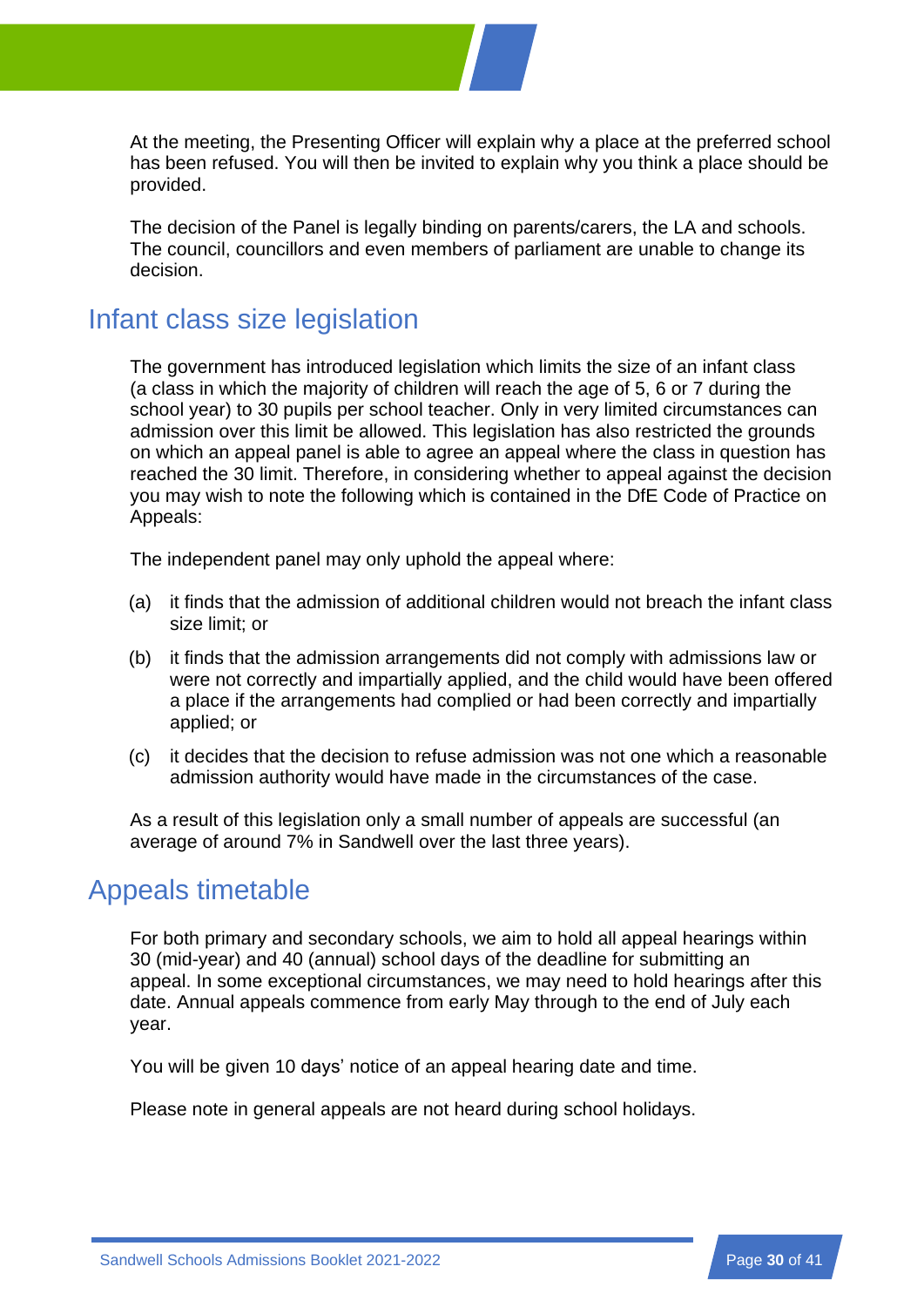

You should be made aware of the appeal decision within five school days unless there is a good reason why the decision has been delayed.

Appeals for heavily oversubscribed schools can last for up to two weeks. You will be notified of the decision no later than five school days of the last hearing unless there is good reason why the decision has been delayed.

## Which forms do I complete if I want to appeal?

- (a) Forms for Annual Appeals (Reception, Junior School and Year 7) will be available after offer day from the council website.
- (b) Mid-year appeals in respect of applications made for year groups other than in (a) will be heard regularly throughout the year. Although the council and governing bodies attempt to arrange meetings of appeals panels as quickly as possible, parents should note that it is unlikely that an appeal will be heard sooner than 30 school days from the date on which the appeal is lodged. To make a mid-year appeal please visit the website and complete the online [appeal](http://www.sandwell.gov.uk/info/200303/school_admissions/2054/pupil_admissions_appeal) form.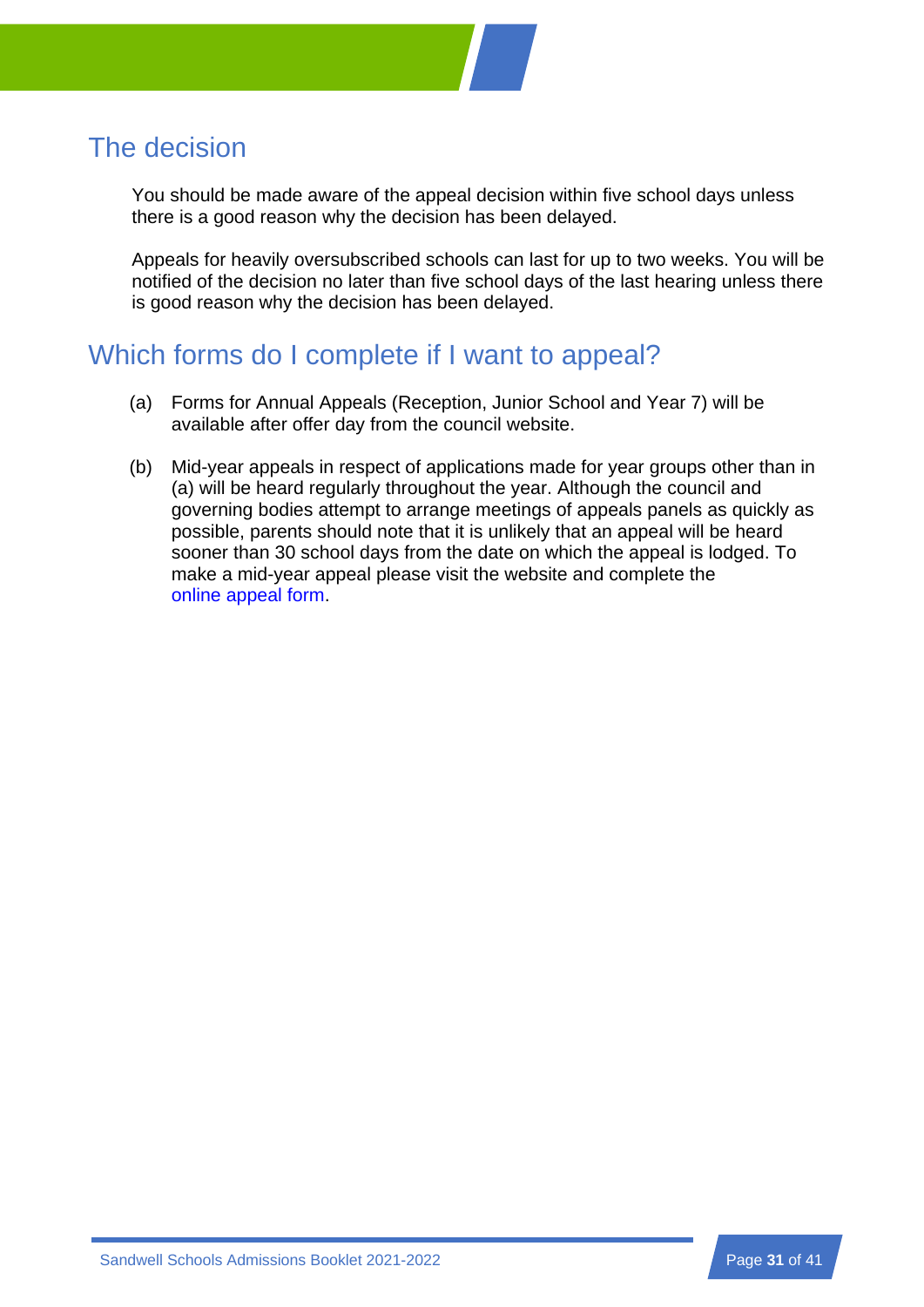

## <span id="page-34-0"></span>**Benefits**

## <span id="page-34-1"></span>Home to school transport

*NB. Transport information in this section is correct at the time of publishing but it is possible that changes may be made before or after the beginning of the school year in September 2021.*

Today in Sandwell more than 60% of pupils walk to school - which is above the West Midlands and national averages.

Sandwell Council is committed to improving the journey to school for all young people in the Borough and to promoting sustainable and healthier travel, by working with pupils, students, parents and schools. There are more than 45,000 young people travelling to more than 100 schools in Sandwell each day – that's about 20 million journeys every year! Even a small change in these travel patterns can and will make a big difference to us all. Already a lot is being done - but we can all do more.

For all information on sustainable travel and Home to School Travel in Sandwell visit our [webpage](http://www.sandwell.gov.uk/schooltravel)

## Parental preference and school transport

Transport is provided free of charge for pupils of secondary school age travelling over the statutory walking distance to/from the main entrance of their nearest appropriate school.

The council recognises its obligations under the Education Act 1996 and Education and Inspections Act 2006 to comply with parental preferences regarding choice of school. **However, parents/carers making a preference for a school further away from their home than the nearest appropriate school available will be responsible for transport costs.** (This may not be necessarily within the Borough of Sandwell.)

Information relating to [Sandwell's Home to School Transport policy](#page-34-1) is detailed above.

## Transport assistance to mainstream schools

Free transport will be provided where:

- the pupil is a Sandwell resident: and,
- the school is the **nearest** appropriate school with places available; and is,
- more than three miles from the pupil's home, by the shortest pedestrian route, for pupils between 11 and 16.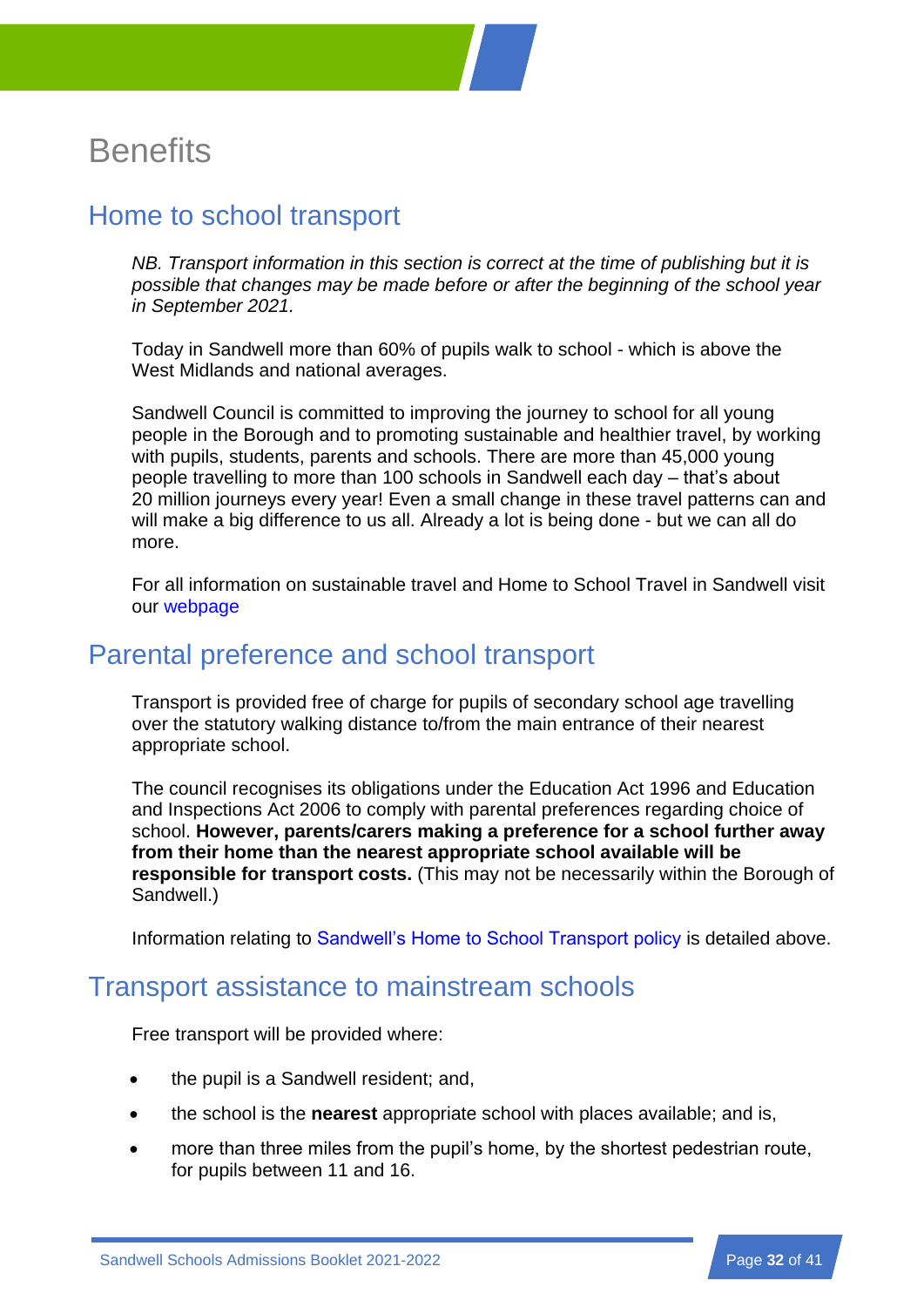

## Education and Inspections Act 2006 (legislative changes to home to school transport provision)

In accordance with the Education and Inspections Act 2006, the LA introduced changes to home and to school transport provision with effect from September 2008. One of the aims of the Act is to secure fair access to schools, especially for children from low-income groups where lack of affordable transport can act as a barrier to choice.

Low-income groups are defined as those who are entitled to free school meals or those families who are entitled to the maximum level of Working Tax Credit.

## Additional free transport eligibility

- Children of secondary school age, aged between 11-16, from low income families will be eligible for free home to school transport to one of their three nearest schools where they live more than two miles, but less than six miles from that school.
- Children of secondary school age, aged between 11-16, from low income families will also be eligible to free home to school transport to the **nearest** school of their religion or denomination, preferred on the grounds of the parent's religion or philosophical belief, where they live more than two miles and less than 15 miles from that school. The parent/carer will have to be able to demonstrate adherence to the faith of the school, as described in the section ["Transport to Denominational schools"](#page-36-0) below.
- The two-mile distance will be determined using the shortest available walking route. The six-mile and 15 mile distances will be determined using the shortest available road route.

**NB:** Transport arrangements offered before the start of the school year on low-income grounds are provisional and may need to be withdrawn if circumstances change. **Parents/carers must therefore note that there is no guarantee that free transport will be provided throughout their child's secondary education.**

- An annual reassessment of financial circumstances will be made.
- Where a pupil no longer meets the low-income requirements, transport assistance will be withdrawn at the start of the next academic year.
- Where a pupil from a low-income group no longer qualifies for assistance due to a change of address, meaning they no longer fall within the mileage criterion, transport assistance may be withdrawn immediately. Parents/carers would then become responsible for making arrangements to ensure their child attends school.
- In the light of the above, parents/carers must therefore note that there is no guarantee that free transport will be provided throughout their child's secondary education.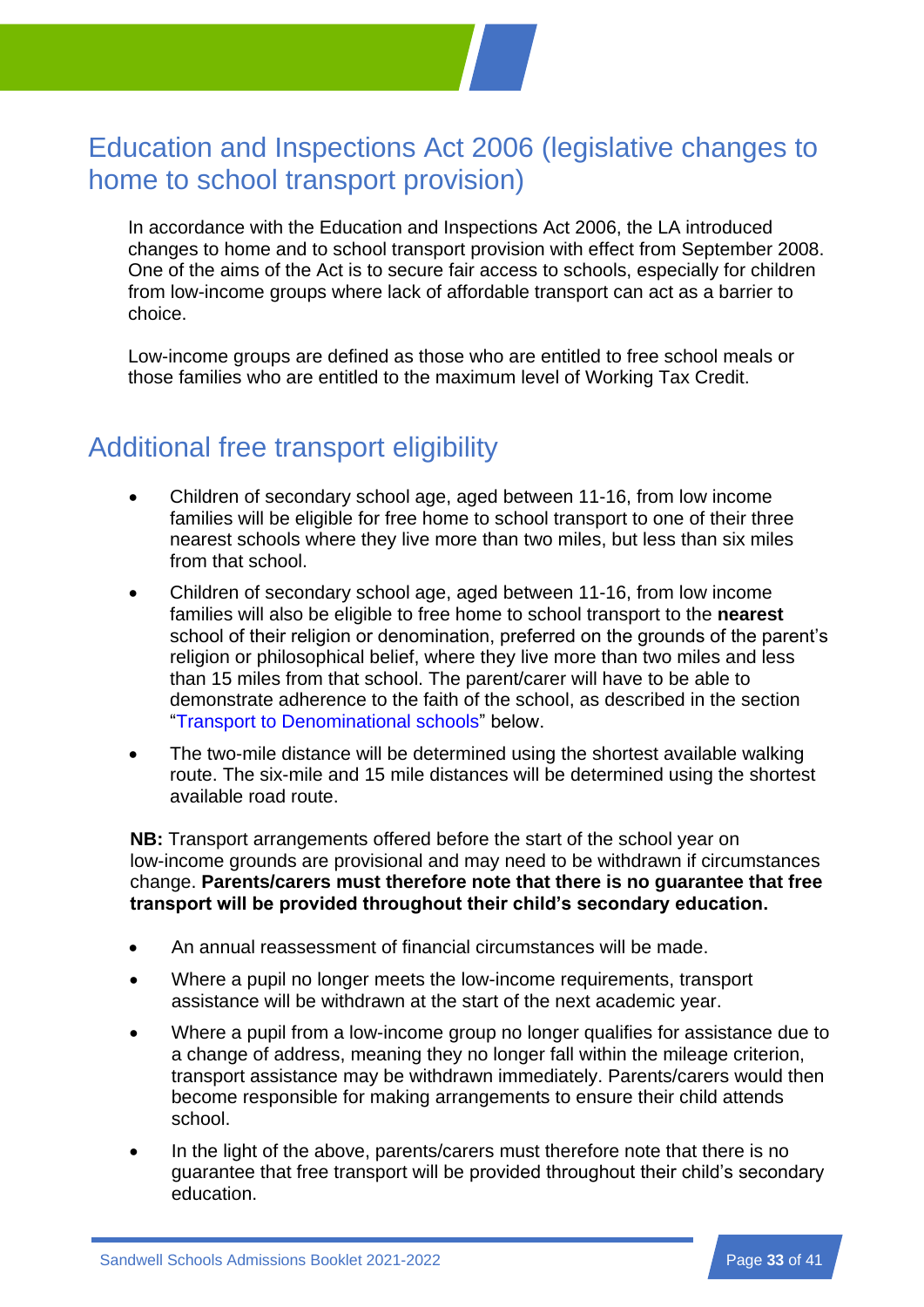**It is possible that changes may be made to Sandwell's Home to School Transport Policy before or after the beginning of the school year in September 2021. The information below is based on 2020-2021 entitlement. Parents/carers must therefore note that there is no guarantee that free transport will be provided throughout their child's secondary education.**

## <span id="page-36-0"></span>Transport to denominational schools

For pupils attending denominational schools, free transport will be provided where the pupil is a Sandwell resident, and:

- The school is more than three miles from the pupil's home, by the shortest pedestrian route, for pupils between 11 and 16 and,
- The pupil is attending the school in which the religious education provided is that of the religion or denomination in which the pupil has been baptised or where that wish is based on the parent/carers religion or belief.
- Is the **nearest** appropriate school (in terms of **age range and denomination**) to the pupil's home.

(**This may not be necessarily within the Borough of Sandwell**.)

## Transport to Sandwell Academy

Free transport will be provided where:

- the pupil is a Sandwell resident, and,
- the Academy is more than three miles from the pupil's home by the shortest pedestrian route.

## Transport arising from a change of address

Assistance will normally only be provided from the time of the house move irrespective of whether the school is located within Sandwell or another authority providing that all the following criteria are met:

- The pupil is in Year 10 or Year 11.
- Transfer to a school closer to home is impractical because of syllabus requirements.
- The distance between home and school by the shortest pedestrian route is three miles or more.

For details or assistance concerning transport policy, please contact the Education Benefits/Transport Team on 0121 569 8331. You are advised to check transport entitlement before you make your application for school places if transport costs may affect your decision.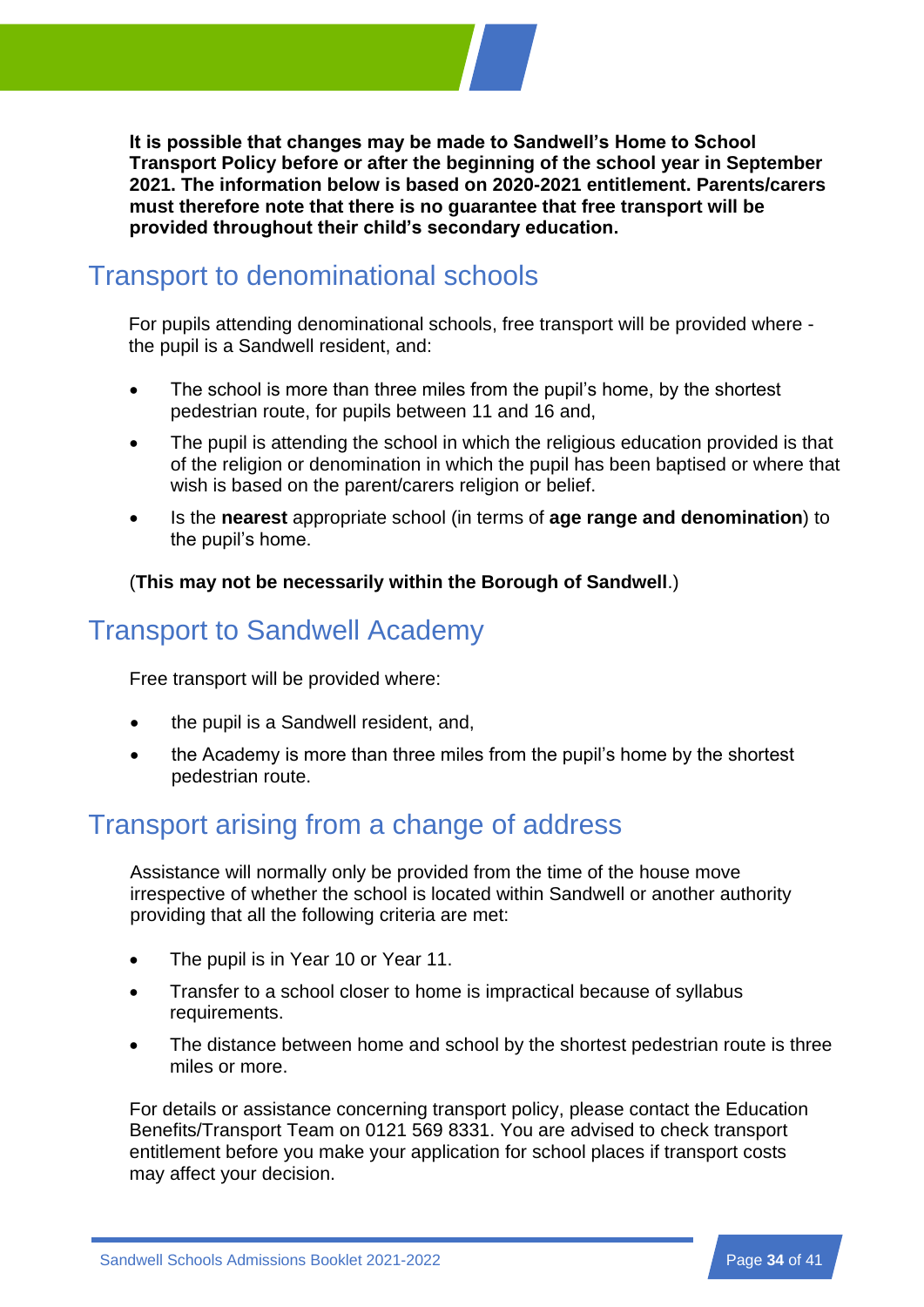

Pupils requiring temporary provision due to a medical need e.g. a broken leg etc, may be considered for transport provision. For this to be considered by the LA the pupil's parent(s)/carer(s) must be in receipt of Income Support or Job Seekers Allowance and will be responsible for providing proof of their benefits and provide a signed letter of support from the child's Consultant or General Practitioner.

Further information about transport assistance is available from Special Educational Needs phone: 0121 569 8240.

## School meals/free school meals

Sandwell aims to secure, maintain and improve children's and young people's health by improving the nutritional quality of meals.

Meals are provided in all schools; the majority offering a choice menu, which takes into account health, religious and ethnic needs and preferences.

Pupils may be eligible for free school meals if their parents/carers are in receipt of Universal Credit with a household net income of less than £7,400.00 a year, Income Support, Employment and Support Allowance (Income Related) or Pension Credit (including Child Tax Credit), Income Based Jobseekers Allowance, Child Tax Credit (but with an income of less than £16,190 pa) or receiving support from the National Asylum Support Service.

(NB: Working Tax Credit does not entitle families to receive free school meals). For further information please contact the Education Benefits Team, phone 0121 569 8186 or 8189.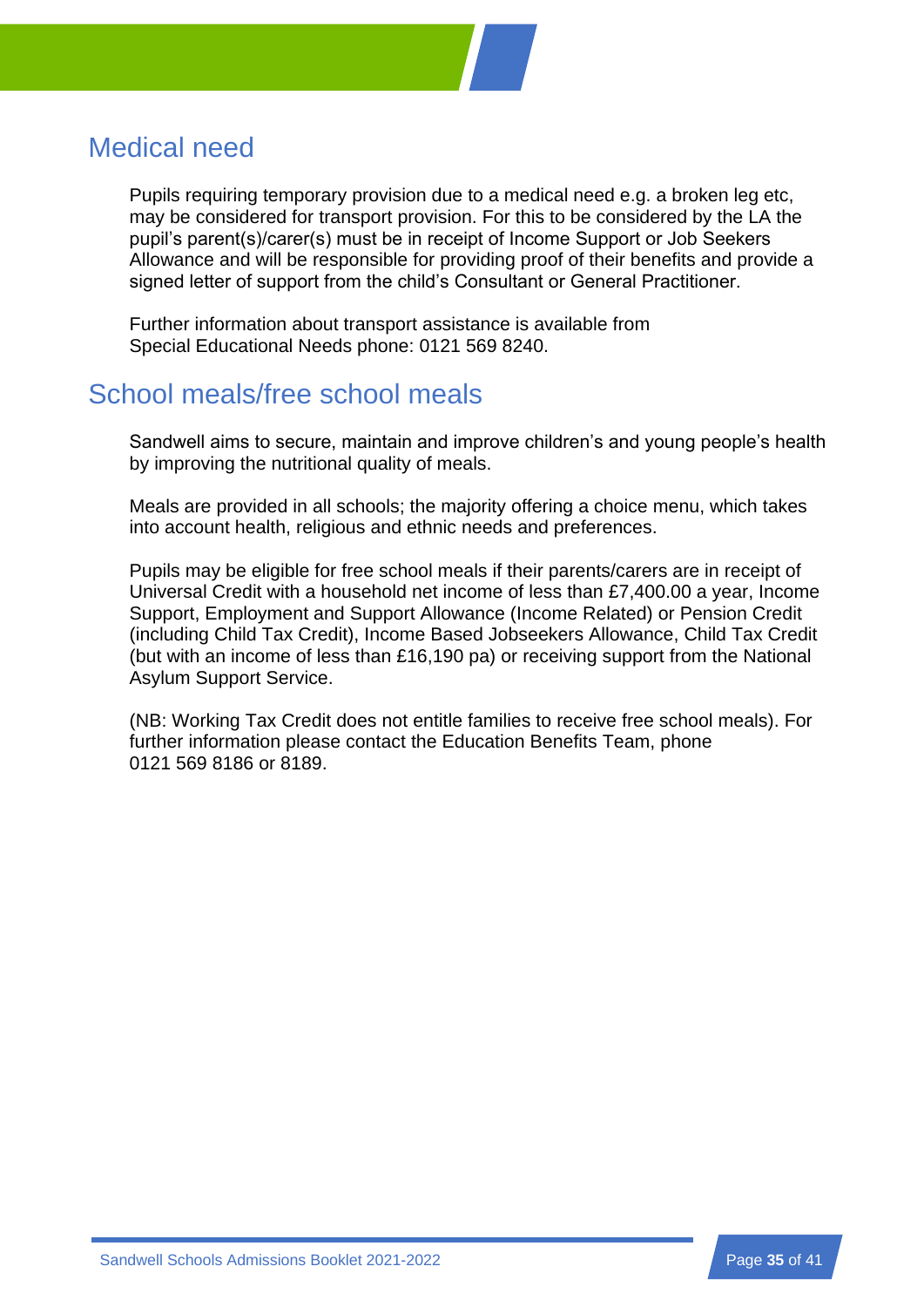## <span id="page-38-0"></span>General Information

## <span id="page-38-1"></span>Local school admissions teams

### [Birmingham City Council](https://www.birmingham.gov.uk/education)

Directorate for People School Admissions and Fair Access **Service** PO Box 16513 Birmingham B2 2FF

Phone: 0121 303 1888 (choose option 4) Email: [admissions@birmingham.gov.uk](mailto:admissions@birmingham.gov.uk)

### [Dudley Metropolitan Borough Council](https://www.dudley.gov.uk/resident/learning-school/)

People Directorate Education Outcomes School Admissions The Council House Priory Road Dudley DY1 1HF

Phone: 0300 5552345 Email: [admissions.cs@dudley.gov.uk](mailto:admissions.cs@dudley.gov.uk)

#### [Solihull Metropolitan Borough Council](http://www.solihull.gov.uk/admissions)

School Admissions Council House **Manor Square** Solihull B91 3QB

Phone: 0121 704 6693 Email: [admissions@solihull.gov.uk](mailto:admissions@solihull.gov.uk)

#### [Staffordshire County Council](http://www.staffordshire.gov.uk/Homepage.aspx)

School Admissions and Transport Service 2 Staffordshire Place Stafford ST16 2DH

Phone: 0300 111 8007 (select option for school admissions and transport) Email: [admissions@staffordshire.gov.uk](mailto:admissions@staffordshire.gov.uk)

### [Walsall Council](https://go.walsall.gov.uk/education)

School Admissions Walsall Children's Services 2nd Floor, Civic Centre Darwall Street Walsall WS1 1TP

Phone: 01922 652585 Email addresses: Transfers during school year: [midyear.admissions@walsall.gov.uk](mailto:midyear.admissions@walsall.gov.uk) Reception/Junior admissions: [primary.admissions@walsall.gov.uk](mailto:primary.admissions@walsall.gov.uk) Secondary (NCY7) admissions: [secondary.admissions@walsall.gov.uk](mailto:secondary.admissions@walsall.gov.uk)

#### [Wolverhampton City Council](http://www.wolverhampton.gov.uk/)

Admissions and Appeals Section School Places and Transport Civic Centre St. Peter's Square Wolverhampton WV1 1RR

Phone: 01902 551122 Email: [schooladmissions@wolverhampton.gov.uk](mailto:schooladmissions@wolverhampton.gov.uk)

#### [Worcestershire County Council](http://www.worcestershire.gov.uk/)

School Admissions Worcestershire Childrens First County Hall Spetchley Road **Worcester** WR5 2YA

Phone: 01905 822700 Email: [schooladmissions@worcschildrenfirst.org.uk](mailto:schooladmissions@worcschildrenfirst.org.uk)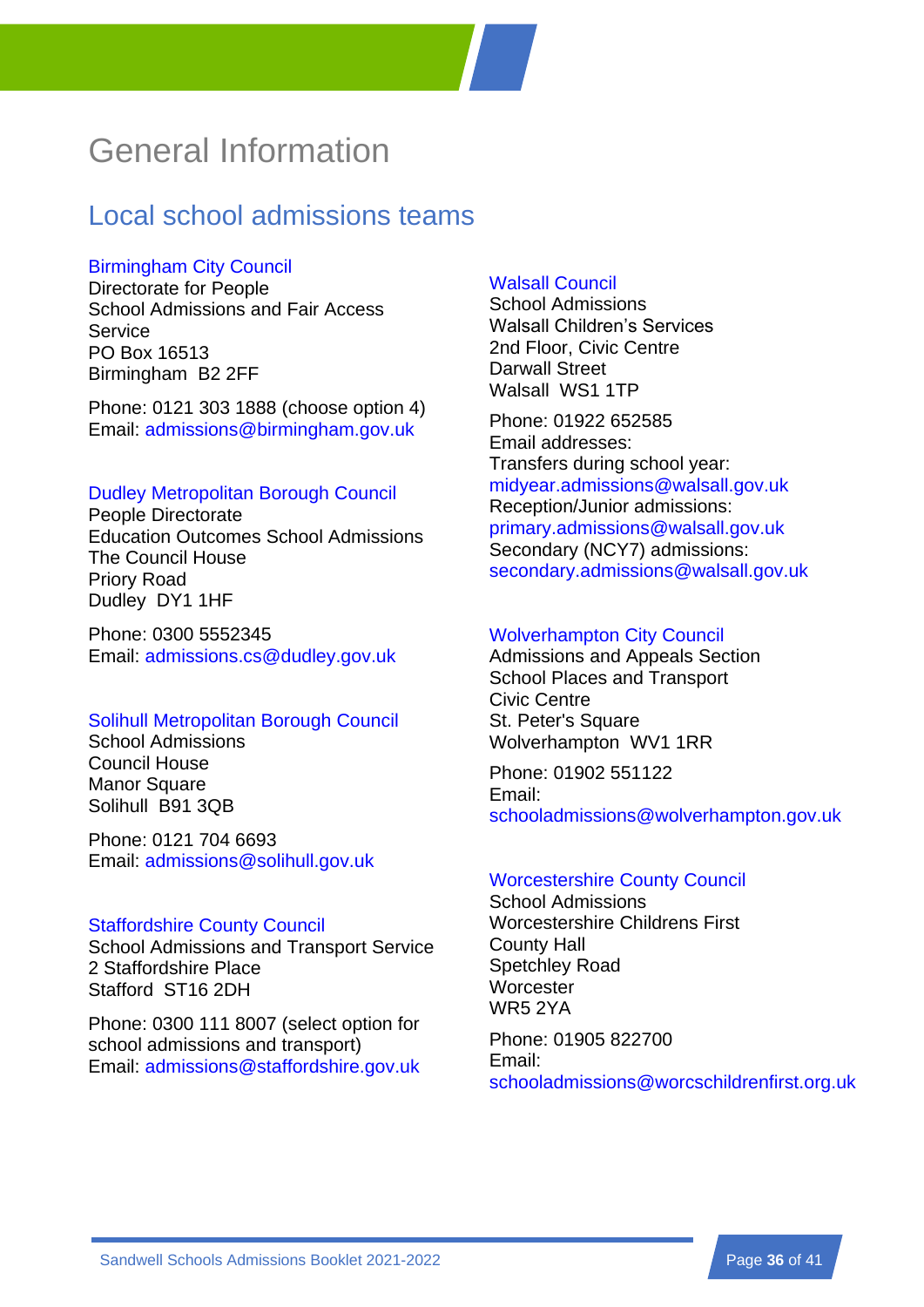## The Schools Adjudicator

The government has established the office of the Schools Adjudicator whose function is to ensure a fair admissions system and whether any departure from the National Code of Practice on admissions is justified.

The Adjudicator may receive referrals from a number of sources including parents who feel that admissions arrangements are unfair, or they have been unjustly treated.

The Schools Adjudicator may be contacted as follows:

The Office of the Schools Adjudicator Bishops Gate House **Feethams** Darlington DL1 5QE

Phone: 01325 340 402

Email: [osa.team@osa.gsi.gov.uk](mailto:OSA.TEAM@osa.gsi.gov.uk)

[Schools Adjudicator website](http://www.education.gov.uk/schoolsadjudicator/)

## The Local Government Ombudsman

The Local Government Ombudsman investigates complaints about councils and certain other bodies. They investigate complaints about most council matters including housing, planning, education and social services. It is an independent, impartial and free service. The Ombudsman can investigate complaints about how the council has done something, but they cannot question what a council has done simply because someone does not agree with it. The Ombudsman may be contacted as follows:

If you would like to make a complaint, please call the number below.

Phone: 0300 061 0614 (helpline)

[Local Government Ombudsman](http://www.lgo.org.uk/) website

## Education and Skills Funding Agency (ESFA)

The Education and Skills Funding Agency (ESFA) brings together the existing responsibilities of the Education Funding Agency (EFA) and Skills Funding Agency (SFA), creating a single funding agency accountable for funding education and training for children, young people and adults.

ESFA is an executive agency, sponsored by the [Department for Education.](https://www.gov.uk/government/organisations/department-for-education)

Education Funding Agency Cheylesmore House 5 Quinton Road Coventry CV1 2WT

Phone: 0845 377 5000

[Education and Skills funding agency website](https://www.gov.uk/government/organisations/education-funding-agency)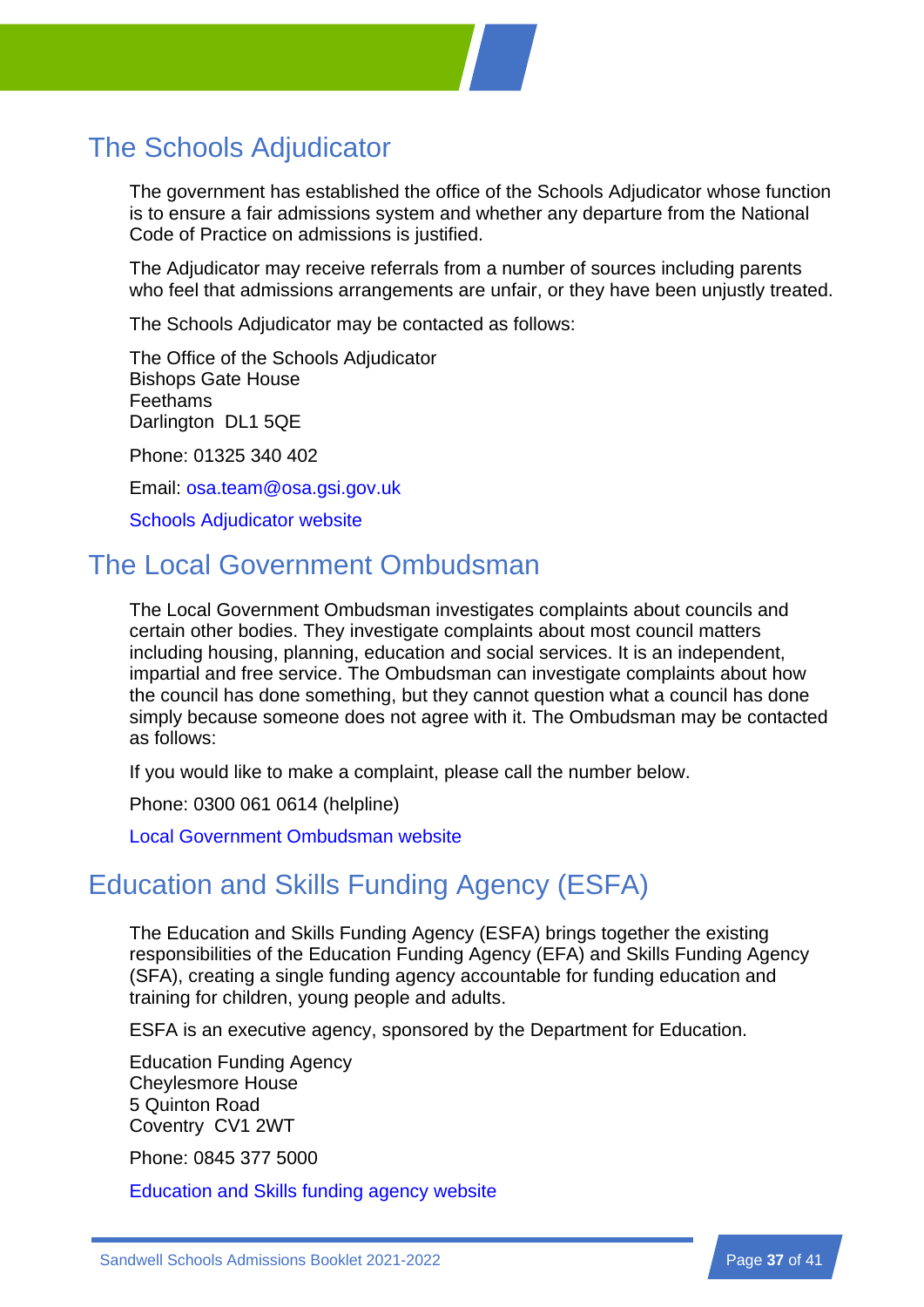## Other useful contacts

[Archdiocese of Birmingham \(RC\)](http://www.birminghamdiocese.org.uk/)

[Diocese of Birmingham \(CE\)](https://www.cofebirmingham.com/)

[Diocese of Lichfield \(CE\)](https://www.lichfield.anglican.org/)

[Department for Education](http://www.education.gov.uk/schools) Phone: 0370 000 2288

### [Rights and Equality Sandwell](http://www.rightsandequalitysandwell.co.uk/) 28 Birmingham Street,

**Oldbury** B69 4DS

Phone: 0121 541 1775

### School Admissions Service PO Box 16230 | Sandwell Council House | Freeth Street Oldbury B69 9EX

**Parent Support Line -** Phone: 0121 569 6765

### Email:

- Annual transfer: [annual\\_schooladmissions@sandwell.gov.uk](mailto:annual_schooladmissions@sandwell.gov.uk)
- Mid-year transfer: [midyear\\_admissions@sandwell.gov.uk](mailto:midyear_admissions@sandwell.gov.uk)
- Appeals: [schoolappeals\\_admisssions@sandwell.gov.uk](mailto:schoolappeals_admisssions@sandwell.gov.uk)

Apply online at the [Sandwell website](http://www.sandwell.gov.uk/info/200303/school_admissions/349/apply_for_a_school_place)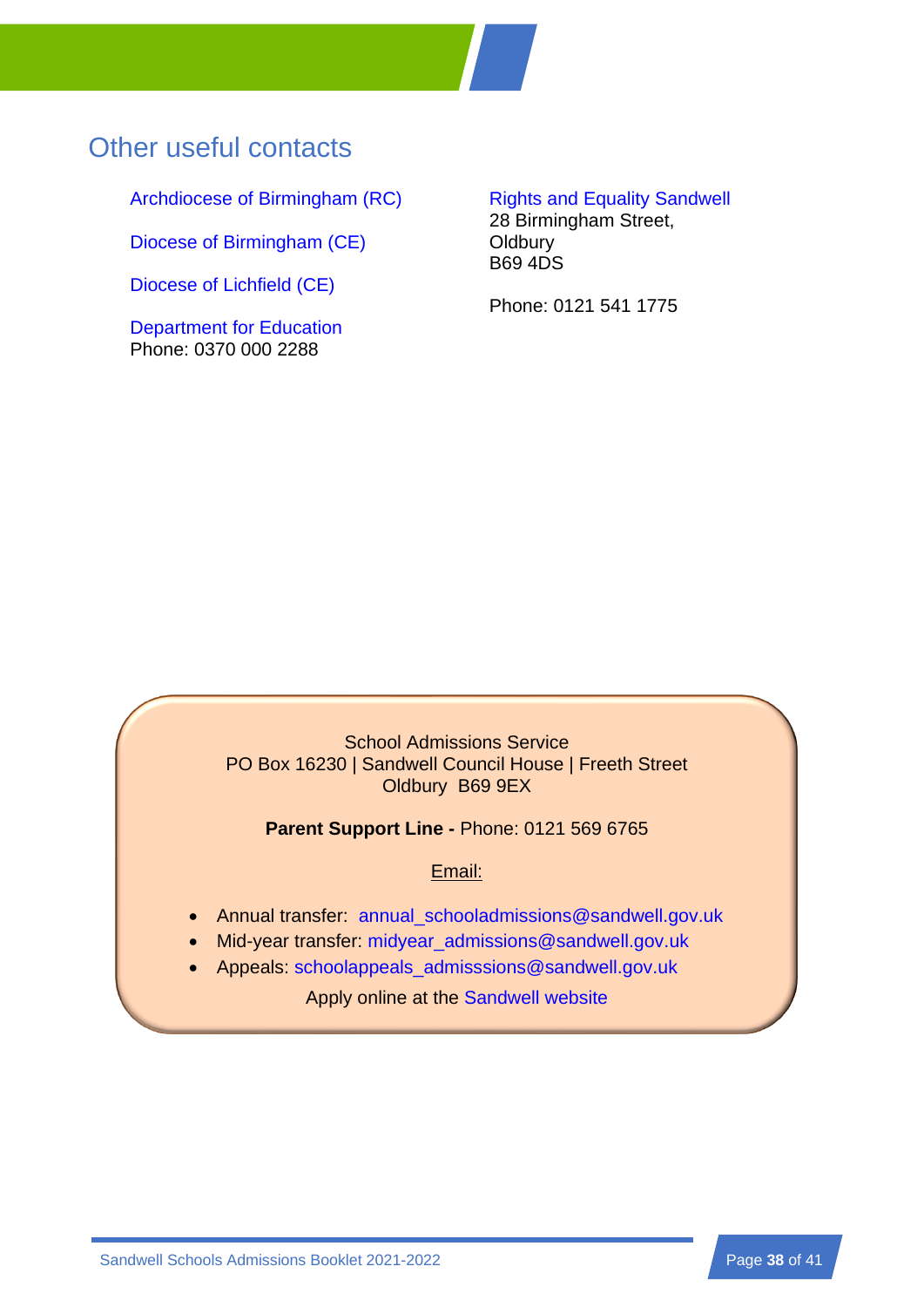## <span id="page-41-0"></span>Appendix

<span id="page-41-1"></span>[Determined admission arrangements for Community/Controlled schools](http://www.sandwell.gov.uk/downloads/file/29906/determined_admission_arrangements_2021-2022) [Admission arrangements for Community and Voluntary Controlled Primary and Secondary schools in Sandwell for 2021-2022]

### [Determined admission arrangements for self-governing schools](http://www.sandwell.gov.uk/downloads/file/30614/determined_admission_arrangements_for_self_governing_schools_-_2021-2022)

[Admission arrangements for self- governing Primary and Secondary schools in Sandwell for 2021-2022]

### <span id="page-41-3"></span>**Additional forms**

- <span id="page-41-4"></span>• [Medical form](http://www.sandwell.gov.uk/downloads/file/30549/medical_grounds_form_2021-2022_-_asu75m) [ASU75/M]
- **Primary denominational forms:**

<span id="page-41-6"></span>[Admission to Reception class in a Catholic Voluntary Aided/Academy](http://www.sandwell.gov.uk/downloads/file/30546/catholic_voluntary_aidedacademy_primary_school_denominational_form_-_asu76c)  Primary [School \[ASU/76/C\]](http://www.sandwell.gov.uk/downloads/file/30546/catholic_voluntary_aidedacademy_primary_school_denominational_form_-_asu76c)

<span id="page-41-5"></span>[Declaration in support of your preference for a place at an Anglican](http://www.sandwell.gov.uk/downloads/file/30548/cofe_primaryacademy_denominational_support_form_2021-2022_-_asu75a)  (Church of [England\) Primary/Academy School \[ASU75/A\]](http://www.sandwell.gov.uk/downloads/file/30548/cofe_primaryacademy_denominational_support_form_2021-2022_-_asu75a)

<span id="page-41-7"></span>[Declaration in support of your preference for a place at an Anglican](http://www.sandwell.gov.uk/downloads/file/30547/cofe_controlled_primary_schoolacademy_demoninational_form_-_asu75vc)  (Church of [England\) Controlled Primary School/Academy \[ASU75/VC\]](http://www.sandwell.gov.uk/downloads/file/30547/cofe_controlled_primary_schoolacademy_demoninational_form_-_asu75vc)

• **Secondary denominational forms:**

<span id="page-41-9"></span><span id="page-41-8"></span>[Stuart Bathurst Catholic High School](http://www.sandwell.gov.uk/downloads/file/30552/stuart_bathurst_catholic_high_school_supplementary_information_2021-2022) [St Michael's Church of England High School \[ASU75/A-SEC\]](http://www.sandwell.gov.uk/downloads/file/30551/st_michaels_church_of_england_high_school_2021-2022_-_asu75a-sec)

• **Aptitude forms:**

<span id="page-41-11"></span><span id="page-41-10"></span>[Wood Green Academy](https://www.woodgreenacademy.co.uk/sporting-aptitude-application-form/) [Shireland Collegiate Academy](http://www.sandwell.gov.uk/downloads/file/30555/shireland_-_arts_aptitude_application_form_2021-2022) [George Salter Academy](http://www.sandwell.gov.uk/downloads/file/30550/george_salter_academy_aptitude_form_2021-2022)

### <span id="page-41-2"></span>**Deferred entry**

Parents may seek a place for their child outside of their normal age group, for example, if the child is gifted and talented or has experienced problems such as ill health. In addition, the parents of a summer born child may choose not to send that child to school until the September following their fifth birthday and may request that they are admitted out of their normal age group – to Reception rather than Year 1.

Sandwell's policy on deferred entry for community and voluntary controlled schools is available at: [www.sandwell.gov.uk/downloads/file/23043/delayed\\_entry\\_policy](http://www.sandwell.gov.uk/downloads/file/23043/delayed_entry_policy)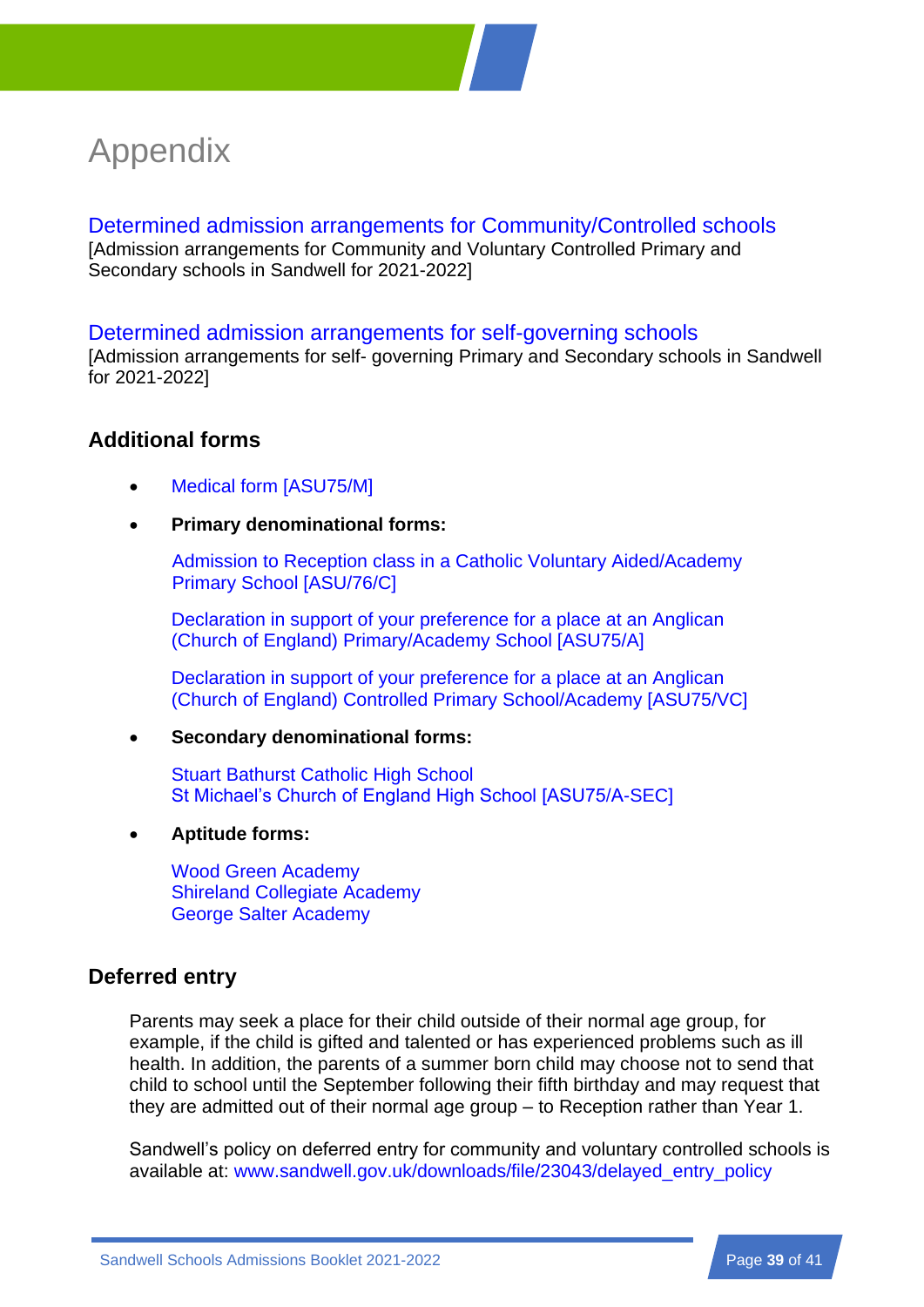

### <span id="page-42-1"></span>**Independent schools**

These are independent schools in Sandwell. For further information contact the school:

- [Homeschool](http://www.homeschoolsocialenterprise.org/)
- Impact Education and Training Ltd Phone: 0121 502 2645
- Jalaliah Educational Institution Phone: 0121 557 2984
- **[Sandwell Valley School](https://www.sandwellvalleyschool.com/)**

Please note: These schools operate outside of the council's control.

### <span id="page-42-0"></span>**Annual statistics**

- [Annual admission statistics: Primary \[Reception/Junior\]](http://www.sandwell.gov.uk/downloads/file/5067/primary_annual_admission_data)
- [Annual admission statistics: Secondary](http://www.sandwell.gov.uk/downloads/file/5048/secondary_annual_admission_data)

### <span id="page-42-2"></span>[Open evenings \(Secondary\) 2021-2022](http://www.sandwell.gov.uk/info/200295/schools_and_learning/4346/secondary_school_open_days_and_evenings_2020)

These dates are subject to change due to the COVID-19 pandemic. Please contact the school to confirm these details prior to the due date.

[Schedule for school term and holidays 2021-2022](http://www.sandwell.gov.uk/info/200295/schools_and_learning/4315/school_term_dates_and_holidays_202122)